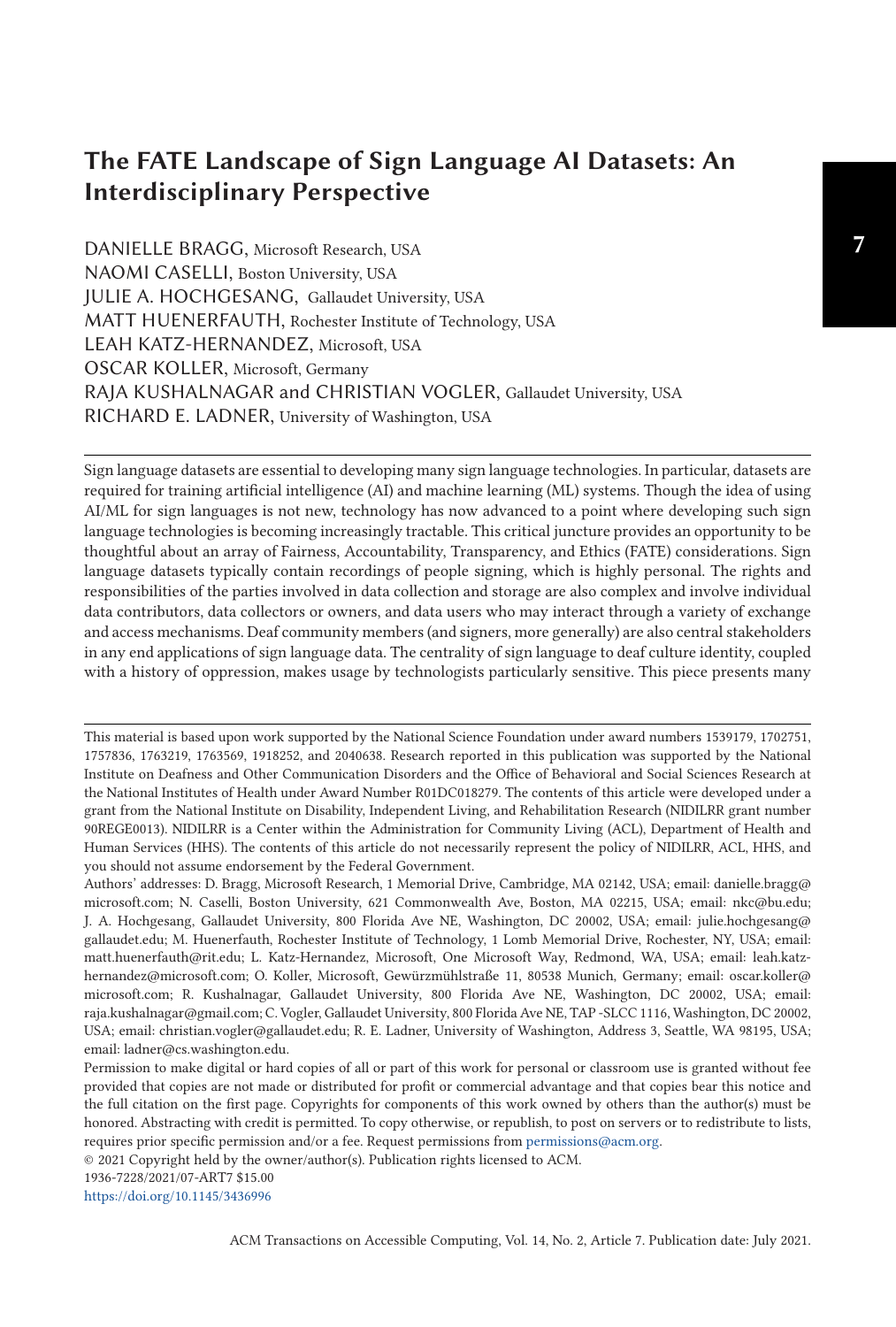of these issues that characterize working with sign language AI datasets, based on the authors' experiences living, working, and studying in this space.

CCS Concepts: • **General and reference** → **General literature**; **Reference works**; • **Applied computing** → **Law, social and behavioral sciences**; *Enterprise computing*;

Additional Key Words and Phrases: Sign language, dataset, artificial intelligence (AI), machine learning (ML), fairness, accountability, transparency, and ethics (FATE)

#### **ACM Reference format:**

Danielle Bragg, Naomi Caselli, Julie A. Hochgesang, Matt Huenerfauth, Leah Katz-hernandez, Oscar Koller, Raja Kushalnagar, Christian Vogler, and Richard E. Ladner. 2021. The FATE Landscape of Sign Language AI Datasets: An Interdisciplinary Perspective. *ACM Trans. Access. Comput.* 14, 2, Article 7 (July 2021), 45 pages. <https://doi.org/10.1145/3436996>

# **1 INTRODUCTION**

As the success of **Artificial Intelligence (AI)** and **Machine Learning (ML)** grows in speech recognition, language translation, and other areas that impact people's daily lives, concerns have also grown about **Fairness, Accountability, Transparency, and Ethics (FATE)**. In particular, some major concerns about bias, privacy, accuracy, and over-promotion have arisen. Several authors have addressed these concerns with relationship to people with disabilities [\[130,](#page-41-0) [151,](#page-41-0) [153,](#page-41-0) [205–207\]](#page-44-0). Narrowing in, this article explores FATE issues specifically related to large sign language datasets and their use in AI/ML research and applications.

FATE issues related to sign language AI datasets impact many people worldwide. According to the World Health Organization, there are about  $466M$  deaf<sup>1</sup> people in the world. Communication barriers can arise between deaf people who primarily use a sign language to communicate and people who do not know that sign language. Though sign language courses are popular in high schools and colleges, especially in the United States (U.S.) [\[71\]](#page-38-0), there are few places in the world where a sign language is a majority language. In addition, as speech recognition and spoken/written language translation technologies become more widely used, deaf people may be increasingly left behind due to lack of access. Some AI researchers and practitioners have recognized this lack of language support as a fertile space for innovation in sign language modeling, recognition, and translation (e.g., Reference [\[225\]](#page-44-0)). However, when these efforts do not involve members of deaf communities and do not account for the social and linguistic complexities of sign languages, there is often a lack of trust and adoption from signers.

In this article, we explore FATE issues inherent to sign language AI datasets, and examine the relationship between deaf communities and AI/ML researchers and practitioners. The purpose of this article is not to answer questions about FATE issues in sign language datasets; rather, we aim to describe FATE questions that arise in the context of sign language datasets used in AI.

# **1.1 AI for Sign Languages**

For training models, the fields of computer vision, natural language processing, speech recognition, and machine translation offer powerful methods, and recent advances in deep learning have produced promising preliminary results for modeling sign languages. Three categories of sign language applications that could make use of AI are: sign language recognition (computer identification of human-generated signs or signed sentences), sign language generation

<sup>1</sup>For a time, many authors capitalized the word "Deaf" to refer to a cultural membership and used the lowercase "deaf" to refer to the audiological status. We do not use this convention to avoid the impression that there is a singular deaf culture, and to acknowledge the many, often complex cultural identities of deaf people globally.

ACM Transactions on Accessible Computing, Vol. 14, No. 2, Article 7. Publication date: July 2021.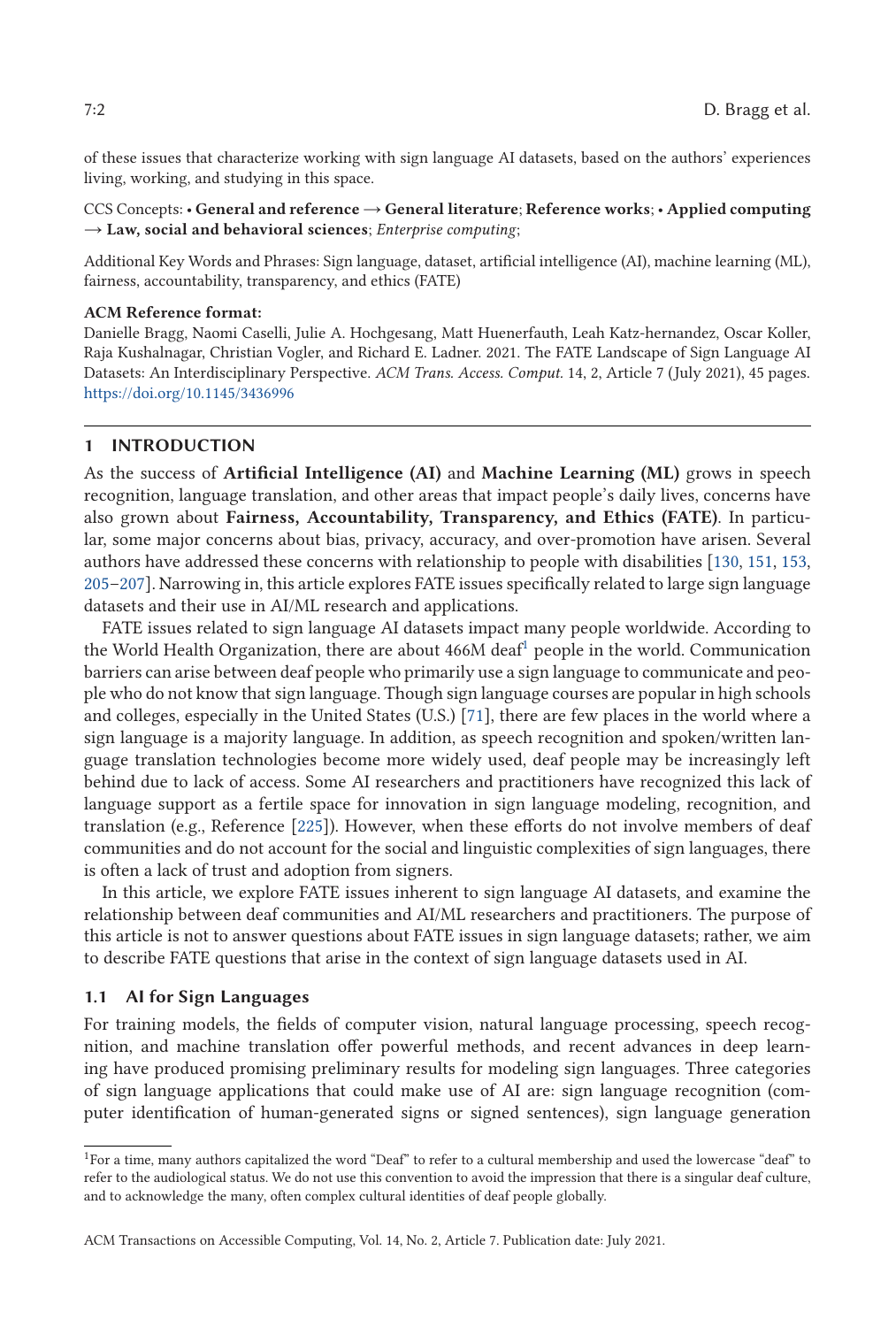(avatar production of signs or signed sentences), and sign language–spoken language translation (conversion of signed sentences to spoken/written sentences and vice versa). These technologies may be leveraged in ways that benefit and/or harm various stakeholders, in particular sign language communities.

The state of sign language AI is far behind the state of AI systems for spoken and written languages, primarily due to lack of adequate sign language data. Sign language data is essential to training AI models and ultimately to building more powerful technologies in support of sign language users. However, far fewer sign language datasets exist than spoken/written ones, and the size of individual corpora is also orders of magnitude smaller (up to 100,000 signs in a typical sign recognition corpus [\[108\]](#page-40-0) compared to up to 5M spoken/1B written words in a typical spoken/written recognition corpus [\[29\]](#page-37-0)). Small dataset size results in unreliable models. Beyond limited size, the quality of available datasets is limited in a variety of other ways. For example, all existing datasets contain a small number of signers, which results in models that do not generalize well. Such dataset limitations impact the functionality of models trained on them. Furthermore, given the lack of a conventionalized written system of signed languages, the structural differences between spoken/written languages and signed languages, and the fact that most existing language modeling methods were developed for spoken/written language, it is likely that sign language modeling requires the development of new models, rather than the application of existing ones built for spoken languages.

### **1.2 FATE issues for Sign Languages**

There are a number of FATE issues surrounding sign language datasets used for AI, some that are relatively unique to sign languages and some that are common across domains. As we review in the following section, deaf people have faced systemic discrimination and oppression, often on the basis of language and communication [\[125\]](#page-40-0). New technologies have the possibility of mitigating or exacerbating these systemic barriers. Though the idea of using AI with sign languages is not new, technology has now advanced to a point where AI-enabled sign language technologies are no longer outside the realm of possibility. The burgeoning of this field presents a critical opportunity to be thoughtful about how to maximize benefits while minimizing harms to deaf people and other stakeholders.

In this article, we outline FATE-related issues that have emerged in our personal and professional lives in relation to sign language datasets used in AI. The authors are a group of computer scientists, accessibility researchers, cognitive scientists, and linguists. Four of the authors are deaf, and five are hearing. We are from the U.S., Germany, and India. One of us currently lives in Germany, and the rest reside in the US. Eight of us are fluent in ASL and one of us is also fluent in Kenyan Sign Language. We are not representative of all stakeholders in this space, and so while we have attempted to be as inclusive as possible, the picture of the FATE issues is certainly incomplete. The questions and concerns raised are extremely large, and we do not attempt to answer them. Rather, we attempt to outline the landscape and add nuance to major concerns that characterize work in this space. The primary FATE-related issues we will explore are as follows: Each concern is explored in further depth in its own section.

• **Content** (Section [3\)](#page-7-0) - What type(s) of content might a sign language dataset contain? Does the dataset contain deaf fluent signers, and are the signers diverse? Does it contain continuous signing or isolated single signs, interpreted content or unmediated language? Is the signer's visual background static or dynamic? Which sign languages and sign language varieties are included? What are the implications associated with different types of content, for example privacy concerns associated with sign language videos?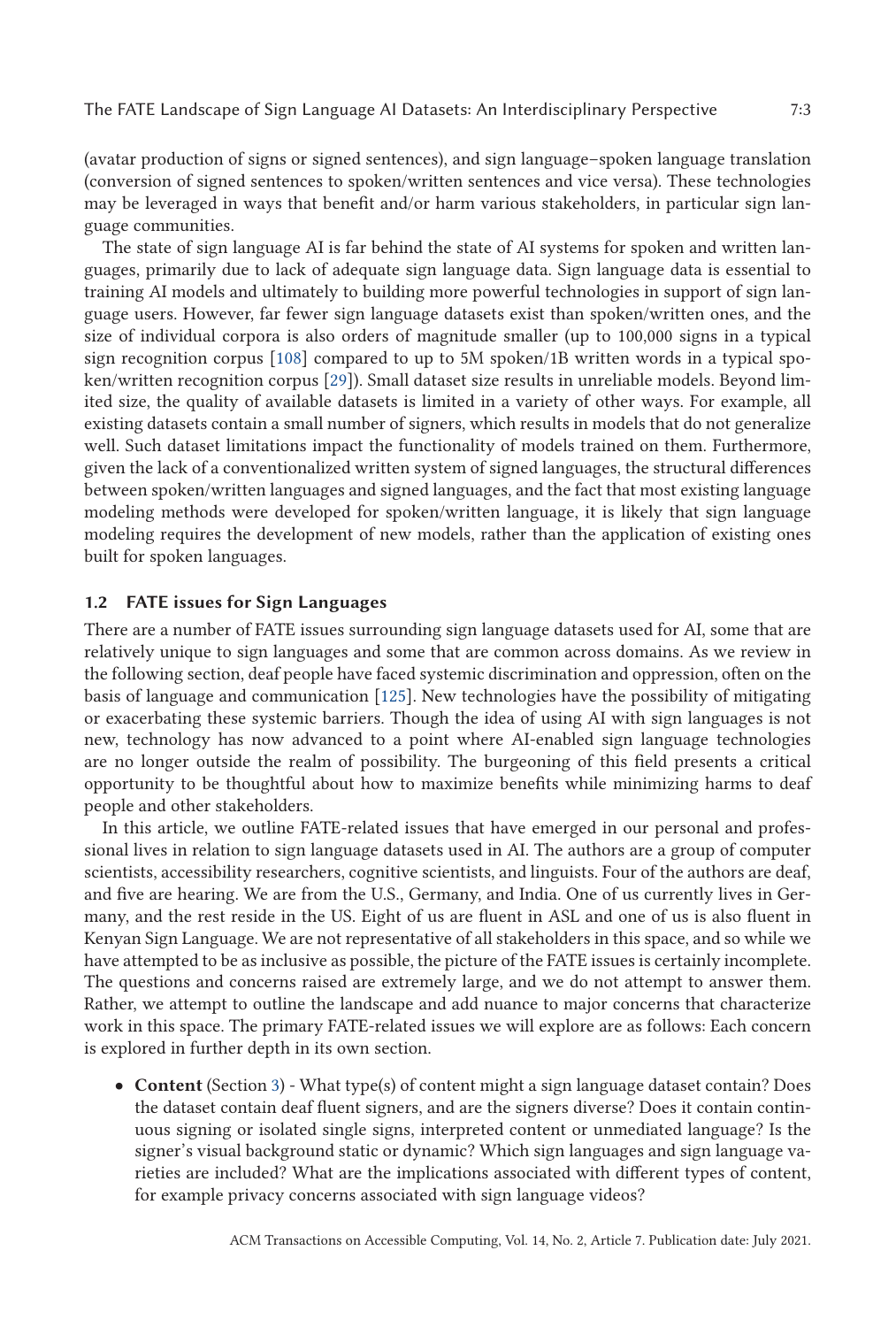- <span id="page-3-0"></span>• **Model Performance** (Section [4\)](#page-12-0) - How do sign language datasets impact AI model performance? For example, who might be included or excluded from models as a result of dataset design? And how might model choice impact end-users?
- **Use Cases** (Section [5\)](#page-15-0) What use cases or end applications do sign language datasets enable? What impact might these applications have on people's lives, both good and bad? Who might be responsible for these effects?
- **Ownership** (Section [6\)](#page-18-0) Who owns the data? What does ownership even mean? Might deaf people claim ownership to sign language data? What about the universities, companies, and other organizations that collect and maintain sign language datasets? And how about the people who contribute data?
- **Access** (Section [7\)](#page-23-0) Who might desire access to the data, and for what purposes? What type and level of access might they gain? Who gets to make these decisions, and what are the resulting implications? And is access a straightforward benefit, or might responsibilities accompany access?
- **Collection Mechanism** (Section [8\)](#page-26-0) How might sign language data be collected? What implications does the design of the collection mechanism have on who can contribute and how they are compensated? What will the resulting datasets look like, and ultimately what will be the impact on people using end applications built on those datasets?
- **Transparency and Understanding** (Section [9\)](#page-29-0) What information might be of interest or importance to various stakeholders? How can this information be communicated clearly? And whose responsibility is it that people understand these nuances?

The main contributions of this work are to:

- describe the FATE landscape related to sign language dataset collection and usage in AI research and applications,
- provide orientation and insights on FATE issues for researchers and practitioners, especially AI researchers new to sign languages, and
- outline major FATE concerns and potential pitfalls of work in this space to help enable people to maximize benefit while minimizing harm.

# **2 BACKGROUND**

To understand FATE issues related to sign language AI datasets, it is necessary to have some understanding of sign languages, deaf communities, and the historical context of technology within deaf communities. This section outlines this social backdrop. Background on technical aspects (e.g., existing datasets and relevant AI/ML models) is incorporated in subsequent sections.

# **2.1 Sign Languages**

Although they are usually marginalized in education and research, there are hundreds of different sign languages in the world (e.g., **American Sign Language (ASL), British Sign Language (BSL), Brazilian Sign Language (Libras), Australian Sign Language (Auslan)**, and **Kenyan Sign Language (KSL)**), and each has a unique lexicon (vocabulary) and grammar. They are naturally evolved, meaning that they were not the product of a one-time planned innovation; rather, they emerge from and adapt to the communities that use them over hundreds and thousands of years, just as spoken languages do [\[149,](#page-41-0) [183\]](#page-43-0). As scholars have demonstrated since the 1950s, sign languages are not manual versions of spoken languages (e.g., ASL and English are very different, despite being used in some of the same geographical regions). Not only are there many different sign languages; groups of people who use the same sign language can also be extremely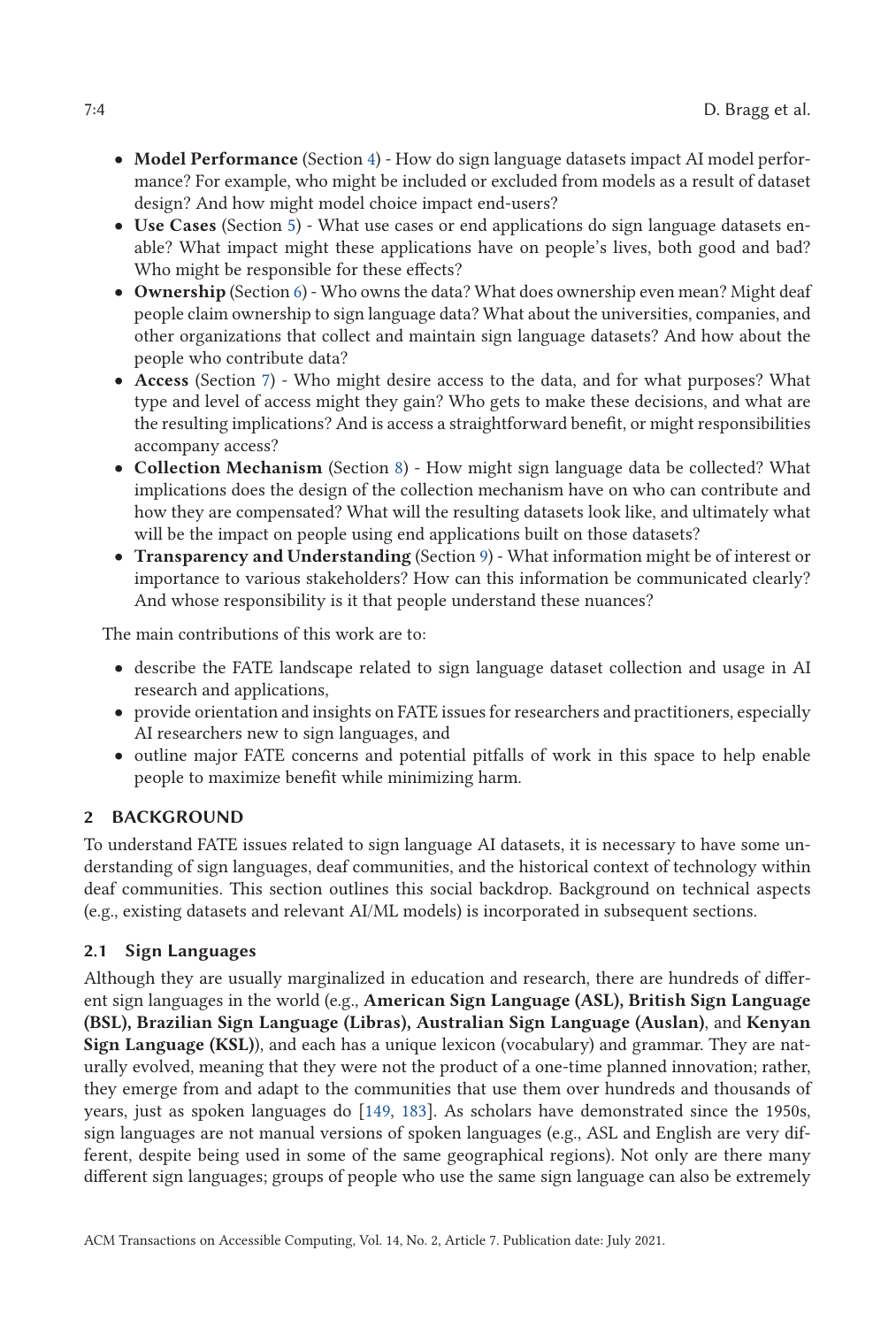heterogeneous. Just as there are different varieties of spoken languages (e.g., British English, Australian English, and African American Vernacular English), there are different varieties of sign languages (e.g., Black ASL [\[85,](#page-39-0) [86,](#page-39-0) [144,](#page-41-0) [204\]](#page-43-0), and Philadelphia ASL [\[67\]](#page-38-0)). Different varieties of languages may be named, as the examples above, but determining clear boundaries between varieties can be difficult or impossible. Although signed languages are natural and primary modes of communication, they are rarely included in research (e.g., speech is commonly equated with language).

Signed languages are in close contact with spoken languages, and so are often influenced by and mixed with the relevant spoken language(s). Most sign language users are bilingual (or multilingual) and know at least a signed language and a written and/or spoken language. Like other bilinguals, they switch between languages regularly depending on the context. Unlike spoken language bilinguals, it is physically possible to produce both a sign and a spoken word at the same time (though it is generally not possible to produce grammatically accurate sentences in both a sign language and spoken language at once). This means that bilingual bimodals not only code*switch* between two languages, they can code-*blend* using bits and pieces of each language at once [\[56\]](#page-38-0). When communicating with people who are not fully fluent in a sign language, signers might modify their signing to mirror the structure of the spoken language (e.g., using ASL signs in English word order with mouthing or voicing English words). Written language could also influence signing: A signer reading from a script might use structures from the written text in their signing in a way that they would not otherwise.

Structural differences between signed and spoken languages make signed languages particularly rich. For example, the visuospatial modality is uniquely suited to describing visuospatial scenes (e.g., a car ride through the mountains). Sign languages often do this by making use of depiction or iconicity—where signs physically resemble their meanings [\[65,](#page-38-0) [197\]](#page-43-0). For example, in depicting signs (also known as classifier predicates—not to be confused with classifiers from the domain of machine learning), the handshape often represents a class of object (e.g., a vehicle) while the placement and actions of the hands and arms convey action and manner in relatively unconstrained ways. Additionally, locations and objects in the signer's physical space can be meaningfully used in discourse [\[165,](#page-42-0) [181\]](#page-43-0). For instance, ASL users can direct the sign "ask" from themselves to multiple locations away from them in an arc to indicate they asked multiple people, or they can direct the sign "ask" to the same place repeatedly to indicate they have asked the same person over and over. Another difference is that spoken languages are articulated with a single articulatory system (the vocal tract), while sign languages are articulated with multiple independent articulators (hands, arms, body, and face). Additionally, the hands, body, and face are visible whether or not a person is actively signing, while the voice is only audible during word production.

After the ground-breaking observation that the sign (like the spoken word) is made up of meaningless parts (location, handshape, and movement) that can be combined in countless ways [\[192\]](#page-43-0), various linguists have pursued sign language phonology (the study of how these parts are composed into meaningful language). Originally, linguists viewed the sign as a synchronous unit, as the "meaningless parts" (phonemes), largely occur at the same time. In the 1980s, linguists began to observe that the sign is actually sequentially organized; it has a beginning, middle, and end with unique, active features (hand configuration, placement, orientation, contact, path, nonmanual signals, etc.) that can change at each juncture [\[37,](#page-37-0) [134,](#page-41-0) [164\]](#page-42-0). With this shift, linguists have tried to better understand which features may persist through the sign and which are dynamic. While combinations of articulatory features in spoken languages can be parsed into sequential phonemes (albeit not without controversy), this approach cannot work for signed languages where at least some features are produced simultaneously and segmental boundaries between features often do not exist or are unclear.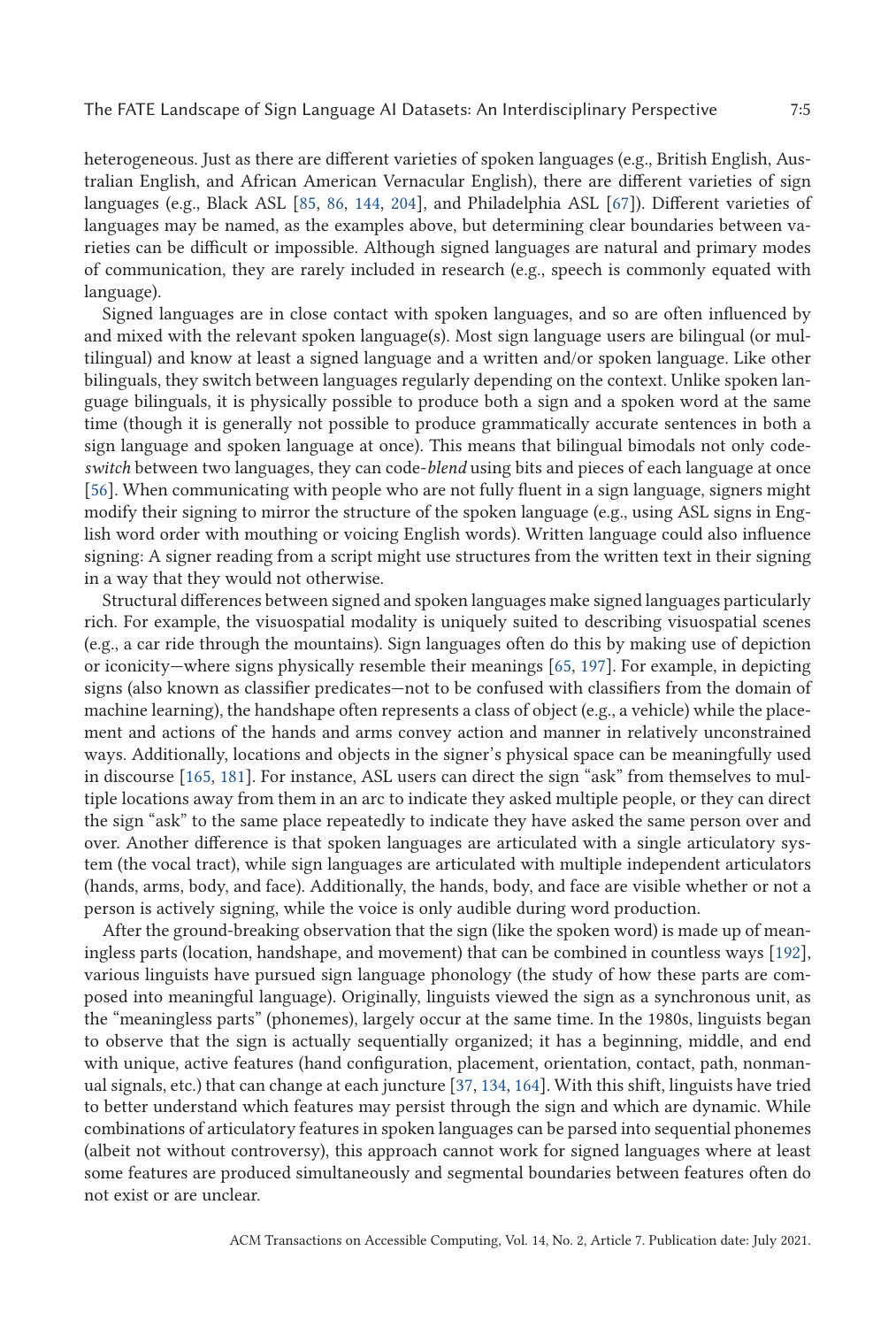# **2.2 Deaf Cultures**

Languages and cultures are always deeply intertwined, and sign languages are no exception. Many deaf people identify as members of a deaf cultural and linguistic minority, united by common linguistic, social, and political experiences. Just as there is not one universal sign language, there is not one unified deaf community or deaf culture globally. Like any cultural group, members of a deaf cultural group often share a set of values, behaviors, traditions, and goals. At the same time, deaf people are diverse and no single deaf person is representative of all deaf people or even all deaf people in their culture. This *sociocultural model* of deaf cultural and linguistic identities contrasts with a *medical model* of deafness, which presumes that the defining characteristic of deaf people is not language or cultural affiliation, but a sensory deficit. Historian and disability scholar Kim Neilson notes that "when 'disability' is considered synonymous with 'deficiency' and 'dependency,' it contrasts sharply with American ideals of independence and autonomy" [\[157\]](#page-42-0). The medical model lends itself to the idea that any deficits must be fixed, and often looks to hearing people to help deaf people in this effort. Alternatively, the sociocultural model lends itself to the idea that society is unjust and must be fixed, and looks to deaf and hearing people to work collaboratively for social improvement. It takes an asset-based perspective on deaf identities, and sign languages are often held as one of the most treasured cultural artifacts.

Societal injustice, discrimination, and prejudice on the basis of hearing is what deaf culture scholar Tom Humphries termed "audism" [\[90\]](#page-39-0). Two common forms of audism include "phonocentrism," the idea that speech is superior to signed and written language, and "linguicism," discrimination based on language. Examples of audism include ridicule of sign language (e.g., memes mocking sign language interpreters in televised emergency announcements), eugenic practices (e.g., forced sterilization [\[136\]](#page-41-0) and gene therapy [\[162\]](#page-42-0)), and police violence (e.g., when a deaf person does not respond to spoken police commands, or gestures to indicate they cannot hear [\[131\]](#page-41-0)). Audism can occur on an individual basis and is also systemic. Examples of systemic audism include the routine failure of education systems to ensure all deaf children have access to a usable first language [\[91\]](#page-39-0), widespread under- and unemployment [\[72\]](#page-38-0), and the pervasive lack of communication access in medical [\[121\]](#page-40-0), legal [\[39\]](#page-37-0), professional [\[173\]](#page-42-0), educational [\[152\]](#page-41-0), and other critical settings. These types of oppression can be compounded for multiply marginalized groups (e.g., deaf people of color).

Vitality and endangerment of sign languages is a growing concern. As Snoddon and De Meulder, two leading deaf scholars in Deaf Studies and Deaf Education, argue, "It may well be that all of the world's sign languages are potentially endangered" [\[186\]](#page-43-0). Linguistic research on sign languages did not exist until the 1950s [\[200\]](#page-43-0) and 1960s [\[191\]](#page-43-0), but research since has enabled formal documentation and preservation of many sign languages. There are also advocacy efforts in many countries to officially recognize a national sign language [\[55\]](#page-38-0). Though linguists have argued that a critical mass of deaf signers is necessary for a sign language to survive [\[32\]](#page-37-0), deaf people often have restricted access to sign language. Over 95% of deaf people are born to hearing parents who generally do not know a sign language at the time of birth [\[97,](#page-39-0) [150\]](#page-41-0), and ongoing efforts within professions serving deaf children discourage families from signing with children [\[73\]](#page-38-0).

This lack of signed language within the family coupled with lack of auditory access to spoken language puts many deaf people at risk of language deprivation [\[79\]](#page-39-0) and delayed acquisition of a first language, which has lasting effects on language proficiency [\[143\]](#page-41-0). The prevalence of language deprivation in deaf people is also a major difference between most spoken and signed languages; the majority of deaf signers may not be completely proficient in a signed language, even if it is their primary language. While deaf signers exposed to sign language later in life outnumber earlyexposed deaf signers, they may also experience discrimination within some deaf communities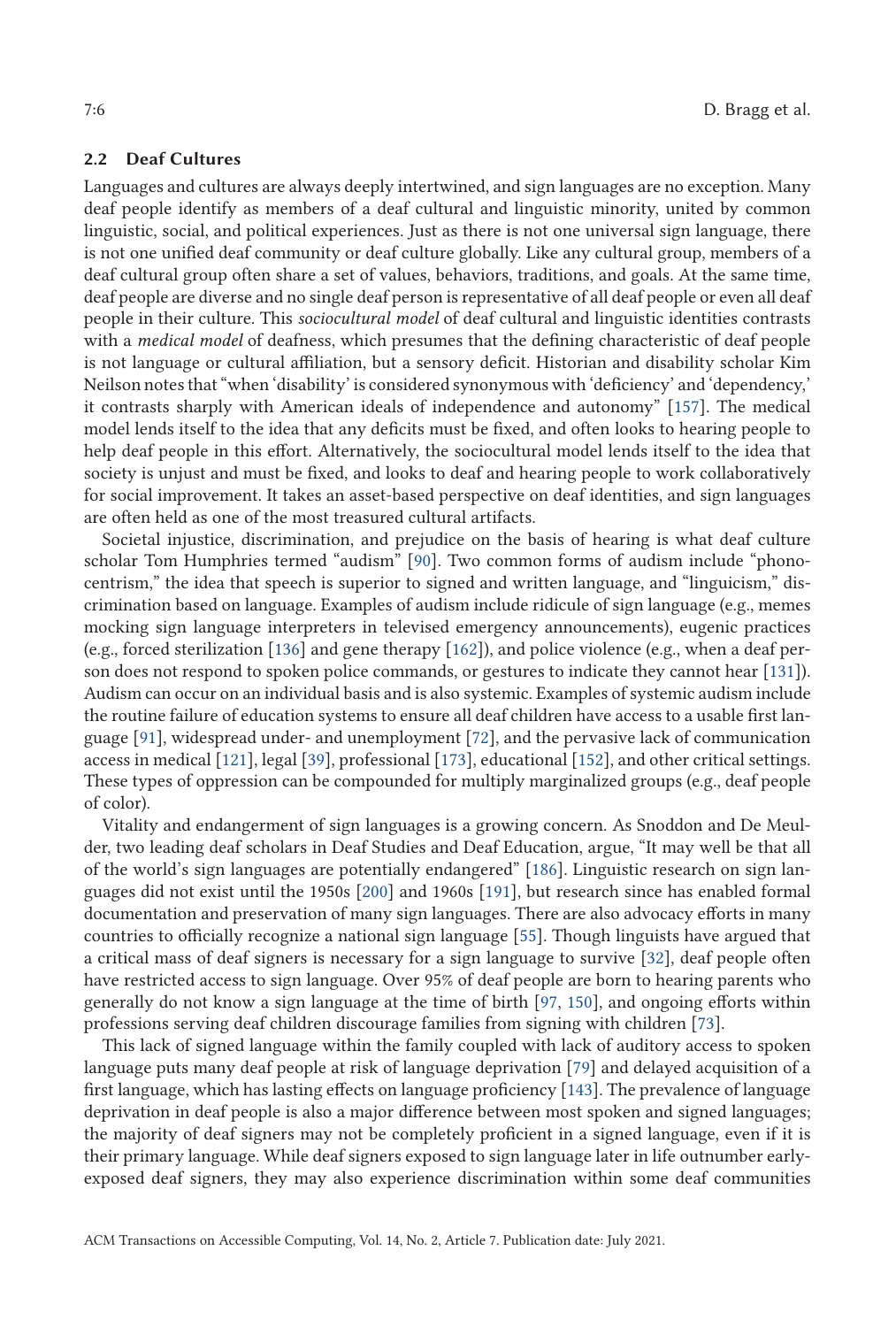due to the relatively privileged social position of fluent signers, and in particular people from multi-generational deaf families [\[126\]](#page-40-0). To complicate matters, a number of constructed systems for manually expressing a spoken language (e.g., Signed Exact English or SEE) have been taught to deaf children [\[25,](#page-36-0) [50,](#page-38-0) [76\]](#page-39-0), often in lieu of a naturally evolved signed language. Many signers blend these manual systems with a signed language [\[82\]](#page-39-0). Sign languages with small populations face additional threats in part because of their community size, limited access to resources, and globalization of sign languages with more users like ASL.

#### **2.3 Deaf-related Technologies**

AI-enabled sign language technologies may be powerful tools that offer significant benefits to deaf people. At the same time, as with any powerful tool, AI-enabled sign language technologies pose risks of (unintended) harmful consequences. Our goal here is not to draw conclusions about relative risks and benefits of various technologies, but to describe a brief history of deaf-related technology and point out some common benefits and pitfalls so teams might learn from history and be better equipped to proceed thoughtfully.

Many technologies have been invented with deaf people in mind, some more widely adopted than others. One class of inventions is systems for conveying language. Text-based examples include the deaf-invented TTY [\[127\]](#page-41-0), a device that was widely used to transmit typed signals over telephone lines until it was replaced by text pagers, which were in turn replaced by smartphones. Closed/open captions, first conceptualized by a deaf person [\[124\]](#page-40-0), also convert speech into text (e.g., historically on movies or TV, and more recently via smartphones), and videophones allow signers to connect with one another, or to connect with hearing people via interpreters. Another class of innovations involves converting sound to other modalities. Some such devices are not widely used (e.g., vibrating barrettes [\[4\]](#page-36-0) and vests [\[63\]](#page-38-0)), while others have wider adoption (e.g., flashing lights tied to doorbells or baby monitors, which are currently being replaced by smart home systems or smartphone apps). Another class of innovations is those designed to make deaf people hear (e.g., now-common hearing aids and cochlear implants, and earlier innovations including ear trumpets, airplane diving, tonsillectomies, and bloodletting) [\[209\]](#page-44-0). Some technologies were originally designed for deaf people but have gone on to be used primarily by hearing people; for example, Alexander Graham Bell is credited with inventing the telephone while in pursuit of technology that would help deaf people communicate [\[38\]](#page-37-0).

Technology can play a critical role in the preservation and revitalization of sign languages. For example, in the early 20th century, the **National Association for the Deaf (NAD)** undertook an initiative to videotape examples of ASL [\[193\]](#page-43-0). Many sign languages have been increasingly well-documented as technology for recording, viewing, and sharing videos has become widely accessible. The internet, videophones, and social media have enabled communication across long distances and to broader audiences than had been previously possible. AI-enabled sign language technology may further support efforts to preserve and revitalize sign languages by enabling deaf people to interact with computers and other people using a signed language rather than a written or spoken language. At the same time, technology can be used in ways that harm deaf people. We highlight here two pitfalls that may be especially useful for technologists to be aware of: illconceived technological innovations and cultural appropriation/exploitation.

The first potential pitfall is a class of innovations that disability advocate and design strategist Liz Jackson calls the "Disability Dongle: A well intended elegant, yet useless solution to a problem we [disabled people] never knew we had" [\[198\]](#page-43-0). While disability dongles may be harmless, they can sometimes have insidious effects. One way these innovations can cause harm is by perpetuating a medical view of deaf people that focuses on (perceived) suffering (described above). The harm can be exacerbated when innovators, especially hearing innovators, are positioned as saving deaf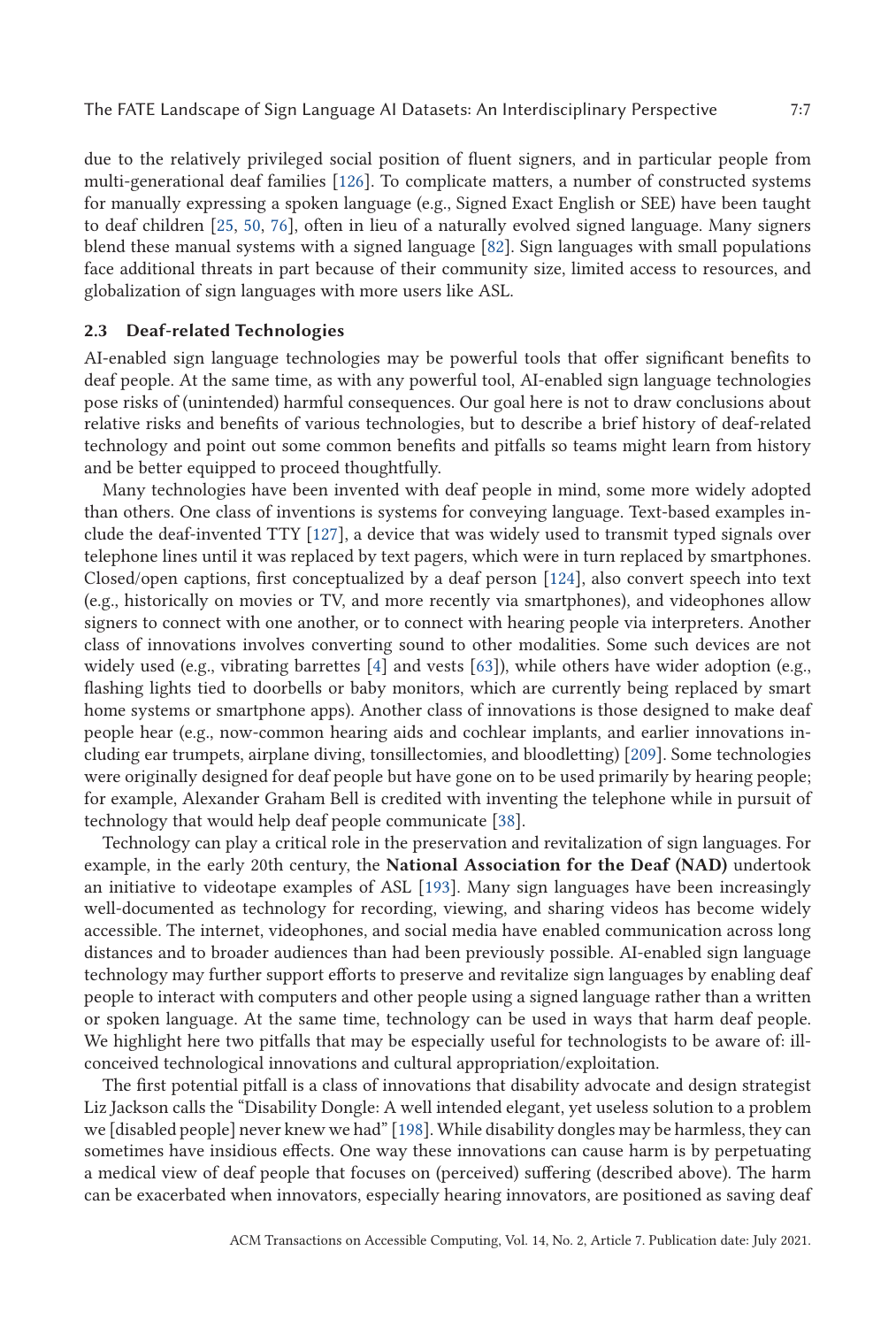<span id="page-7-0"></span>people from perceived suffering in an effort to win resources (e.g., funding, media attention) that might otherwise be used for initiatives that deaf people believe are more pressing.

The second potential pitfall is *cultural appropriation*, the "use of a culture's symbols, artifacts, genres, rituals, or technologies by members of another culture" [\[178\]](#page-42-0). While cultural exchange can be experienced positively, it can also be experienced negatively as exploitation of "a subordinated culture by members of a dominant culture without substantive reciprocity, permission, and/or compensation" [\[178\]](#page-42-0). As the concept of cultural appropriation within the deaf community typically relates to sign language usage, it may also be considered linguistic appropriation. Some deaf people consider the practice of hearing people teaching ASL to other hearing people to be a form of cultural exploitation, when the teacher's goal is to earn money and/or fame while deaf people gain little [\[177\]](#page-42-0). Other examples that may be considered cultural and linguistic appropriation include hearing people garnering media attention for work related to sign languages (e.g., performing signed translations of songs) or speaking on behalf of deaf people in publications or interviews with the media. Hearing people deriving monetary and professional benefit from deaf cultural symbols can be particularly offensive given workforce discrimination, under- and unemployment among deaf people [\[72\]](#page-38-0) and active efforts to prevent deaf people from using a sign language (described above).

In addition to the risks of disability dongles and cultural and linguistic appropriation, deploying AI technologies prematurely introduces risks [\[100\]](#page-39-0). Early-stage technologies are by definition important and necessary steps towards more useful technologies, but premature claims about the benefits of current sign language technology can be harmful [\[3\]](#page-35-0). The mainstream media and public relations departments in particular may exaggerate claims. Perhaps the most well-known example of a technology that has been inaccurately marketed is the cochlear implant, a medical device designed to provide deaf people with access to sound. While cochlear implants have undoubtedly benefited many deaf people, their benefits have sometimes been oversold to the extent that sign languages have been framed as unnecessary or harmful for implantees. Cochlear implants are not guaranteed to provide access to language for congenitally deaf people [\[96,](#page-39-0) [140,](#page-41-0) [203\]](#page-43-0), and the consequences of their failure can be dire, particularly when they are used to the exclusion of everything else [\[78\]](#page-39-0). Other examples include sign recognition gloves and other technologies that have been celebrated in the media as sign language translation devices [\[6,](#page-36-0) [166,](#page-42-0) [218\]](#page-44-0), even though gloves are unlikely to have real-world use as they inhibit signing, only capture the manual parts of sign language (i.e., ignoring the face, arms, and body), and only provide one-way translation [\[84\]](#page-39-0). Even advanced sign language translation technologies could be harmful if they are insufficient and discourage or prohibit people from using more effective and preferred alternatives (e.g., human sign language interpreters). Careful consideration of appropriate evaluation metrics is necessary to determine whether technologies are ready for use in applications with deaf users [\[101\]](#page-39-0). For example, researchers have discussed the need for appropriate evaluations of **automatic speech recognition (ASR)** technologies among deaf users, before deployment for producing captioning in online or real-time settings [\[21\]](#page-36-0).

#### **3 CONTENT**

Sign language dataset content may vary widely and largely depends on the purpose for which the data is collected. The continuum ranges from resources intended for pattern recognition (i.e., for recognizing continuous signing [\[70,](#page-38-0) [88,](#page-39-0) [102,](#page-40-0) [215\]](#page-44-0) or isolated signs [\[45,](#page-37-0) [98,](#page-39-0) [132\]](#page-41-0), and sign language translation [\[40,](#page-37-0) [105\]](#page-40-0)) to linguistic corpora (i.e., aiming at the conservation and analysis of the language [\[52,](#page-38-0) [118,](#page-40-0) [174,](#page-42-0) [208\]](#page-44-0)), to educational resources (i.e., video-based dictionaries [\[62,](#page-38-0) [120,](#page-40-0) [146\]](#page-41-0)). In response to these varied use cases, many dataset properties may vary, and those properties impact FATE-related issues. This section outlines these primary properties, their main possible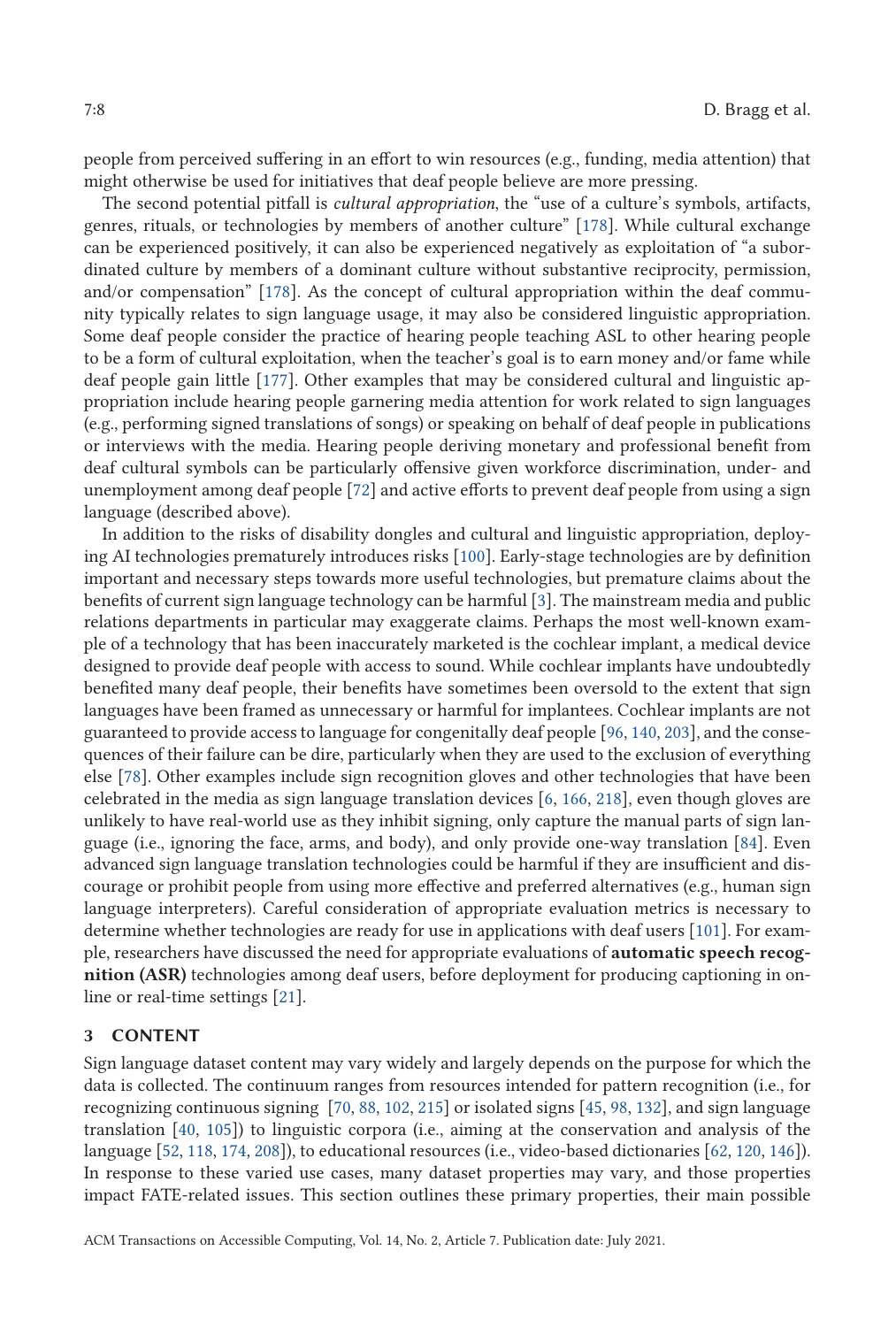The FATE Landscape of Sign Language AI Datasets: An Interdisciplinary Perspective 7:9

| Parameter           | Possibilities                    | <b>Impact Related to FATE</b>                                                                                                                                                                                                      |
|---------------------|----------------------------------|------------------------------------------------------------------------------------------------------------------------------------------------------------------------------------------------------------------------------------|
| <b>Signing Data</b> | RGB/Depth Video (2D/2.5D/3D)     | hardware requirements, recording setup, who can<br>participate, dataset size, quality of resulting models, types<br>of end applications that can be created, privacy concerns                                                      |
|                     | Motion capture                   |                                                                                                                                                                                                                                    |
|                     | Gloves                           |                                                                                                                                                                                                                                    |
|                     | Other sensors                    |                                                                                                                                                                                                                                    |
| Label Format        | Gloss systems                    | annotation granularity, difficulty of temporal alignment,<br>amount of data required for training, labeling process<br>(who can label, with what software), inter-labeller<br>agreement, dataset size (due to cost), model quality |
|                     | Spoken language translation      |                                                                                                                                                                                                                                    |
|                     | Linguistic notation systems      |                                                                                                                                                                                                                                    |
|                     | Computer notation systems        |                                                                                                                                                                                                                                    |
|                     | Sign language writing systems    |                                                                                                                                                                                                                                    |
| Metadata            | Recording setup                  | decisions about which data to include in training<br>(impacting model accuracy, who the system can serve, and<br>in what scenarios), privacy concerns                                                                              |
|                     | Language                         |                                                                                                                                                                                                                                    |
|                     | Signer demographics (more below) |                                                                                                                                                                                                                                    |
| Signer Identity     | <b>Hearing Status</b>            | who the model can serve/recognize, which dialects and/or<br>accents it can model                                                                                                                                                   |
|                     | Sign language proficiency        |                                                                                                                                                                                                                                    |
|                     | Language deprivation             |                                                                                                                                                                                                                                    |
|                     | Occupation (e.g., interpreter)   |                                                                                                                                                                                                                                    |
|                     | Gender                           |                                                                                                                                                                                                                                    |
|                     | Race/Ethnicity                   |                                                                                                                                                                                                                                    |
|                     | Geography                        |                                                                                                                                                                                                                                    |
| Grammatical         | Single isolated signs            | what grammatical structures can be modeled, which end<br>applications are possible                                                                                                                                                 |
| Structure           | Continuous signing               |                                                                                                                                                                                                                                    |
| Vocabulary          | Limited                          | how much data is needed to train accurate models, which<br>end applications can be created                                                                                                                                         |
|                     | Unrestricted                     |                                                                                                                                                                                                                                    |
| Prompt              | Prompted/scripted                | data quantity to train accurate models, whether models<br>will work for real-world use cases                                                                                                                                       |
|                     | Unprompted/unscripted            |                                                                                                                                                                                                                                    |
| Recording Setup     | In-lab                           | data quality, data quantity to train accurate models, model<br>real-world viability                                                                                                                                                |
|                     | Real-world                       |                                                                                                                                                                                                                                    |
| Post-processing     | Compression                      | data quality, data quantity to train accurate models,<br>privacy concerns, who can make use of the data                                                                                                                            |
|                     | Quality enhancements             |                                                                                                                                                                                                                                    |
|                     | Privacy enhancements             |                                                                                                                                                                                                                                    |
|                     | AI Models                        |                                                                                                                                                                                                                                    |
|                     | Aggregate statistics             |                                                                                                                                                                                                                                    |
|                     | Simulated data                   |                                                                                                                                                                                                                                    |

Table 1. Major Parameters along Which Sign Language Datasets May Vary, Possible Values for Those Parameters, and the Importance of Each Parameter for FATE Considerations

values, and their FATE importance (summarized in Table 1), with a focus on datasets intended for AI use.

# **3.1 How Does the Format of Signed Content, Labels, and Metadata Relate to FATE?**

The format of sign language data directly relates to who can contribute (i.e., who has access to the hardware/software for recording), which in turn impacts the inclusiveness of models trained on the dataset. Signing data can be captured in many different ways: 2D RGB video, 2.5D with depth or a fully reconstructed 3D view, motion capture to track individual body parts with high accuracy, sensor or cotton gloves, and other kinds of sensors (e.g., WiFi-based [\[141\]](#page-41-0)). Hardware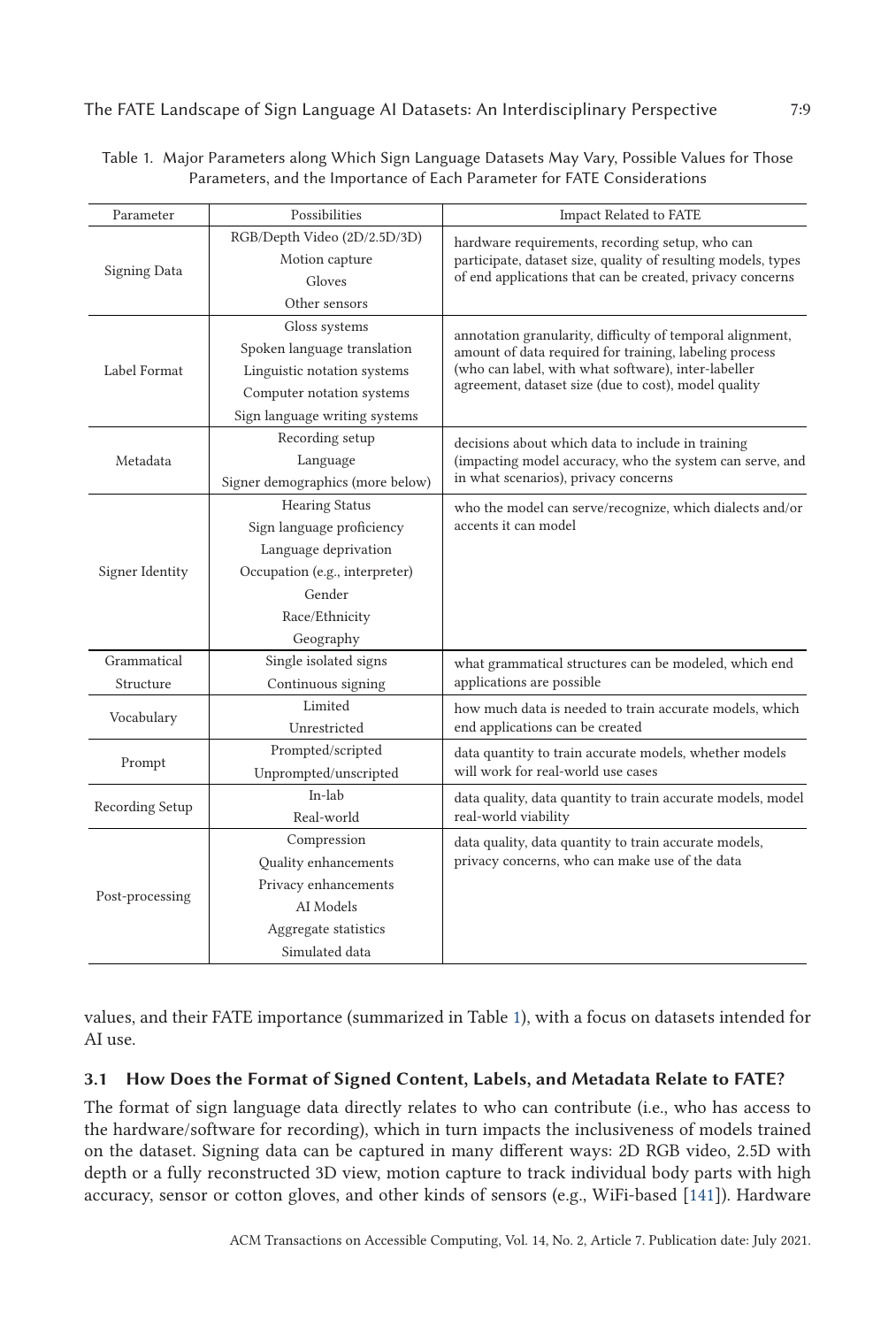and software requirements for recording may restrict the set of potential contributors. A number of sign language writing systems have also been proposed (e.g., SignWriting [\[194\]](#page-43-0) and si5s [\[17\]](#page-36-0)), though none have been widely adopted, which would be required to produce a large natural written corpus.

Label or annotation format directly impacts who can label the data, which may embed certain perspectives or biases into labels or translations. Labels are required for documenting the contents of sign language data. They enable supervised learning of statistical models to estimate mapping functions between the data and labels. Primary label formats include a written language such as English (either glossed, which maintains the grammar of the sign language, or full translations), linguistic notation systems (e.g., Stokoe notation [\[192\]](#page-43-0)), computer notation systems inspired by linguistic notation systems (e.g., HamNoSys [\[80\]](#page-39-0)), and pure computer notation systems used for animation and recognition (e.g., gestural SiGML [\[60,](#page-38-0) [170\]](#page-42-0)). Sign language writing systems (described above) are less commonly used for labelling. However, many notation systems are ill-suited to capturing some aspects of sign languages (e.g., depicting signs are challenging to represent), which may subsequently limit real-world applications. Using complicated notation systems (e.g., linguistic notation systems vs. written gloss), many of which require sophisticated software (e.g., ELAN [\[201\]](#page-43-0) and Anvil [\[104\]](#page-40-0)), means that only trained labelers can contribute. This may exclude many willing deaf annotators from contributing and limit dataset size due to cost. However, loosely aligned labels (e.g., sentence-level alignments vs. individual sign units or components such as handshape start and end) may expand the pool of qualified labelers and be less costly to collect, but may introduce ambiguities and increase the amount of data needed to train accurate models.

Datasets may also include metadata about contributors, content, or curation process, which may reveal sensitive information about the people in the dataset. For example, a contributor might be asked basic demographics about themselves. Typical demographics include age and gender, but may also include questions about language and hearing background (e.g., hearing status, age of sign language exposure). Metadata may be stored in digital or paper formats. Digital formats are typically used for scaled datasets.

#### **3.2 What Is the Impact of Including Different Sign Language(s) in the Dataset?**

The language(s) that are included in sign language datasets will affect the people who can benefit from (or be harmed by) the resulting technologies. Different sign language communities may vary in both enthusiasm for sign language technologies as a whole, and in specific use cases. The field of natural language processing often considers languages as being high-density or low-density languages, a distinction that reflects the availability of electronic corpora for that language. There are a small number of natural languages for which there exist large datasets (e.g., English, Mandarin). Whether a language is a high- or low-density language has a significant impact on whether or not a language benefits from advancements in AI and linguistic technologies, as the most successful of such technologies require large available datasets upon which to train models. From a FATE perspective, it is notable that this high/low distinction reflects an inequity among natural human languages, as to the potential for AI technologies to be developed for each. While all sign languages might now be considered low-density languages, some sign languages have more financial and material resources and/or more signers and could more easily transition to high-density languages than other languages. Technology for sign languages used in parts of the world with more financial resources or greater numbers of signers may progress more quickly than technology for other sign languages. Research on AI techniques that enable models to be built on smaller amounts of data may help to mitigate inequities among high- and low-density sign languages. In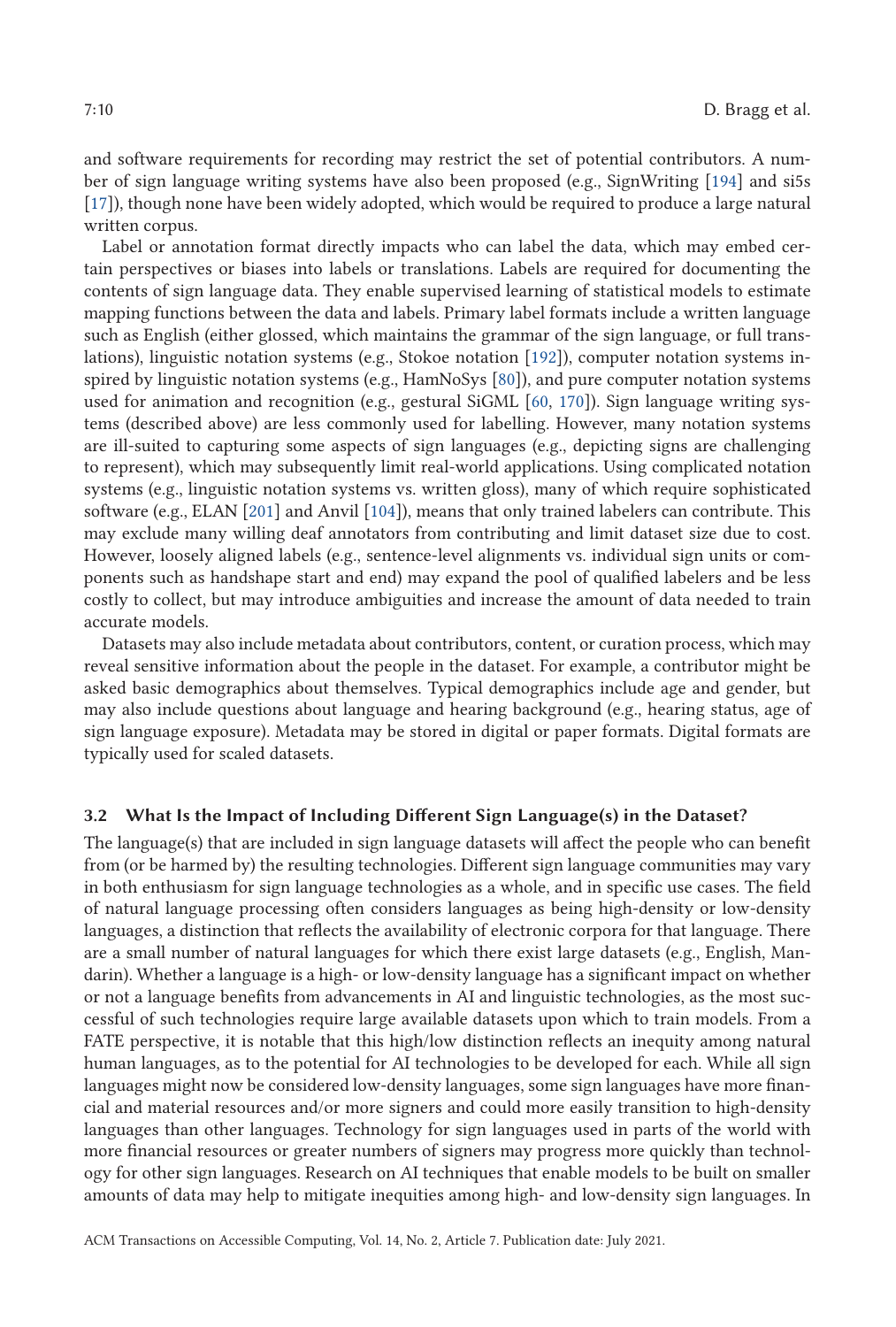The FATE Landscape of Sign Language AI Datasets: An Interdisciplinary Perspective 7:11

such endeavors, it is important to keep in mind that the views and desires of local communities may differ from those of foreign researchers [\[33\]](#page-37-0).

# **3.3 How Does the Identity of Signers in the Dataset Impact Models Trained on the Data?**

The identity of signers in the dataset impacts the inclusivity of models trained on the dataset. Generally, AI/ML models most accurately process content that resembles the content on which they were trained. Consequently, sign language models work best for signers who resemble those in the training data. For signers, resemblance includes physical appearance (skin color, gender, etc.), which is known to introduce FATE-related issues in other domains (e.g., poor facial recognition for Black vs. white faces [\[185\]](#page-43-0)), but also extends to other language-specific factors.

Heterogeneity of language use among signers (described more fully in Section [2\)](#page-3-0) in the dataset may be important to consider. Language proficiency may vary greatly, as many deaf signers are at risk of language deprivation, which often permanently affects proficiency. Language use also varies across signers from different sociocultural identities. For example, distinct patterns of language use have been linked to race [\[144\]](#page-41-0), gender [\[138\]](#page-41-0), and geographic location [\[66,](#page-38-0) [188\]](#page-43-0). The majority of sign language users may not be deaf, and first-language signers only make up a small fraction of users for most sign languages. As such, even a dataset with contributions from a representative sample of signers may include few deaf signers and even fewer deaf fluent signers. Metadata indicating the signers' language background (e.g., sociocultural identities, age of language acquisition) may help to tailor models for these different end-users.

The ideal composition of signers within the dataset may depend upon the application for which the AI technology is being developed. For example, data primarily or exclusively from fluent signers might be optimal for generating fluent sign-language output (e.g., in signing avatars). However, data from the full spectrum of signers that includes signing variation and mistakes might be optimal for sign recognition and translation technologies (i.e., to robustly and equally recognize signers from diverse language backgrounds).

# **3.4 How Do Other Properties of the Signed Content (e.g., Grammar, Vocabulary, Prompt, and Recording Setup) Impact Models?**

Other properties of the signed content similarly impact what type(s) of signing can be modeled and in which settings the models can be used effectively. Sign language datasets typically contain either individual signed units or longer more continuous content. Models trained on individual signed units can be used to train models of individual signs (e.g., to build a dictionary), but will not generalize well to continuous signing (e.g., to support translation), which would include phraselevel linguistic features and co-articulation effects (e.g., how one sign affects the production of the subsequent sign). For similar reasons, datasets of individual fingerspelling units (e.g., the ASL signs representing each letter A–Z) may be difficult to use to train a fingerspelling recognizer, as fingerspelled signs comprise rapid sequences of fingerspelling units. Similarly, the domain, or vocabulary, may be restricted or unrestricted. Training on a dataset with a restricted vocabulary will enable creating models that can handle content within that particular domain, but will not work more generally. However, if an application is domain-specific (e.g., a system that answers questions about the weather), then it may be possible to achieve higher levels of accuracy with the same amount of training data if the domain is restricted (since the dataset will contain a higher number of examples per sign or concept).

Content can also be scripted or unscripted. Scripted content may be less natural and result in less natural sign language models. However, recording scripted content may greatly increase dataset size by removing the expense of labeling the content afterwards (and thereby improve model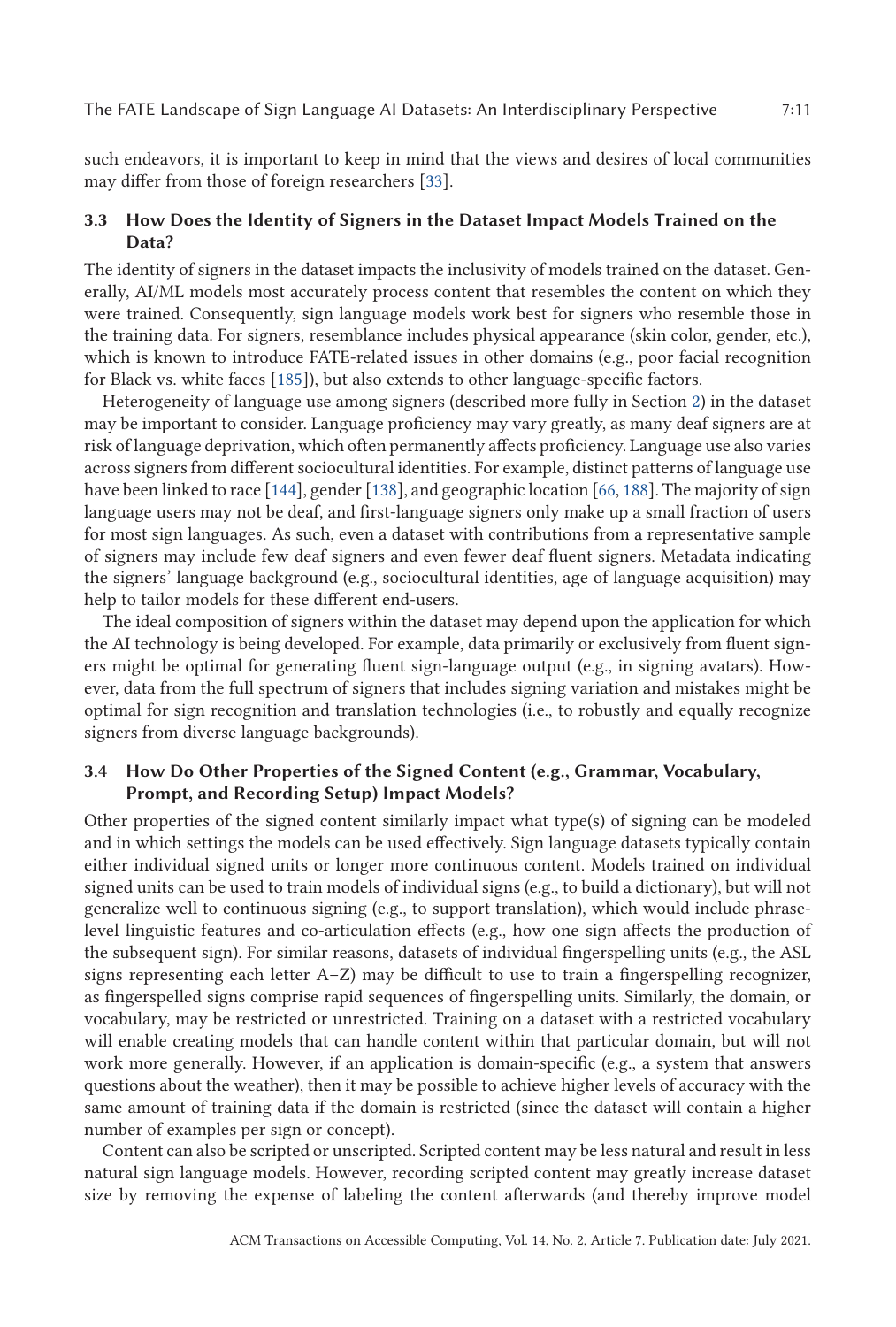accuracy). Recording scripted content may also prevent recording of sensitive personal content about the signer and their acquaintances (e.g., through personal stories or accounts), which may introduce privacy concerns. Language contact considerations (i.e., the impact of interacting with multiple languages simultaneously) also impacts decisions about using scripted or unscripted elicitation. If scripts for eliciting signed language are written in another language (e.g., in English), then the signer is not simply "reading aloud," but translating in real time. The signed language might be blended with the written language and include grammatical structures or other elements of the written language that would not otherwise be used. Even unscripted content varies in its naturalness due to language contact. For example, if the researchers or others present are not fluent signers or have different demographics than the subject, then the signer may modify their signing to accommodate them.

# **3.5 How Can Dataset Processing Affect FATE Issues and, in Particular, Privacy Concerns?**

Sign language recordings may feel very personal, as they capture the likeness of the person who is signing (at a minimum, the face and torso). Because of the small size of the deaf community, it may be possible to personally identify signers in videos. Privacy concerns specific to contributing to aggregated sign language datasets include misuse of videos, being recognized, showing one's surroundings, signing personal content, and discomfort about looking presentable/attractive and signing abilities [\[30\]](#page-37-0).

Privacy concerns may extend beyond the individual contributor to other people captured in the data, either accidentally or intentionally. The background of the recording may contain revealing content, including identifying information such as a written address or religious symbols. If family, acquaintances, or strangers appear in the background of a video, then the video reveals information about these second parties as well. Metadata may also reveal information about second parties, for example in questions about the signer's relationship to deaf community. In addition, if a signer is contributing free-form content, they might reference family or friends, thereby revealing information about those people. Moreover, unlike the primary signer, second parties may not be consenting dataset participants.

Privacy enhancements may increase people's willingness to contribute to sign language datasets, and thereby increase dataset size and diversity [\[30\]](#page-37-0). There are a variety of techniques that can be used to address privacy concerns, including applying filters to people's faces or surroundings; implementing differential privacy querying; or sharing aggregate statistics, simulated data, or models trained on the dataset rather than the dataset itself. Exploring the effects of various privacy-enhancing techniques on people's willingness to contribute to sign language datasets is an emerging area for research, with one existing publication [\[30\]](#page-37-0). That initial work suggests that addressing privacy concerns may increase dataset participation, and as a result may improve accuracy of models trained on the resulting dataset. If minorities are particularly disincentivized to participate due to privacy concerns, addressing privacy concerns may increase the diversity of signers in the dataset, which could result in more generalizable (i.e., inclusive) models.

Other types of post-processing may expand the pool of people who are willing and able to use the dataset. This expanded access may in turn expand end-user applications to be increasingly inclusive of sign language users. For example, dataset compression may help reduce dataset size or latency and enable usage in memory or latency-constrained domains. Sharing models trained on the dataset may also reduce the technical expertise required to embed sign language modeling in various applications, thereby expanding the set of people who can make use of the data. In particular, such model sharing may empower deaf people without technical expertise to design, build, and sell or otherwise share applications of value to deaf people.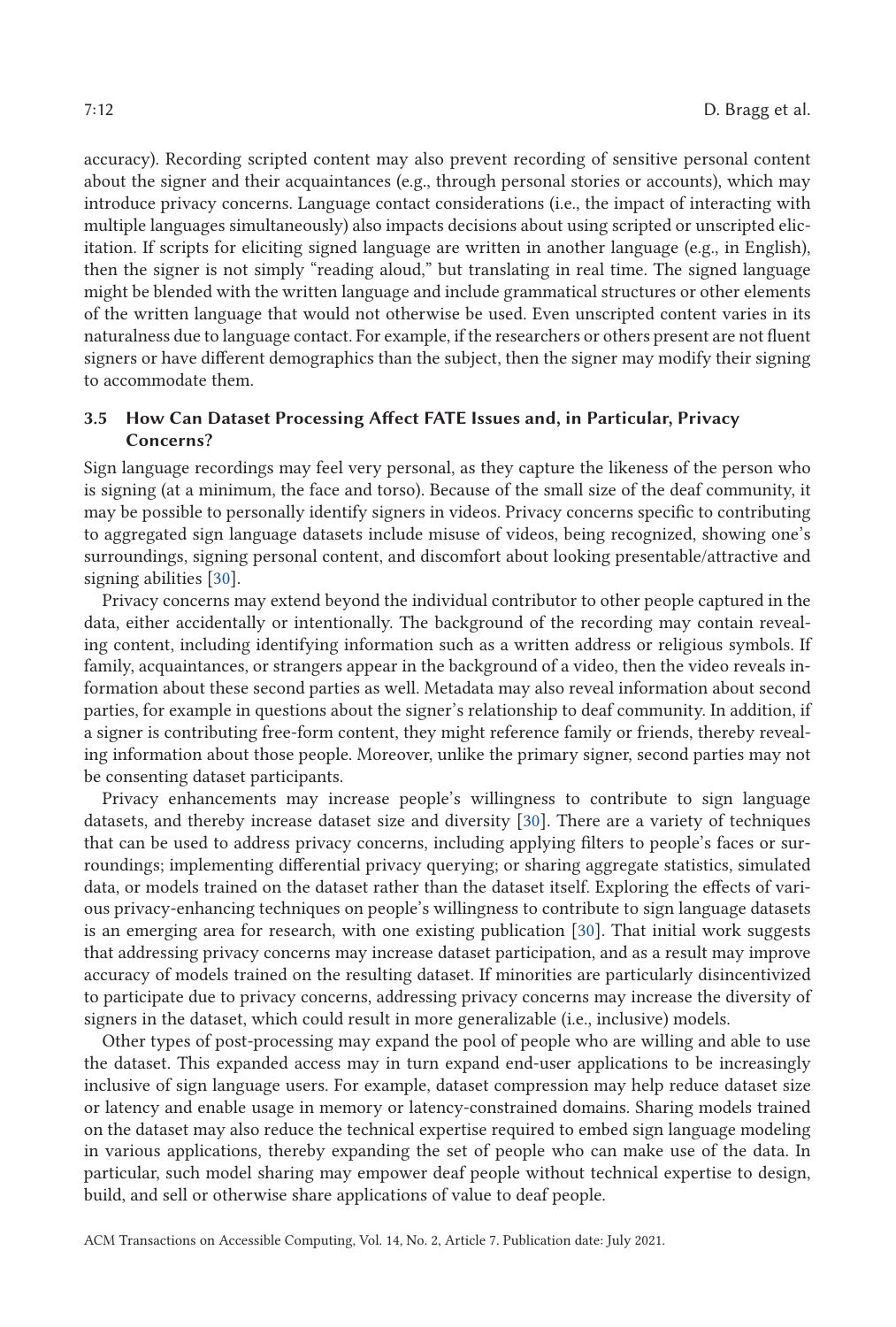### <span id="page-12-0"></span>**4 MODEL PERFORMANCE**

Using sign language corpora to estimate statistical models leads to the question of which factors influence the final model performance. Generally, the performance depends on the complexity of the task, the amount and quality of the available data, and the chosen modeling approach. Consequently, choices about what data is recorded (Section [3\)](#page-7-0) and how it is captured (Section [8\)](#page-26-0) both influence the model performance. However, once the dataset is finalized (i.e., collection and annotation are completed), model performance can only be improved through advances in modeling. While sign language modeling encompasses recognition, translation, and generation, sign language modeling has historically focused primarily on recognition and translation and has been influenced by the types of modeling employed in ASR and in image processing [\[172\]](#page-42-0). The choice of models has evolved over time, in part driven by the attention of the broader computer vision and machine learning research communities.

For a specific dataset to pique interest in these communities, it must be well prepared (i.e., made available with code to easily reproduce baseline results and get newcomers started quickly) and packaged (i.e., separated into fixed non-overlapping training, validation, and testing partitions, which are essential for reproducible research). Competitions and contests, including prizes for the best performing teams, can further foster the interest and attention of the research community to focus on sign language-specific tasks and raise the quality of the models.

# **4.1 What Is the Historical Context and Evolution of AI Models for Sign Language Datasets?**

As mentioned above, much work on the application of statistical models for sign language technology has paralleled that of ASR. The most influential attempts from the 1990s and early 2000s [\[160\]](#page-42-0) used feature extraction from video [\[20,](#page-36-0) [75,](#page-39-0) [189,](#page-43-0) [190\]](#page-43-0), motion capture, and data gloves [\[210–214\]](#page-44-0) to train **hidden Markov models with Gaussian Mixtures (GMM-HMMs)**. GMM-HMMs are a type of generative Gaussian model [\[175\]](#page-42-0) with hidden states and were a popular choice for ASR at the time. Their relative computational simplicity and ability to handle both isolated signs and continuous sequences of signs without explicit segmentation made them a popular and practical choice. However, their limitations posed challenges for sign language modeling from the beginning; in particular, they force the assumption that successive outputs (e.g., sign subunits) are independent from one another, and they force all parallel articulators of sign language to be bundled together in every frame, even if not all of them are active at the same time. For instance, in one-handed signs the non-dominant hand may not be relevant, but are incorporated in HMMs nonetheless. To address some of these limitations, extensions to HMMs were proposed [\[34,](#page-37-0) [211\]](#page-44-0), with computational and modeling tradeoffs of their own (e.g., requiring more computational resources or making further potentially invalid assumptions about the independence of sign language features). Other past work has employed hybrid classification using HMMs and other types of statistical classifiers (e.g., References [\[64,](#page-38-0) [133\]](#page-41-0)).

Another limitation of HMMs is their inability to deal with high-dimensional feature vectors in a manner that makes collecting sufficient training examples feasible. With the sheer number of articulatory features that could be extracted from sign language videos for the hands, fingers, body movements, and facial expressions, selection of the most discriminative features is an important part of the fine-tuning process for HMMs. While some attempts were made to quantitatively determine which features work best for sign languages and gestures (e.g. References [\[18,](#page-36-0) [44,](#page-37-0) [49,](#page-37-0) [69,](#page-38-0) [108,](#page-40-0) [179,](#page-43-0) [212\]](#page-44-0)), the question was not conclusively settled for sign languages. In the early 2010s, work shifted from GMM-HMMs with handcrafted features to learned features [\[77,](#page-39-0) [111–113\]](#page-40-0).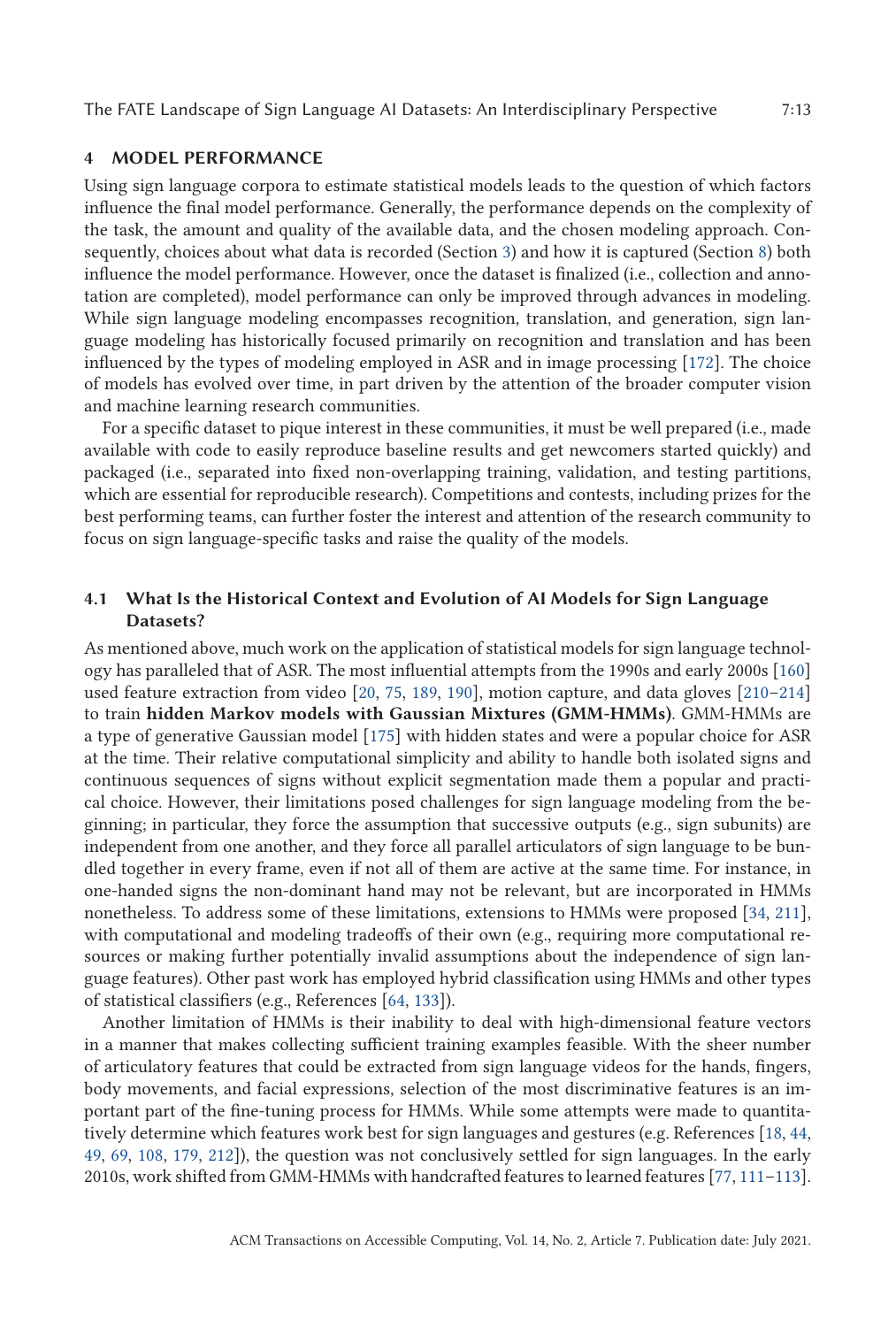Subsequently, Gaussian mixtures were entirely replaced by neural network-based classifiers [\[114–](#page-40-0) [116,](#page-40-0) [128\]](#page-41-0). Since 2017, many sign language researchers have employed **connectionist temporal classification (CTC)** [\[74\]](#page-38-0) for sentence-based sign language recognition with neural networks [\[9,](#page-36-0) [42,](#page-37-0) [53,](#page-38-0) [54,](#page-38-0) [220,](#page-44-0) [224\]](#page-44-0). CTC represents a special case of a full HMM [\[22\]](#page-36-0). Due to the shift to deep neural networks for modeling, advances in the fast-moving field of deep learning often carry over to sign language recognition as well. Convolutional neural networks with spatial [\[111,](#page-40-0) [168\]](#page-42-0) or spatio-temporal kernels [\[41,](#page-37-0) [88\]](#page-39-0), or most recently with stacked 2D and 1D convolutions [\[9,](#page-36-0) [47,](#page-37-0) [53,](#page-38-0) [54,](#page-38-0) [224\]](#page-44-0), represent the current state-of-the-art in sign language recognition models.

#### **4.2 What Is the Impact of Data-driven vs. Language-based Approaches?**

ASR has long relied on abstracting spoken language into sequences of phonemes and training models based on n-gram patterns, commonly trigrams [\[175\]](#page-42-0). This approach has been essential for making recognition systems both more robust and scalable, since common word features can be captured in a single model, rather than creating a separate model for each word. A "wholesign" approach with one model per sign is even less viable for sign languages, with their rich set of independent articulators. Past research in continuous sign language recognition has addressed this modeling complexity by identifying "subunits." Two diametrically opposed approaches have been proposed to identify these subunits: one data-driven approach that uses clustering to identify common parts across signs [\[19,](#page-36-0) [20,](#page-36-0) [169\]](#page-42-0) and one that attempts to inject findings from sign language linguistics, in particular phonetics [\[109,](#page-40-0) [110,](#page-40-0) [212,](#page-44-0) [219\]](#page-44-0). A head-to-head comparison between these two approaches came out in favor of language-based modeling of subunits [\[170\]](#page-42-0); however, this comparison was limited to isolated signs and conducted with dated methods, so it is unclear whether the findings would apply to continuous recognition or with more sophisticated data-driven techniques. Indeed, on a continuous sign language recognition dataset with larger vocabulary, whole-sign units still outperform subunit-based modeling, as all published state-ofthe-art results are based on whole-sign units [\[106\]](#page-40-0). Still, subunits have been shown to improve alignment [\[107\]](#page-40-0) and seem beneficial for cross-lingual pretraining [\[24,](#page-36-0) [113\]](#page-40-0).

Currently, it is unclear which of the two approaches, or a combination of both, will lead to systems that more closely mirror real-world usage of sign language. At the same time, there is a significant risk that data-driven approaches with insufficient input by sign language experts find themselves incapable of capturing some of the rich aspects of simultaneous feature articulation in sign languages. In particular, meaningful use of space and depicting constructions (also known as classifier predicates) can be combined in relatively unconstrained ways and may be difficult to capture through data-driven approaches. While some preliminary work on space exists [\[129\]](#page-41-0), depiction or classifier predicates to date have resisted treatment by machine learning techniques. If such failures occur, deaf users of resulting sign language technologies could inadvertently be forced into an impoverished, robotic, and repetitive mode of signing to use the technology, belying their rich linguistic and cultural heritage.

### **4.3 What Are the Characteristics of Different Recognition and Translation Models?**

The characteristics of collected sign language datasets determine which types of AI/ML techniques can be used. In particular, the type-token ratio (i.e., the repetitions of the classes) must be sufficiently high to accurately train many models. As a general heuristic, signs or subunits that occur at least 10 times typically start to have more robust statistical representations in recognition scenarios. Still, the wider the tackled domain and the more variable the signer appearance, sign execution, and scene, the more data is required to find good model representations. It is also important to minimize differences in the training and testing data distributions. If test and training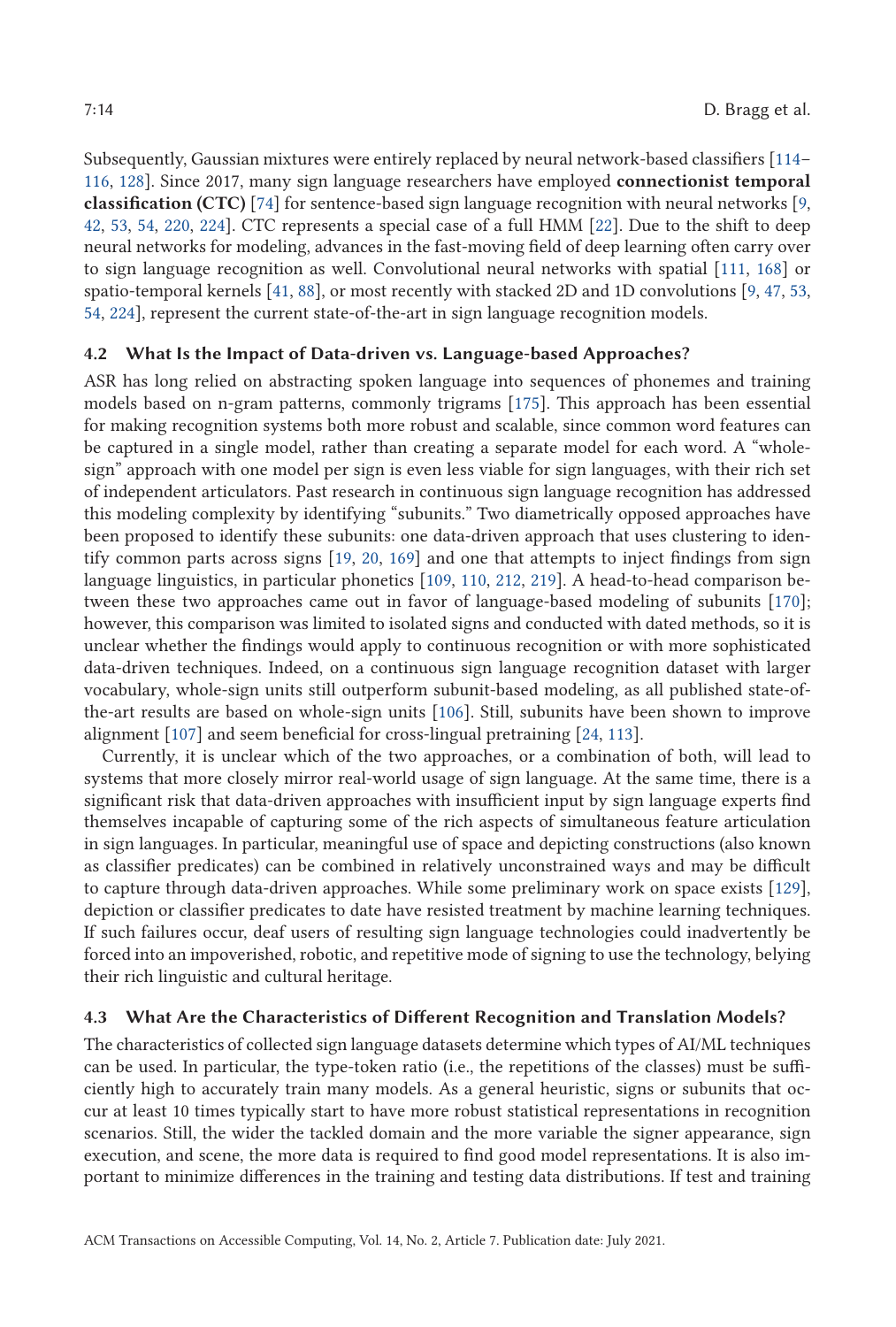data is not captured in the same environment, covering similar dialects and other characteristics, then the model may not generalize to this kind of data and ultimately fail.

The linguistic level being considered may also factor into decisions as to whether sufficient training data exists for modeling. For instance, we already mentioned that some aspects of sign language like depiction have not been captured well by existing modeling approaches. Another way in which whole-sign modeling without regard for linguistic considerations can fall short is by ignoring the overall speed properties of the signer's movement, which are not part of the lexicon. However, if these aspects are considered explicitly, then training useful models may be possible [\[10\]](#page-36-0). However, the bigger question is whether contemporary statistical models are adequate to capture the full rich range of sign language features. Even if they are, we cannot assume that this matter will receive sufficient attention without involvement of deaf sign language experts. Perhaps more worrisome, deep learning and neural networks currently constitute a black-box approach, with limited opportunities for determining whether tackling these types of rich sign language features is a matter of providing more and/or better data or a matter of needing to improve the underlying technology.

Continuous sign language recognition requires all signs in an utterance to be annotated. If a sign spotting task is targeted (i.e. References [\[159,](#page-42-0) [195\]](#page-43-0)), then annotating just those signs or classes that are meant to be spotted can be sufficient. Annotations on a more fine-grained level than full sign glosses (i.e., featuring composing subunits such as handshapes or mouthshapes) may allow for better temporal alignments even of sign classes with limited repetitions [\[107\]](#page-40-0). Such problems may represent very challenging real-world subunit classification tasks on their own, attracting interest from researchers who do not specialize in sign language. Simple tags of when people sign and when they do not can also help to train sign activity detection models [\[23\]](#page-36-0). The larger problem of sign language translation can benefit most when both gloss annotations and translations are available [\[40\]](#page-37-0). However, transformer-based architectures have recently helped to reduce the gap of systems solely trained using translations [\[43\]](#page-37-0).

As discussed above, if the dataset lacks diversity, then sign language recognition models trained on it may be insufficiently robust. In particular, recognition and translation systems from sign language to spoken/written language typically require a large amount of variability present in the video data to generalize to a variety of different visual conditions. Such systems may not be able to understand signing that differs from the training data, in terms of: human appearance, language or dialect, vocabulary, or other characteristics such as register or sociolinguistic features. While there are propositions to alleviate model bias (i.e., disentangling domain-invariant from domain-specific features [\[27,](#page-37-0) [216\]](#page-44-0)), it may be crucial to have annotations that allow for controlling for bias during training and measuring bias during testing.

Some statistical models, in particular neural networks intended for sign recognition or translation, also have the capacity to memorize parts of their training samples [\[155\]](#page-42-0). Such methods introduce unique privacy concerns, as they may allow for the personal identification of individuals (i.e., from a visual model), expose intrinsic data properties such as dialect or ethnicity [\[16\]](#page-36-0) or personal expressions (i.e., from a language model). In particular, this possibility may deserve attention in small communities where personal identification is easier. Two categories of model vulnerabilities can be distinguished: (1) training data tracing or membership inference and (2) training data reconstruction [\[59\]](#page-38-0). Typically, having more model parameters than training samples combined with limited regularization during neural network training facilitates the model to remember its training samples [\[223\]](#page-44-0). As a result, limiting model parameters, increasing training set size, and adjusting regularization during neural network training may help alleviate such concerns.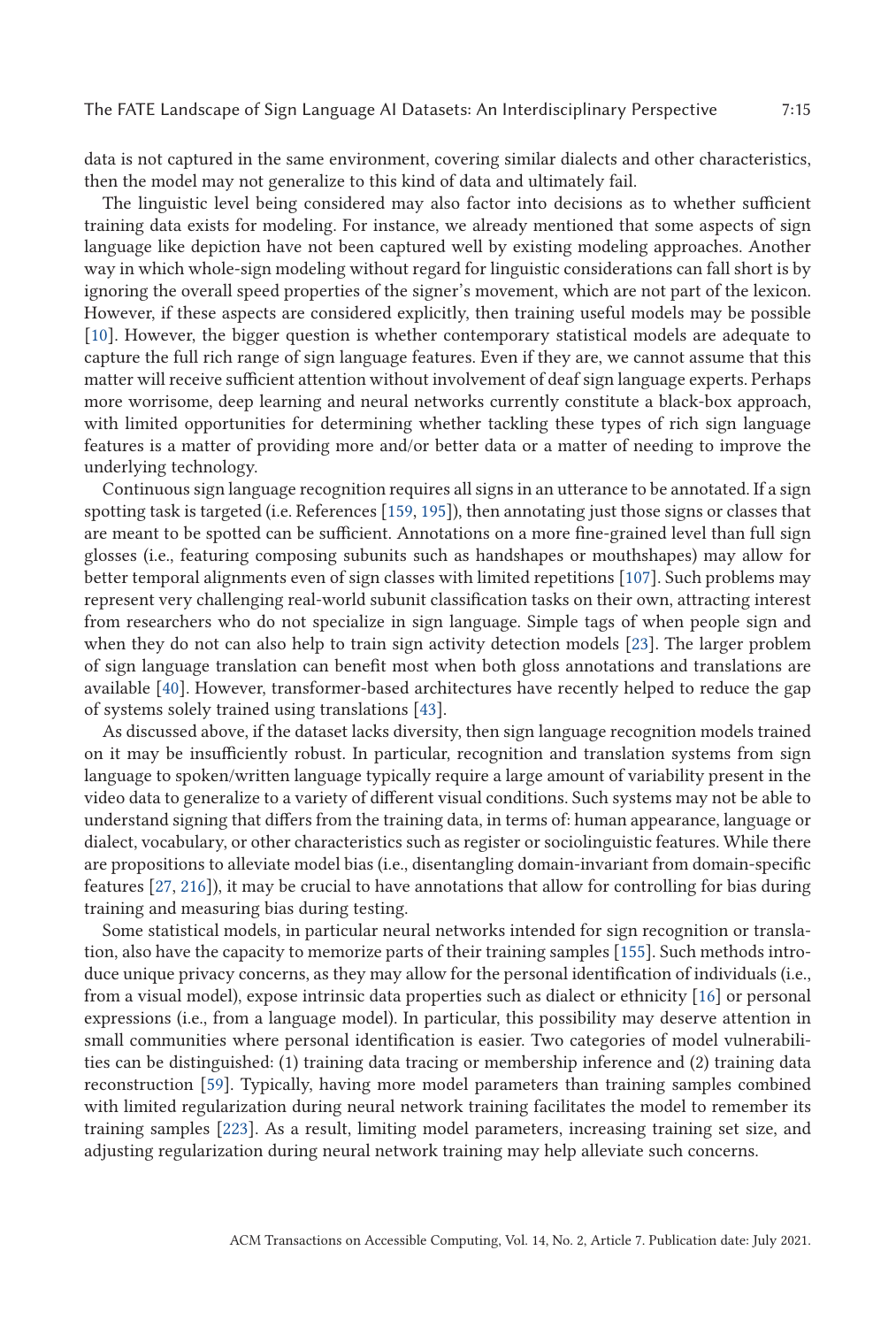# <span id="page-15-0"></span>**4.4 What Are the Characteristics of Different Generation Models?**

Automatic sign language generation typically means creating sign language animations or avatars (cartoon-style computer-animated characters). When considering the training of models for sign language generation, e.g., the synthesis of animations, dataset FATE concerns differ slightly. Whereas a lack of diversity in a dataset may reduce the robustness of a recognition system, from a generation perspective, homogeneity of high-quality signing may actually be beneficial for creating accurate animations with a realistic repertoire. If the sign language dataset used to train models for generation contains a mixture of geographic dialects, sociolinguistic variation, or levels of fluency (e.g., non-fluent learners), then there is a risk that the resulting sign language output generated by the system may consist of an unnatural blending of features that does not reflect a fluent language production. The risk here arises from datasets being insufficiently labeled with regard to these dimensions of variation to allow for training on consistent portions or from researchers inappropriately merging diverse datasets when training generation models.

Even if an appropriately homogenous dataset is used to train a model for sign language generation—or to train multiple, individual models for different variations of the language—there is a risk that a generation model may be insufficiently expressive in its repertoire. For instance, in the U.S. context, researchers have documented unique linguistic characteristics of Black ASL [\[145\]](#page-41-0). If a dataset does not include sufficient examples of such signing, then a generation system trained on this data would not be able to produce sign language animations that are reflective of the signing characteristics of this sub-population of the language community. A human viewing the output of such a generation system may not see their own dialect of signing reflected in the output of the system or may develop an inaccurate understanding of another dialect based on the representation. Simply changing appearance characteristics of the computer-generated avatar (e.g., skin tone) would be insufficient for producing authentic and fluent output if the movements of the avatar do not also reflect the diversity of signing among various sub-communities.

If the datasets used to train a generation model are insufficiently small, then the resulting model may also be of low quality, which would lead to sign language output that may be non-fluent or less understandable to human viewers. As discussed in Reference [\[100\]](#page-39-0), the premature deployment of sign language generation technologies before they have been adequately tested among the deaf community poses risks; specifically, such deployment could displace preferred human-powered accessibility services that had previously been provided.

# **5 USE CASES**

Sign language datasets can be used for a variety of applications, both for research and for products and services. Products and services could be commercial (i.e., for profit), non-commercial, or even open source. Sign language datasets that empower these systems could also be relatively small like those supporting dictionaries, or large and diverse supporting applications that use machine learning. In this section, we will explore three broad categories of possible AI/ML applications that would use sign language datasets: sign recognition, generation, and translation. We will also explore the impact that dataset quality might have on the value of the end applications and the impact the development of these applications might have on different stakeholders.

#### **5.1 For What Types of AI Applications Might Sign Language Datasets Be Used?**

Accurate sign recognition could enable many applications, though to date, accuracy has not been high enough for real-world use. As recently as 2020, one research project claimed high accuracy for a sign language recognition system using a novel glove system for input [\[225\]](#page-44-0). They reported high accuracy for 660 signs using 15 samples for each sign from four different signers. This report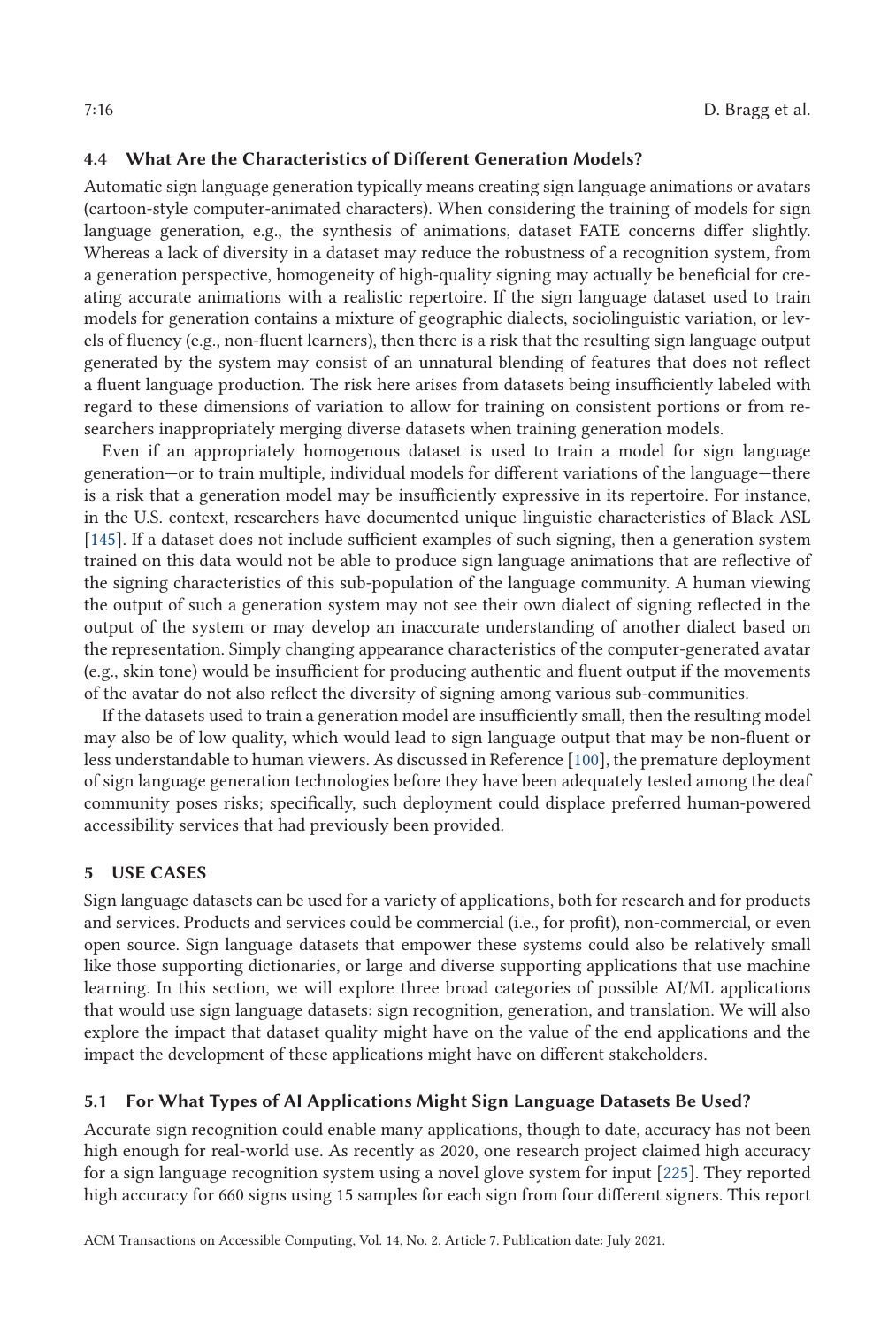quickly drew criticism from deaf researchers [\[84\]](#page-39-0) in part because techniques that use gloves or other body sensors are unlikely to be useful in real-world settings. The report [\[225\]](#page-44-0) is typical of many sign language recognition projects that use some novel capture technique (glove, 2D or 3D camera, and other sensors) that recognizes a small number of individual signs in a laboratory setting. Whether any of these approaches can scale to thousands of signs (which would be necessary to move from recognition to translation) is unknown.

While the accuracy of sign recognition technologies is increasing, emerging applications can take advantage of imperfect sign recognition technologies. For instance, for searching for an unfamiliar sign in a dictionary, a video-based sign recognition technology may allow a user to perform a desired sign into a camera to query the collection of signs in the dictionary. Even if the sign recognition technology is imperfect, it may still return the desired sign in the top several results, as discussed in Reference [\[11\]](#page-36-0). Similarly, imperfect recognition tools can be used to analyze signing and provide feedback to sign language students, since it may not be necessary to understand all of the signs being performed to identify when there are non-fluent aspects to the student's sign production (e.g., Reference [\[89\]](#page-39-0)). More generally, sign recognition technology, even early models trained on isolated signs, could be used in psychological, linguistic, and education research on sign languages (e.g., to aid or fully automate corpus annotation). Such corpora could in turn be used to improve models of sign recognition and translation.

Automatic sign language generation could also enable many applications, including anonymous ways of creating signed compositions and post hoc editing of signed compositions. When synthesizing the animated sign-language character, a human who is authoring the animation often individually controls aspects of the performance, but the large number of parameters necessary to articulate a human avatar over time can be a challenge. One option is to partially automate the synthesis by using pre-recorded motion elements from motion capture or 3D cameras to animate portions of the message. One advantage of re-using elements of recordings in this way is that facial expressions, body language, and hand and arm movements could be based on natural human movements. One disadvantage of this approach might be that the repertoire of avatar's movements would be only those that are captured in the first place. To produce a wider variety of utterances, researchers also investigate producing 3D models of elements of sign language that are trained on motion-capture or video datasets, e.g., for producing facial expressions [\[99\]](#page-39-0) or selecting speed and timing details [\[10\]](#page-36-0).

Finally, example applications of automatic sign language translation might include systems that caption or create alt-text for signed videos, systems that translate written text to a signed language, or systems that enable real-time communication between people using a spoken/written language and people using a signed language. A complete sign language translation technology would allow two-way communication (i.e., from a signed language to a written/spoken language, and from a written/spoken language to a signed language). In contrast, a partial sign language translation technology might only allow one-way communication and may be easily confused with sign recognition or sign generation. As described above, sign recognition means converting signs into some digital—and not necessarily human-friendly—representation (e.g., English glosses, HamNoSys [\[80\]](#page-39-0)), and sign generation means converting digital representations into sign animations. One-way sign language translation takes this a step further by converting complete written/spoken sentences to complete signed sentences or vice versa. Some stages in the translation process could be done by hand until the entire process can be automated. Moving beyond sign recognition/generation to sign translation would likely require a large parallel corpus of both spoken/written content and signed content to support machine learning. Several companies, MotionSavvy [\[93\]](#page-39-0) and SignAll [\[94\]](#page-39-0), have claimed to provide real-time sign language translation, the former using Leap Motion 3D camera technology and the latter computer vision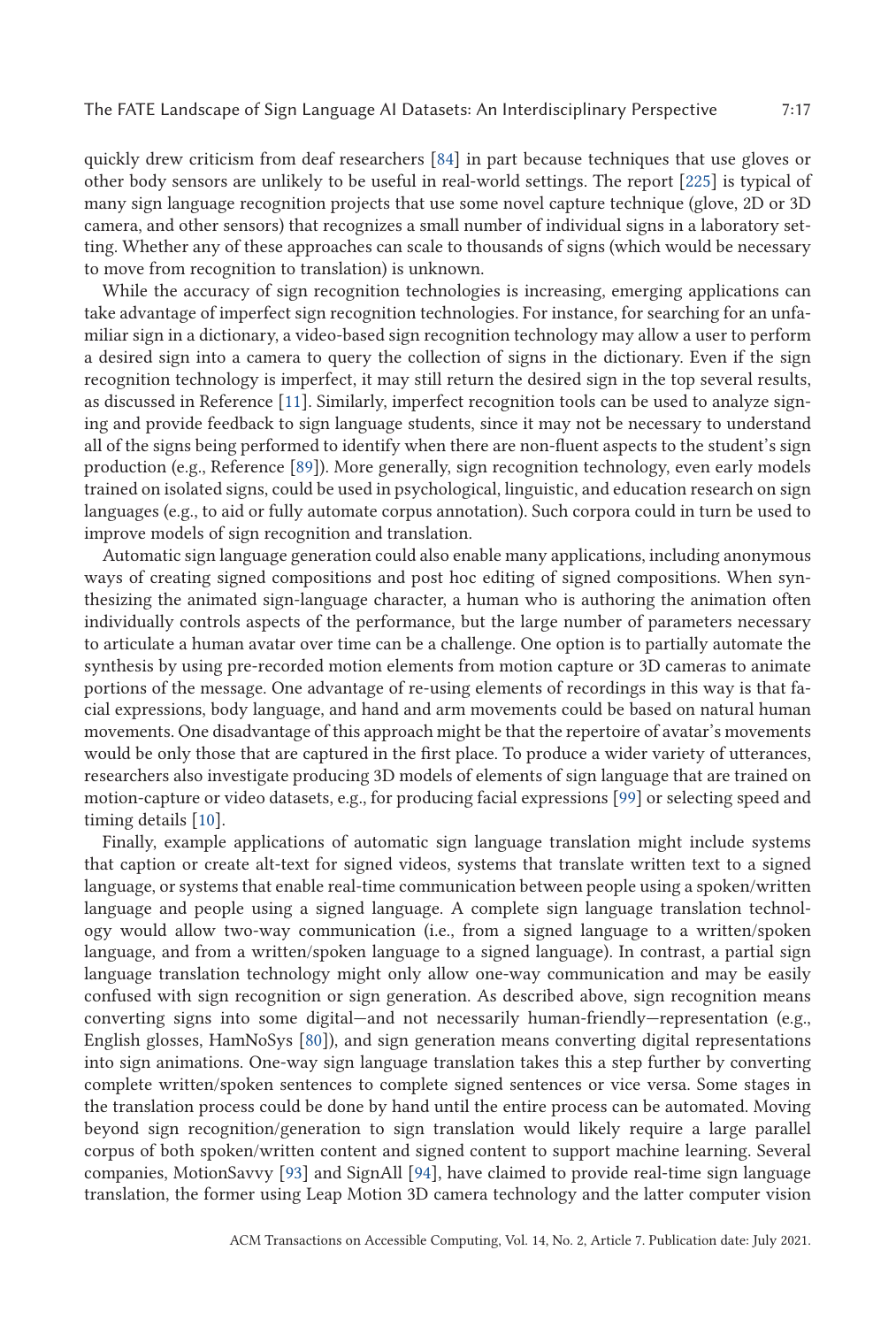technology with colored gloves. Nonetheless, sign language translation is still considered an open research problem [\[29\]](#page-37-0).

# **5.2 What Impact Might the Development of These AI Applications Have on Different Stakeholders?**

There are a number of stakeholders who could be impacted by AI applications that use sign language datasets. These include: deaf people, sign language interpreters, sign language teachers and students, and hearing people who interact with deaf people professionally or socially. An example of this last group are the hearing parents of deaf children who want to learn a sign language to improve communication with their children. In addition to individual stakeholders, organizations, businesses, and government entities also interact with deaf people. These classes of individuals and entities would be greatly affected if sign language recognition, generation, and/or translation was available, accurate, and inexpensive. In this section, we begin to outline some of the impacts that we foresee, but as we do not represent the full spectrum of stakeholders, more systematic work is needed to fully identify possible concerns.

Sign language AI technologies have the potential to both aid and hinder efforts to preserve and revitalize sign languages. Sign language recognition technology could offer deaf people both a way to document sign languages and a way of interfacing with technology in a signed language, rather than through a written/spoken language like English. This type of technology would be especially advantageous to the many deaf people who prefer not to use written and/or spoken language. The advantages will only grow as automated speech recognition technologies become increasingly ubiquitous. Being able to generate content in signed languages could also promote their use and acceptance in mainstream settings. While sign language technologies could aid in preserving language as-is, they might also shape the languages themselves by encouraging people to sign in particular ways. For example, recognition of individual, simple vocabulary items or signs with mouthing of spoken words may be more computationally tractable than recognition of complex depicting constructions in continuous signing. As a result, signers using these technologies may be encouraged to use mouthing with simple vocabulary and to avoid depicting constructions, leading some aspects of sign languages to be better preserved than others.

Sufficiently accurate automated sign language translation systems could also augment currently available technologies, for example by bridging communication barriers where live interpreters may be difficult or even impossible to hire (e.g., at a grocery store or in urgent situations). If they are sufficiently sophisticated, then these may be an appealing replacement for human sign language interpreters, allowing deaf signers and hearing people who cannot sign to communicate without the logistical considerations of hiring a human interpreter. While automated sign language translation may lend itself to its own set of privacy concerns, it may also alleviate significant privacy concerns related to human interpreters. For example, currently a deaf person may encounter and communicate via the same interpreter at their divorce proceedings, doctor's appointment, job interview, and—because signing communities are small—in a non-professional capacity at a social gathering. It is also worth noting that all of these potential benefits require the technology to be sufficiently accurate and sophisticated, and there are deaf people who would object to any technology replacing live interpreters.

While sign language translation technologies may be intended for use when better alternatives are unavailable, there is also potential for misuse. The economic model for providing accommodations differs between countries, but is often structured such that the people responsible for paying for and selecting accommodations are not deaf, do not directly use the accommodations, are not personally impacted by the quality of the accommodations, and are often unable to evaluate their quality. As a result, the paying/hiring entity may be incentivized to select the cheapest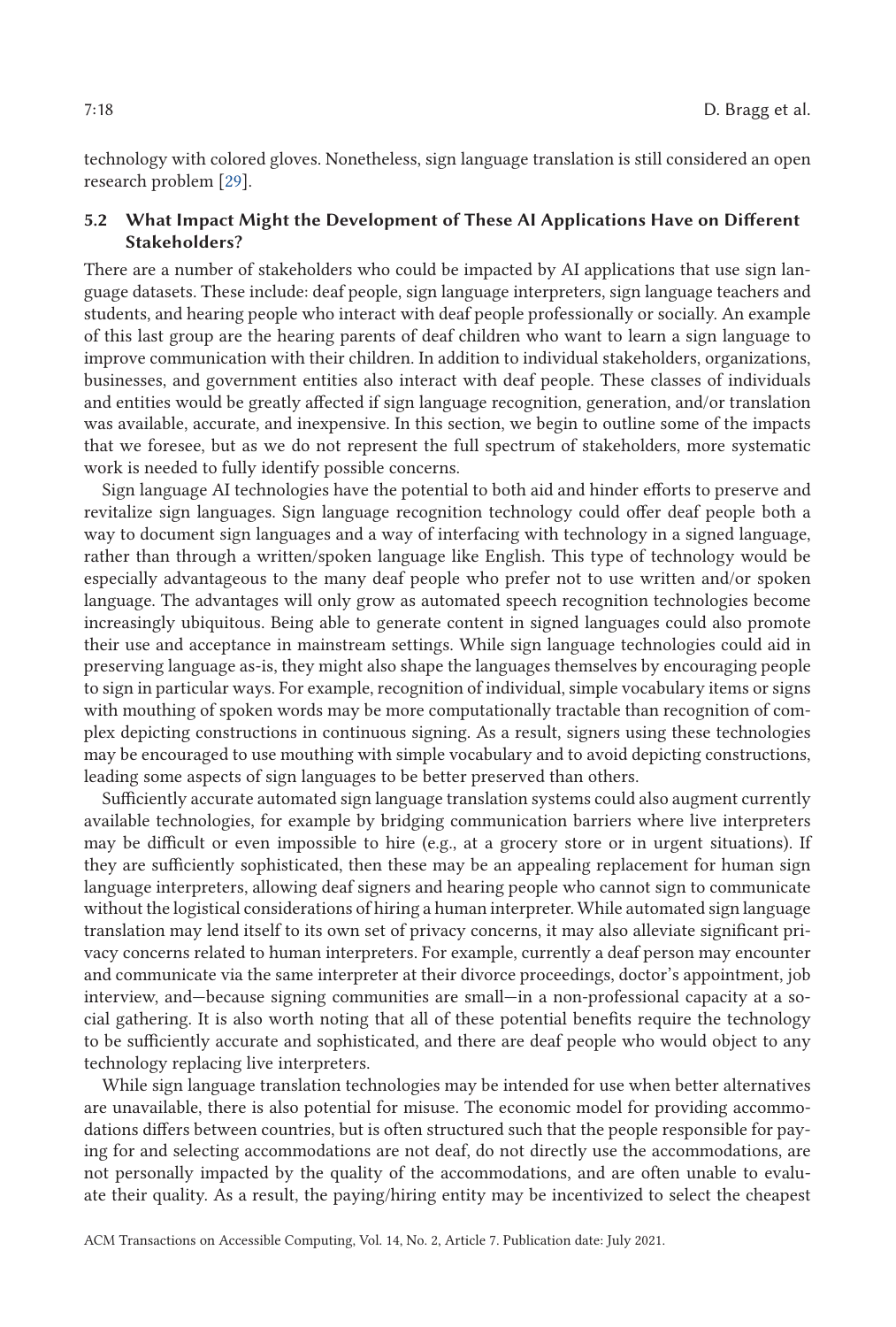<span id="page-18-0"></span>accommodation that satisfies their legal obligations, often leaving deaf people without communication access. For example, remote interpreters **(video remote interpreter, or VRI)** are perhaps most commonly used in healthcare settings, as a quick, cheap alternative to in-person interpreters. Unfortunately, VRI can give the impression of access, while leaving deaf people functionally without access, for example during malfunction or when positioned incorrectly [\[2\]](#page-35-0). The consequences can be lethal (e.g., leaving deaf people unable to provide informed consent to medical procedures or without access to doctors' orders). The economics may similarly incentivize abuse of automatic sign language translation, and deaf people may be forced to use automated systems in lieu of better alternatives even if they fail to meet communication needs.

Not only do emerging sign language technologies present opportunities that may significantly benefit deaf people; the monetization of this new industry also presents a secondary opportunity to correct systemic injustices that deaf people face. For example, profits from sign language technologies could be directed to efforts to prevent deaf children from suffering without access to language or other pressing needs. This type of compensation to deaf communities could help offset concerns about cultural and linguistic appropriation.

#### **6 OWNERSHIP**

While the public may think about or discuss "dataset ownership," the word "ownership" is illdefined with respect to datasets, including sign language datasets. That a dataset must have a well-defined "owner" comes naturally to many people, as they navigate a physical world where ownership is typically clear and embedded in language—for example, people easily refer to "my" work, "his" house, or "their" family. As a result, various entities may make seemingly competing claims to ownership over sign language data without sharing a definition or understanding of what ownership means or involves. For instance, when each stakeholder discusses "ownership," are they referring to the physical storage of the data, the legal liability that accompanies data management, the ability to monetize the data, control over applications of the data, or the perception at large of who the owner is?

Ownership may most appropriately be discussed as a bundle of concepts, rather than a single unified concept to accurately capture its complexities as a partition of various claims among stakeholders. Failure to acknowledge the bundled concepts of ownership may result in seemingly contradictory claims, which in turn may trigger strong reactions from stakeholders. With respect to sign language datasets, deaf communities may make strong claims of ownership stemming from a sense of cultural ownership over signed language itself and a history of marginalization, which has made it difficult for signing communities to access resources related to their signing heritage. Legal constructs that societies and governments adopt are often used to navigate the more concrete aspects of ownership and to partition and enforce ownership among stakeholders.

#### **6.1 What Does Ownership Encompass?**

The first step in discussing ownership is establishing what sign language dataset "ownership" means. More generally, data ownership "refers to both the possession of and responsibility for information" [\[202\]](#page-43-0). Data ownership is a complex, multi-faceted relationship between an entity or entities and information. The field of data management covers many facets of the space, including the sub-field of data governance, which refers to both governmental and corporate/university policy. Different models of ownership have been proposed, and entities that have been identified as potential owners include: creator, consumer, compiler, funder, packager, decoder, reader, subject, and purchaser/licenser [\[137\]](#page-41-0). Control over access is an important component of ownership and is discussed in this section; see Section [7](#page-23-0) for an in-depth discussion of access itself.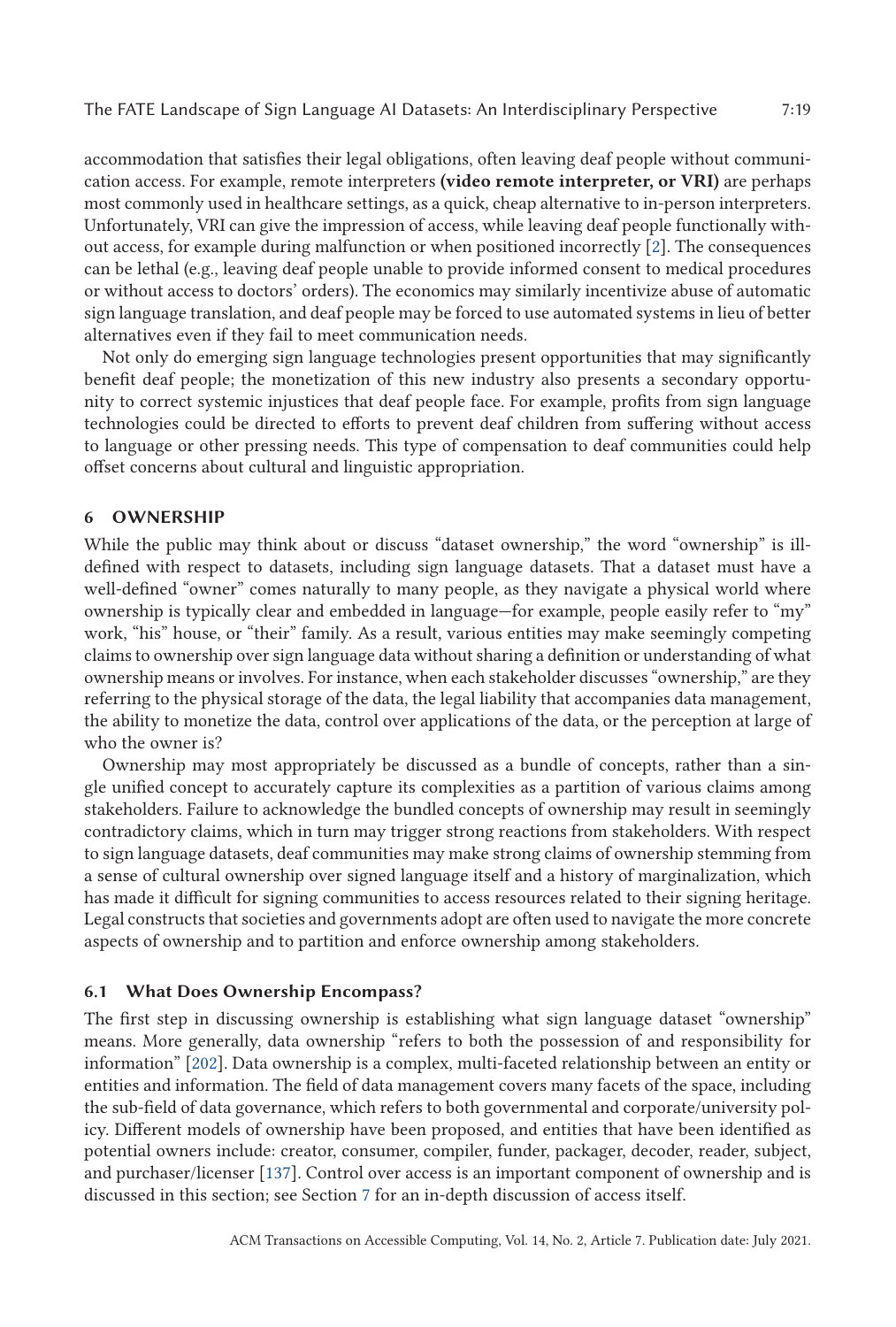

Fig. 1. Diagram of the parties who may participate in sign language dataset creation and usage for AI applications and research and thereby claim some form of ownership. Data format and content may vary throughout the flow. Compensation can take different forms and can be nothing. The data collection may be subcontracted to a third party; in that case, another entity would appear in the flow. Signing communities, and in particular deaf communities, are impacted by the collection and usage process, and may be involved at any stage.

The primary difference between ownership of sign language data and other types of data is the role of signing communities. Unlike data in many other domains, sign languages themselves are largely created by and for deaf people and are culturally linked to marginalized people. Figure 1 provides a high-level overview of the sign language data collection and usage pipeline, including the primary entities involved. These primary entities overlap with categories identified in existing models of data ownership and include the data contributor, the data collector, the data user, the research/product consumer, and signing communities. These signing communities include not only deaf communities, but also sign language students and teachers, and friends and family of deaf individuals. These stakeholders are impacted by the collection and usage pipeline and may be involved in any portion of the pipeline.

The groundwork for ownership is typically laid at the time of collection, when individual contributors' rights to their data are specified, to be carried downstream. These rights can be presented in many forms, including a consent form (when collection occurs as part of research), terms of use agreement (when collection occurs through a website or other application), and/or a video release form. These agreements traditionally release the collector of the sign language data to use that content for specific purposes, e.g., the creation of a permanent dataset for research and education. The stipulations of such agreements or statements typically apply not only to the data collector, but also to entities downstream with which the data collector shares or sells the data. Such sharing typically adds another layer of legal agreements, including various types of licenses (e.g., public license or non-commercial license) that must be signed before access is granted. In other cases, datasets may be released to repositories, e.g., Databrary [\[184\]](#page-43-0), which has its own legal authorization process before investigators may obtain access. As laws vary from country to country, the enforceable ownership structure associated with a dataset may vary internationally.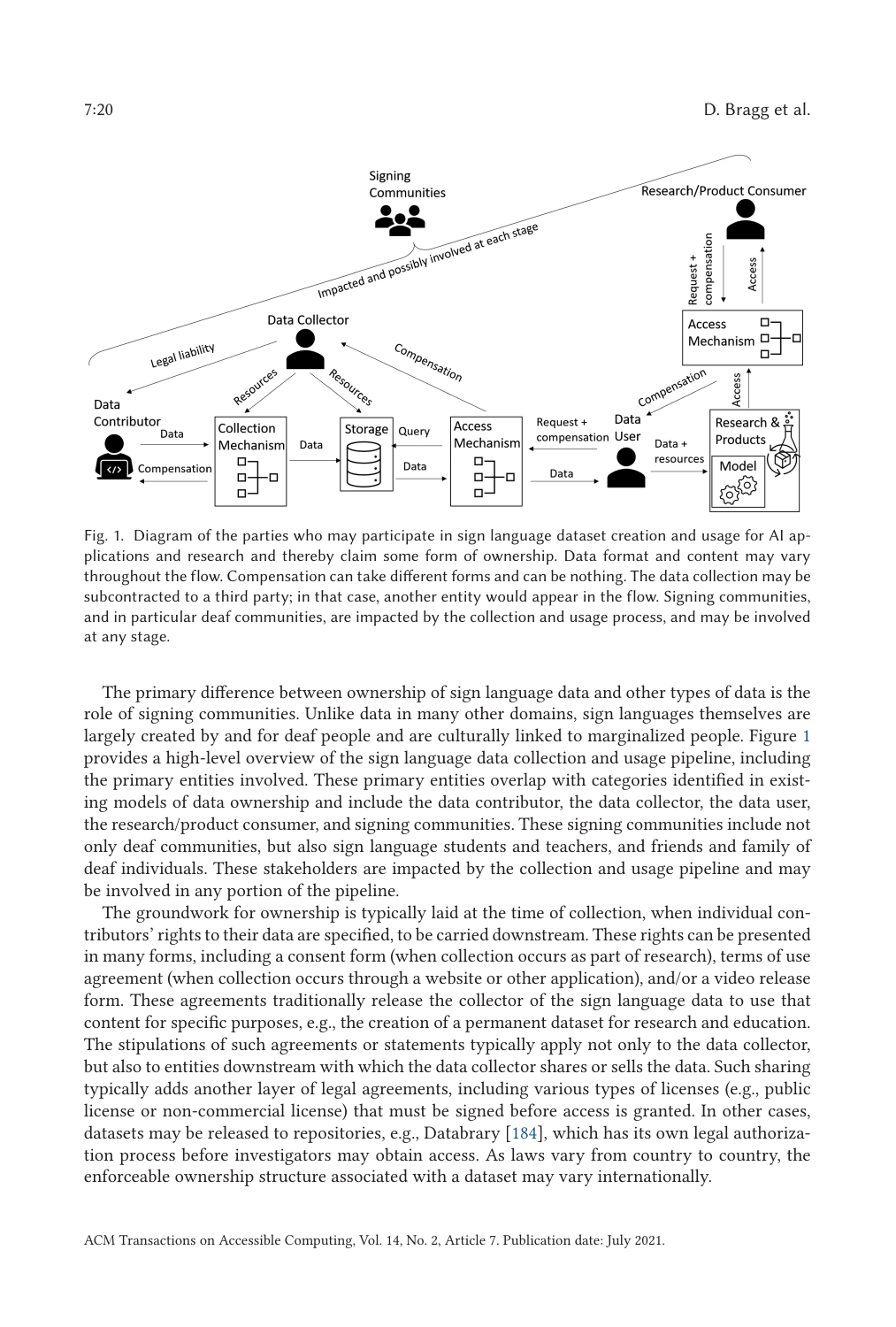In our experience, several primary types of ownership are referenced in typical discussions about and negotiations around sign language dataset ownership. These primary types of ownership are listed below:

- Physical ownership involves physically managing and maintaining the data (often stored on a server) and typically includes the ability to grant access to others.
- Legal ownership involves legal responsibility for managing the dataset and/or the legal right to pursue any infringements on terms of usage.
- Monetary ownership refers to the ability to monetize the dataset, for example, by selling access for a profit.
- Cultural and linguistic ownership refers to rights to the data (e.g., to collect, use, share or profit from) that stem from the cultural relationship between deaf communities and sign languages. There is no consensus on what these rights might be.
- Perceived ownership entity who the public (or a group of people) perceives to be the actual or rightful physical, legal, or monetary owner.

It is not uncommon for parties in a discussion to use the word "ownership" to refer to different types of ownership, leading to some level of confusion. In many cases, it may seem that two parties are competing for "ownership," but in reality they seek different types of ownership, and their desires are entirely compatible.

#### **6.2 Who Has a Claim to Ownership, and Why?**

Members of deaf communities may claim ownership to sign language datasets, as some deaf people feel a sense of ownership over signed languages themselves and any research or products built around them. As a result, deaf people may see development of sign language research and products by people outside of any deaf community as cultural and linguistic appropriation (see Section [2\)](#page-3-0), particularly if deaf people do not judge their benefit from the enterprise to be equal to or greater than that of hearing people. Concerns about cultural appropriation may be lessened if a project is deaf-led, significantly involves deaf people, gives a deaf organization ownership over the data, and/or makes monetary payments or donations to deaf organizations.

Individual data contributors may also claim some level of ownership over the dataset and derived applications. In any data-collection initiative, the act of generating and contributing data may generate a linked sense of ownership. In sign language datasets, the sense of ownership may be heightened by the personal nature of sign language recordings and metadata. As described previously, sign language recordings typically contain people's likeness and potentially revealing background scenery; free-form content may reveal personal stories; and metadata may reveal information not only about the contributor but also family or friends. To help address issues around personal data more generally, recent legal actions have attempted to give individuals more control over personal data, e.g., through the European Union's **General Data Protection Regulation (GDPR)** [\[163\]](#page-42-0).

The data collector may also claim ownership to the dataset, as the collector invests significant resources in creating the dataset. The data collector adds value through curation and processing, as the value of data is partly intrinsic and partly generated through processing [\[137\]](#page-41-0). First, the collector must plan and organize the data-collection effort. They must also build and maintain hardware and software infrastructure for collecting, storing, and accessing the data. This process requires engineering hours, as well as financial resources to purchase or rent recording materials and server space for storing and querying the dataset. Finally, the collector must also compensate contributors for their data and time, either financially or by designing collection mechanisms that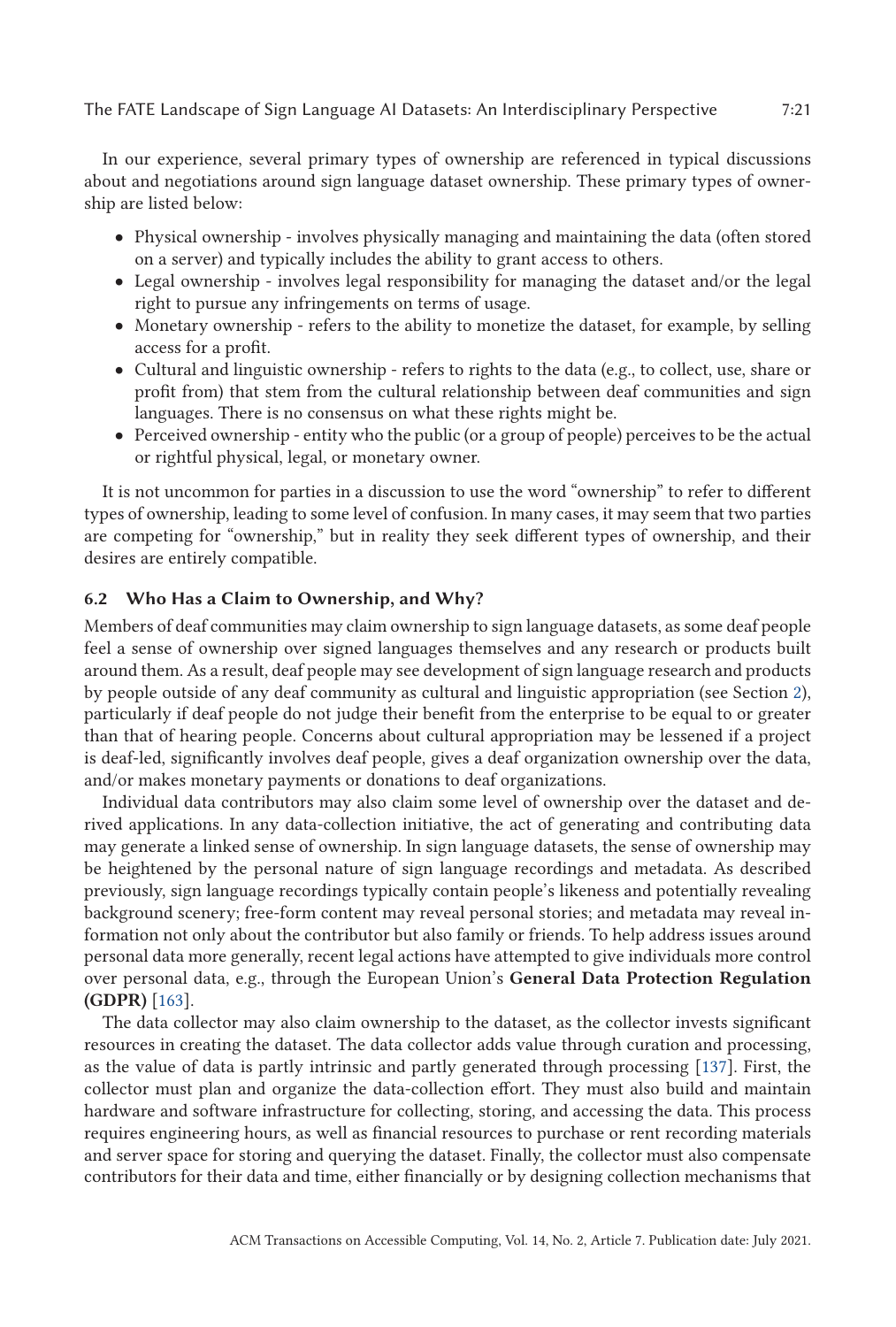provide sufficient compensation (e.g., through education or gamification). The collector must also consult with lawyers to create the required legal documents and may be held legally responsible for any problems. In other domains, due to this significant burden, the data collector is typically the sole data owner, having paid data contributors for rights to their data.

#### **6.3 What are the Benefits and Responsibilities Associated with Ownership?**

While ownership may initially be perceived to be desirable, any benefits are inextricably linked to responsibilities. The primary benefits of ownership are access to the data for research and development, control over access or usage, and monetary benefit. The primary responsibilities are ensuring that usage of the dataset is ethical, fulfilling obligations to the deaf communities (and determining what those are), managing legal liability, absorbing any monetary losses, and building and maintaining technical infrastructure. These responsibilities may be further complicated if ownership is shared among a large number of people (e.g., all deaf people or all data contributors) and may be prohibitively difficult to navigate for some potential owners.

Ownership may grant a level of control and access to the data, which brings with it the responsibility of making sure the data is handled and used ethically. In particular, the owner may be responsible for ensuring that access to the data is granted in such a way that honors agreements made with individual contributors. In addition, the owner may be expected to ensure that obligations to deaf communities are honored (and to determine what those obligations are). Furthermore, the owner will likely be held responsible for detrimental uses of the dataset. Preventing harm can be particularly difficult, as it is impossible to predict how a given technology may be used. For example, the creators of the internet envisaged an oasis of open information exchange, but in actuality the internet has also been detrimental in many cases (e.g., Reference [\[119\]](#page-40-0)). Nonetheless, the owner will likely be held responsible for any detrimental usage. The repercussions can take many forms, including law suits, damaged public image, and a damaged relationship with deaf communities.

While physical ownership ensures access to the data, it also requires construction and maintenance of technical infrastructure. Datasets are typically stored on servers, and storage space is costly. Running computations on servers is also costly, including making queries to databases. Servers must also be maintained, for example updating and patching code, and running system updates as security patches and other updates are released. In particular, the physical owner will be held responsible for any security breaches of the dataset. Protecting data from security breaches is not trivial and requires continual attention and system upkeep. As soon as an IP address is made public or a database made queryable from remote access points, it will be subject to ongoing attacks trying to access the resource. Various security measures can enhance protections (e.g., References[\[57,](#page-38-0) [103\]](#page-40-0)), but no protection is infallible. The physical owner may also be responsible for deleting data at contributors' request or after a fixed amount of time when contributors were promised that their data would be deleted.

The owner is also typically held responsible for data misuse. When individuals (or entities) contribute data to the dataset, they typically do so under an agreement that specifies how the data will be used and protected. If the data is misused by the owner, then the owner may be subject to legal, financial, or social repercussions. Furthermore, the agreement with the data contributor applies even if the data is shared with a third party (e.g., if the dataset is sold to a university or company to conduct research or build a particular application). While this third party is also responsible for upholding the data usage terms, the data owner may still be held responsible on some level for third-party misuse (e.g., if it is perceived that sharing with this third party was irresponsible or if usage terms were not clearly communicated with them).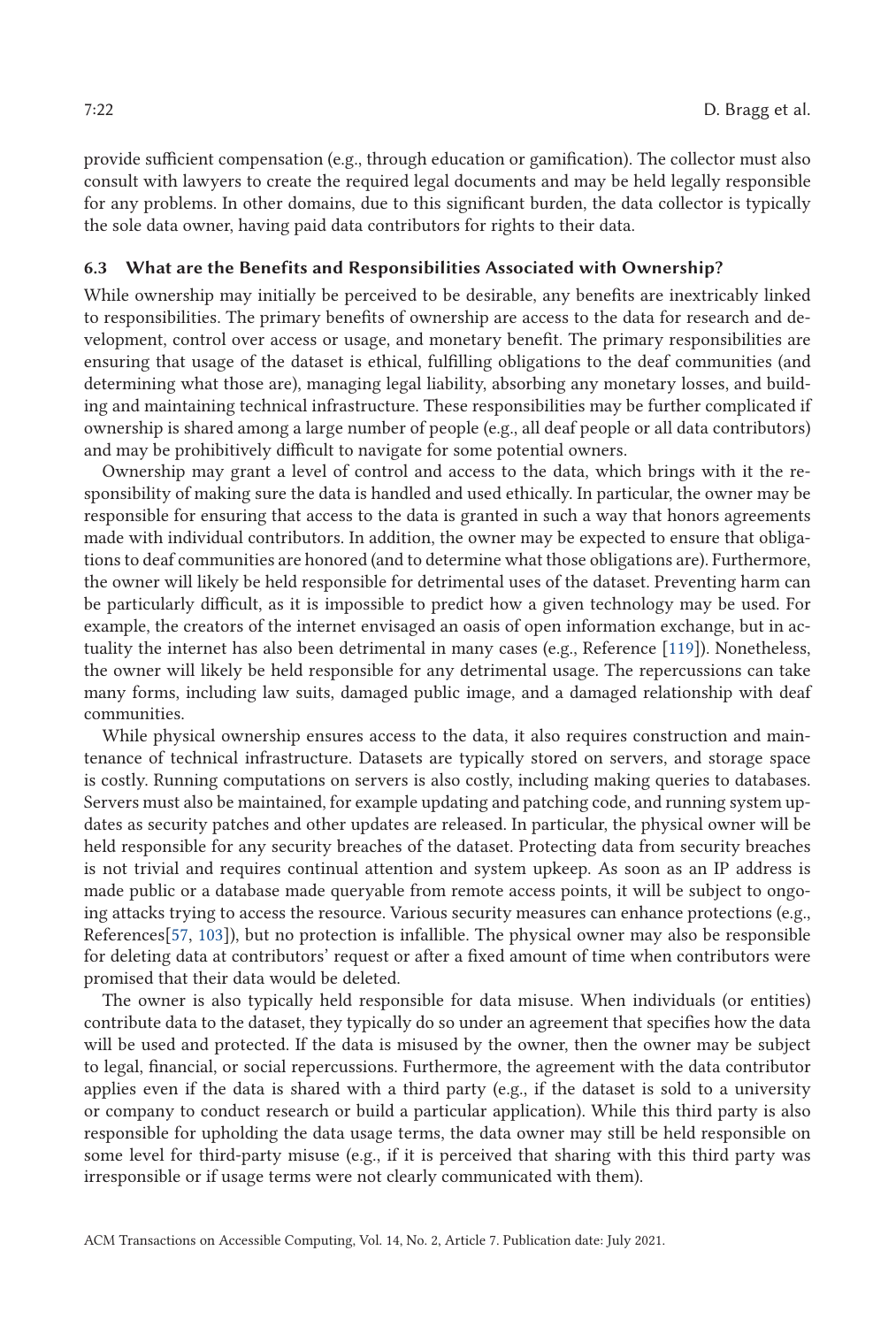### **6.4 What Are the Consequences of Different Models of Ownership?**

Many different models of ownership and access may be employed with sign language datasets, bestowing varying levels of benefits and responsibilities on different stakeholders. In particular, sign language data may be copyrighted by individual contributors or may exist in the public domain, and various types of licenses can be used to grant access or transfer ownership.

Individual contributors may hold a copyright to their recordings, which gives them some level of ownership over their data. By virtue of independently creating content, individual creators generally hold copyright to their content. For example, videos uploaded to YouTube [\[222\]](#page-44-0) are typically copyrighted to the creator (unless they are re-sampled from videos copyrighted to another creator). Copyrights are a way of protecting intellectual property and typically give the content creator exclusive rights to use the content for a limited time. After the time expires, the content typically falls into the public domain (discussed subsequently). If recordings are copyrighted by individual contributors, then the dataset collector would typically obtain explicit permission from the recording contributor to use their recording(s) in the dataset, for example through a copyright license agreement.

Data license agreements may be used to grant access to a sign language dataset and are typically granted by data collectors to third-party users. Such agreements may specify compensation for usage, describe the allowed uses of the data (e.g., including stipulations on usage established when individuals contributed their sign language recordings), and provide time limitations on the agreement and/or usage. The agreement may also include disclaimers about the contents of the dataset and limit the legal liability of the party sharing access to the data. While some standard licenses exist (e.g., Creative Commons), licenses can also be crafted to meet the exact needs of the involved parties. They establish mutual understanding of the framework within which each party operates, enabling each party to understand their benefits and responsibilities and possible repercussions.

Alternatively, sign language recordings contributed to datasets may exist in the public domain [\[135\]](#page-41-0) from conception. Like other material in the public domain, such recordings are available for anybody to access. Public access aligns with the research ethos of collaborating in an open search for truth and may also be seen as a way to democratize the development of sign language research and technology. In particular, public access makes it possible for deaf people with fewer available resources to study the language and build their own technological solutions. However, democratization may also require capacity-building to ensure that deaf people have the training and expertise to make full use of the data. In addition, public availability also makes it difficult to prevent developments that may harm deaf people. Because deaf people represent a small fraction of the population, their perspectives may be drowned out by the hearing majority in a "democratic" system. Placing data in the public domain may also heighten privacy concerns (see Section [3\)](#page-7-0), as the data becomes available for all to see and potentially misuse.

Different models of ownership also introduce different ways of economizing sign language data, as compensation structures differ across models. Economic value may be attached to various forms of human sign language knowledge, ranging from individual competency of "dictionary-level" signs and grammar rules to the ability to deduce complexity of context, history, and evolution, and also including time spent/invested in the signing community and the capacity to innovate. The benefits around increasing the economic value may range from direct financial compensation—at individual, local, and macro levels—to the reduction of stigma associated with communicating entirely in sign language. Robust economic models may also facilitate creating mechanisms of access to resources and the development of specific opportunities designed for signing individuals and communities in the world to thrive.

As the tech industry faces backlash against monetization of customer data, newer models of ownership are emerging with the aim of giving individuals more control of data. Many "free"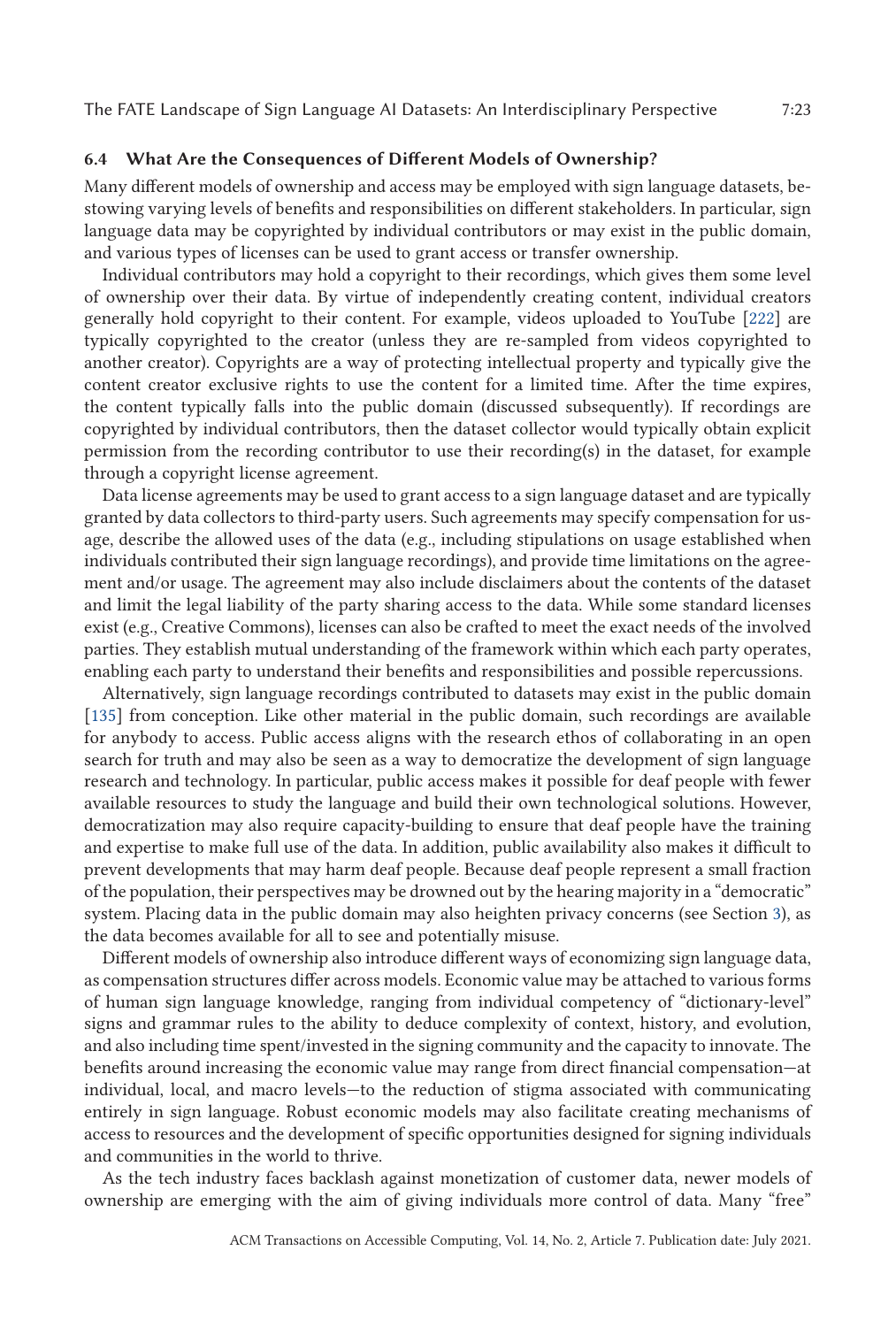<span id="page-23-0"></span>services make money by selling access to customer data. For example, a company may give access to a user's search history or social network to third parties interested in targeting ads at relevant users while providing the search tool or social app to users at no monetary cost. This type of business model has drawn criticism and legal repercussions in recent years [\[48\]](#page-37-0), in large part due to opaque processes and customers' lack of privacy and control over data they generate. To date, sign language data has not been highly monetized, with only a small number of startup companies working in this space (e.g., KinTrans [\[92\]](#page-39-0) and SignAll [\[94\]](#page-39-0)), though their datasets may be large. Applying such monetization models to sign language data would likely be particularly problematic, as high transparency and explicit communication are common deaf cultural values. There also are unresolved questions about the fate of datasets if the controlling entity goes out of business—in the worst case, such data could be entangled in legal battles or lost altogether. Newer models are currently being designed to give users more control over their data, heighten transparency around ownership, and enable customers to better protect their data (e.g., Reference [\[187\]](#page-43-0)). However, such new models are still emerging and have not yet been widely deployed or used, to the best of our knowledge.

### **7 ACCESS**

There are many entities who might seek access to a sign language dataset, for a variety of purposes. We outline the primary entities with vested interest and their high-level objectives (with further details on end uses in Section [5\)](#page-15-0). The identity of the entity seeking access may impact ethical considerations of granting access. In particular, deaf people may be ethically opposed to entities without strong ties to and/or membership in a deaf community having access. Because deaf communities are often marginalized, the power relationship between deaf people and the entity who seeks access may be a factor.

Additionally, deaf people having access to data may be insufficient to democratize use if the expertise to make use of them is concentrated in the hands of relatively few hearing researchers and engineers. Access and ownership plans may need to be coupled with capacity-building plans to position highly qualified deaf researchers and engineers to make use of the data. Alternatively, sharing trained models (e.g., through **application programming interfaces (APIs)**) rather than raw data may also expand inclusion. Community-based research may provide an appropriate framework for making such plans [\[95\]](#page-39-0).

#### **7.1 Who May Desire Access, and for What Purposes?**

Researchers may seek access to sign language datasets for investigative purposes and typically request access as part of a larger university or institute. These researchers may be affiliated with public institutions (e.g., state universities), private institutions (e.g., private universities), or government research institutions (e.g., European academies). In particular, researchers seeking to develop improved AI/ML methods for sign languages require large datasets to do their work. Such researchers include computer scientists, and in particular experts in computer vision, machine translation, natural language processing, and machine learning more generally. Linguists, Deaf Studies scholars, and other social scientists may also seek access to the data, but typically not for AI-related work. The identity of the researchers or research organization may impact ethical considerations in providing access. For example, granting access to a deaf advocacy group that supports signed language (e.g., the World Federation of the Deaf<sup>2</sup>) may be viewed as more ethically acceptable than to a group that has no history of deaf advocacy.

[<sup>2</sup>https://wfdeaf.org/.](https://wfdeaf.org/)

ACM Transactions on Accessible Computing, Vol. 14, No. 2, Article 7. Publication date: July 2021.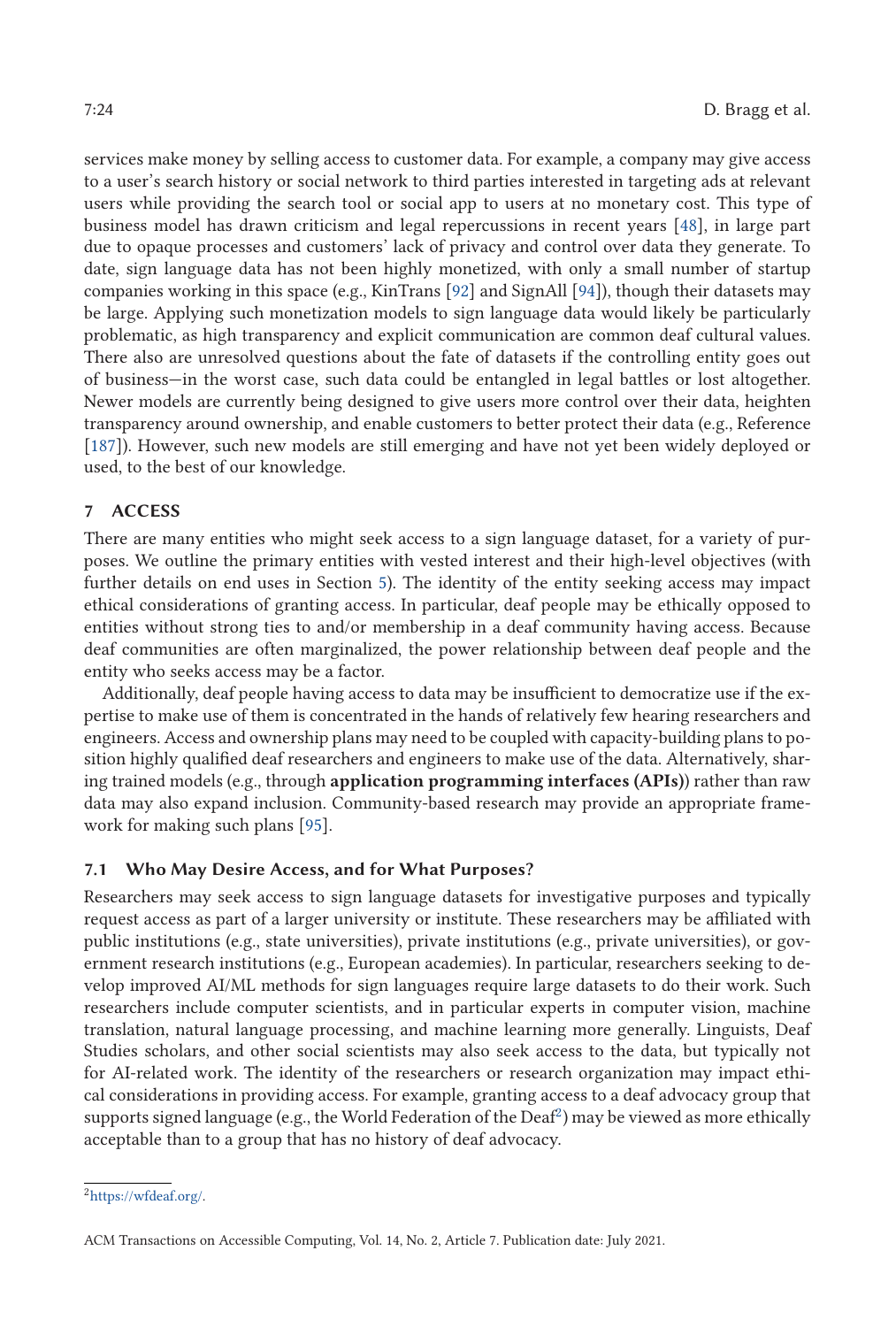Private companies and non-profit organizations may also seek access to sign language datasets, in particular for building sign language applications. Some companies have emerged building software to recognize and translate signed language into a spoken/written language or to render spoken/written language in a signing avatar. However, none of these services are sufficiently reliable for widespread real-world use, in large part due to lack of sufficient training data. Because access to data can give a competitive edge, companies may invest in collecting their own datasets, which they may not share or publicize. When companies seek to monetize technology, FATE issues are heightened. Questions of how embedded the company is in deaf communities, whether there is deaf leadership, participation, and inclusion, and how best to mitigate possible harms may be of increased importance.

Private citizens may seek access to sign language datasets for personal projects. Many different user groups have experience with accessibility barriers related to sign language and so may seek access to sign language datasets to build solutions. These groups include deaf and hearing signers or non-signers who wish to interact with deaf signers. The **DIY (do-it-yourself)** movement [\[196\]](#page-43-0) offers a framework for democratizing the development of technical innovations and has been applied to and studied within the disability space (e.g., References [\[87,](#page-39-0) [199\]](#page-43-0)). Empowering private citizens to solve their own problems may result in better solutions, as the person solving the problem has first-hand lived experience with the problem and can easily experiment with different solutions.

Governments may seek access to sign language datasets for building or investing in the development of accessible services. For example, laws exist in many countries that require governments to make information accessible to people with disabilities. In some situations, providing written captions (i.e., subtitles) will satisfy these obligations, but sometimes other accommodations are necessary (e.g., sign language interpreters). Accommodations can be expensive and providers are often in short supply. Governments may find automated accommodations to be an appealing alternative, though currently the technology is inadequate, largely due to lack of sufficient training data [\[29\]](#page-37-0). There are many ethical issues inherent in governments accessing large-scale datasets that may contain extensive personal, identifiable information (e.g., References [\[26,](#page-37-0) [176,](#page-42-0) [182\]](#page-43-0)). Many of these issues around government access are common to any human video dataset (e.g., privacy, surveillance), so we will not review them in depth here. We note, however, that there may be unique risks to deaf people who may rely on governments to provide and protect (often expensive) accommodations.

## **7.2 What Forms of Access May Dataset Users Obtain?**

Data users may receive a physical copy of the complete or partial dataset (e.g., by download). For example, a user may purchase a copy of the entire dataset or download a public training set, while a held-out test set is kept private by the owner, as part of a computer vision challenge. In receiving a physical copy of data, the data user typically inherits many of the responsibilities of the physical data owner. In particular, they inherit the responsibility of storing the data securely and protecting it from falling into the hands of malicious users. In using the data, they are also bound by the agreements under which individual users contributed their data. For example, such an agreement might state that the data will only be used for research purposes, not for corporate purposes, and the data receiver is subject to that agreement in their usage.

Rather than obtaining a physical copy of the data, it is also possible to query a dataset for select information. This select information may include individual records (e.g., videos from a particular day or signer) or aggregate statistics (e.g., average age or signing level of contributors). Receiving only required information reduces security risks, as a data breach will not expose the entire dataset. It is also possible to limit querying access to the database in such a way that privacy guarantees can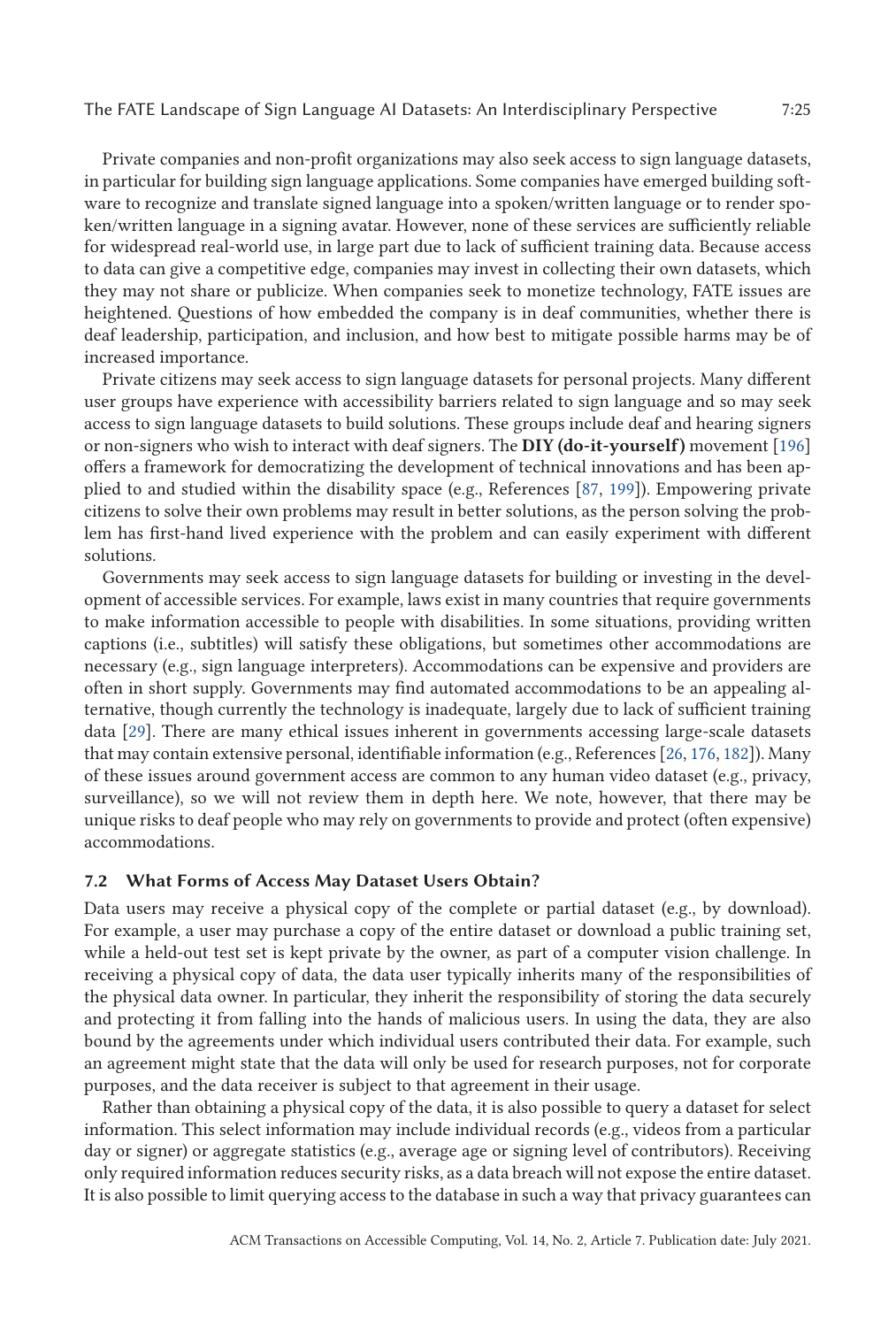be made (e.g., no individual signer can be personally identified). In particular, differential privacy [\[58\]](#page-38-0) offers techniques with such guarantees that may be applied. However, if entire unaltered sign language videos are included in the queried data, then it may not be possible to prevent personal identification. It is also possible to restrict access to certain types of content that carry different levels of risk or sensitivity (e.g., sharing only labels or videos but not personal demographics).

Sign language datasets may also be viewable, but not easily downloadable or queryable. For example, YouTube [\[222\]](#page-44-0) provides access to videos for human consumption, but does not make their videos available for public download. While YouTube contains sign language videos, they are not the primary content of the site and may be difficult to find. Other sites exist to share content in sign language videos specifically, including many deaf news sites (e.g., The Daily Moth [\[7\]](#page-36-0)), video blogs ("vlogs"), as well as videos shared on social media and other one-off projects. It may be difficult and/or unethical to make use of such resources for ML/AI model training, as the terms of service on the site may prevent scraping and downloading the videos and may also prevent usage for commercial purposes.

It is also possible to provide access to ML models trained on the data but not the data itself. This type of access may be of particular use to people who do not have the technical expertise or resources to train their own models. In particular, pre-trained models may be essential to democratizing the development of sign language systems, as many DIY inventors may lack the technical expertise and resources to train their own models but have sophisticated visions of desired systems. Providing access to trained models may also help protect individual signers' privacy, as training the model on aggregate data from many contributors can make it difficult, if not impossible, to identify individual contributors (depending on the type of model and number of contributors in the dataset).

#### **7.3 What Obligations May Accompany Access?**

When an entity gains access to an existing sign language dataset, they inherit some form of ownership over the data. In particular, they inherit the power to share the data (or some portion of it) with others and to decide who else gains access. They also inherit the power to conduct research and build applications with the data. As a result, the obligations that accompany access largely overlap with those of owners described in Section [6.](#page-18-0) In this subsection, we briefly outline obligations that may pertain specifically to entities seeking access to existing datasets (as opposed to the original curators or contributors) and refer the reader back to Section [6](#page-18-0) for additional details.

Entities who obtain access to sign language datasets typically have some obligations to the entity from which the data was obtained. In particular, the data is typically shared under a certain agreement. The agreement may be copied in large part from the terms of use to which individual contributors agreed. However, there may be additional stipulations that the entity granting access adds, for a variety of reasons including limiting commercial competition. The agreement may also specify compensation that the data user owes the entity granting access.

Relatedly, parties who obtain access to data also have obligations towards data contributors. Specifically, they are typically obligated to honor agreements made with data contributors about how their data will be used. These obligations are typically inherited from the entity granting access to the dataset through the agreement described above. For example, if people contributed sign language videos under the understanding that the videos would be used solely for research purposes, the third-party data user cannot use the videos for commercial purposes. Such agreements may also include stipulations about data security. In practical terms, this typically means that the data accessor must invest in data storage and security, just like the original data curator/owner. Also like the original owner, a data accessor may be ethically obligated to consult with the relevant

ACM Transactions on Accessible Computing, Vol. 14, No. 2, Article 7. Publication date: July 2021.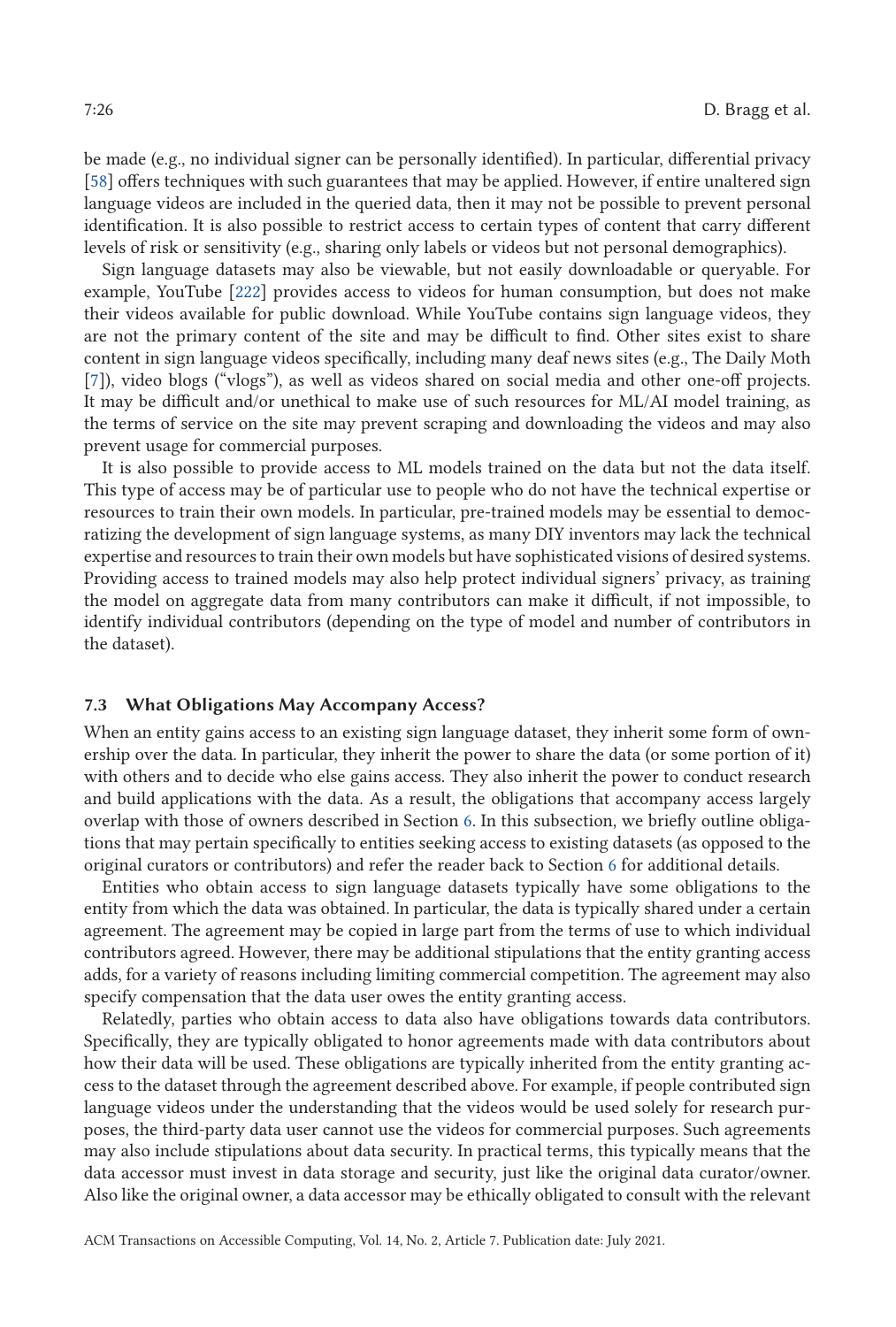<span id="page-26-0"></span>The FATE Landscape of Sign Language AI Datasets: An Interdisciplinary Perspective 7:27

deaf community/communities to ensure that the intended usage complies with the communities' desires, as described previously.

# **8 COLLECTION MECHANISM**

There are many different ways that a dataset can be collected, resulting in different dataset content and associated FATE issues. Consequently, it may be important to first identify the type of data that is desired and then design the collection mechanism to achieve the desired corpus. Even in a carefully planned curation, the data collector's identity can impact the collection effort, for example by impacting language execution, a phenomenon referred to as the "observer's paradox" [\[123,](#page-40-0) [138\]](#page-41-0). For sign language corpora, data collectors are often hearing and highly variable in signing fluency, which may also affect the design of the collection event. As a result, many collection paradigms and frameworks stress the importance of including deaf signing members (e.g., Reference [\[14\]](#page-36-0)). Some of the primary sign language data collection-mechanisms and their implications are further explored below.

# **8.1 What Are the FATE Implications of Traditional In-lab Data Collection?**

Traditional data-collection paradigms consist of asking people to contribute data and paying them for the rights to use the contributed data. For sign language datasets, such initiatives typically record participants in a controlled physical setting. This setup may greatly restrict who can participate and result in datasets that are not representative of the signing population at large. In particular, recruitment will be limited to people who can physically travel to the recording site, which may exclude people with disabilities and result in a geographically and ethnically biased sample. Recording also typically occurs during working hours, which may exclude working people from participating. Instead, students, retirees, and other unemployed adults may be over-represented. Finally, monetary compensation may attract a disproportionate number of people who need gig work. These potential sources of biases may result in unrepresentative datasets and ultimately in technologies that underperform for certain members of signing communities.

In-lab collection schemes also typically generate high-quality recordings, which may not be representative of everyday recordings. Given the expense and time of recruiting and paying participants, in-lab collection typically employs high-quality cameras and lighting to maximize data capture. Models trained on such high-quality recordings may not transfer well to real-world situations with low-quality inputs. The studio/lab backdrop is also typically controlled, unlike the real-world backdrops of sign language inputs to deployed models. Finally, sign execution itself may be impacted by the controlled lab setting. Scripted content may prompt unnatural execution, and even unscripted content may be executed with extreme care, given the laboratory environment and prominent recording setup. Additionally, real-world use cases may include recording on a handheld camera, which may lead signers to modify their signs (e.g., adjusting signing to fit in the frame, producing two-handed signs with one hand while the other holds the camera) [\[143\]](#page-41-0). Nonetheless, with the increasingly pervasive use of technology, signers are acclimating to signing into recording devices, so their language styles may be less influenced/altered by the act of being recorded.

# **8.2 How Might Remote Collection of Sign Language Data Impact FATE?**

One alternative to traditional collection mechanisms is collecting videos from existing platforms that host sign language videos. Many people share sign language videos online through various platforms, including social media sites (e.g., Facebook), video hosting sites (e.g., YouTube), and personal vlogs. Such resources typically contain many students, who may post homework assignments or may be excited to share newfound signing abilities (e.g., a YouTube search for "ASL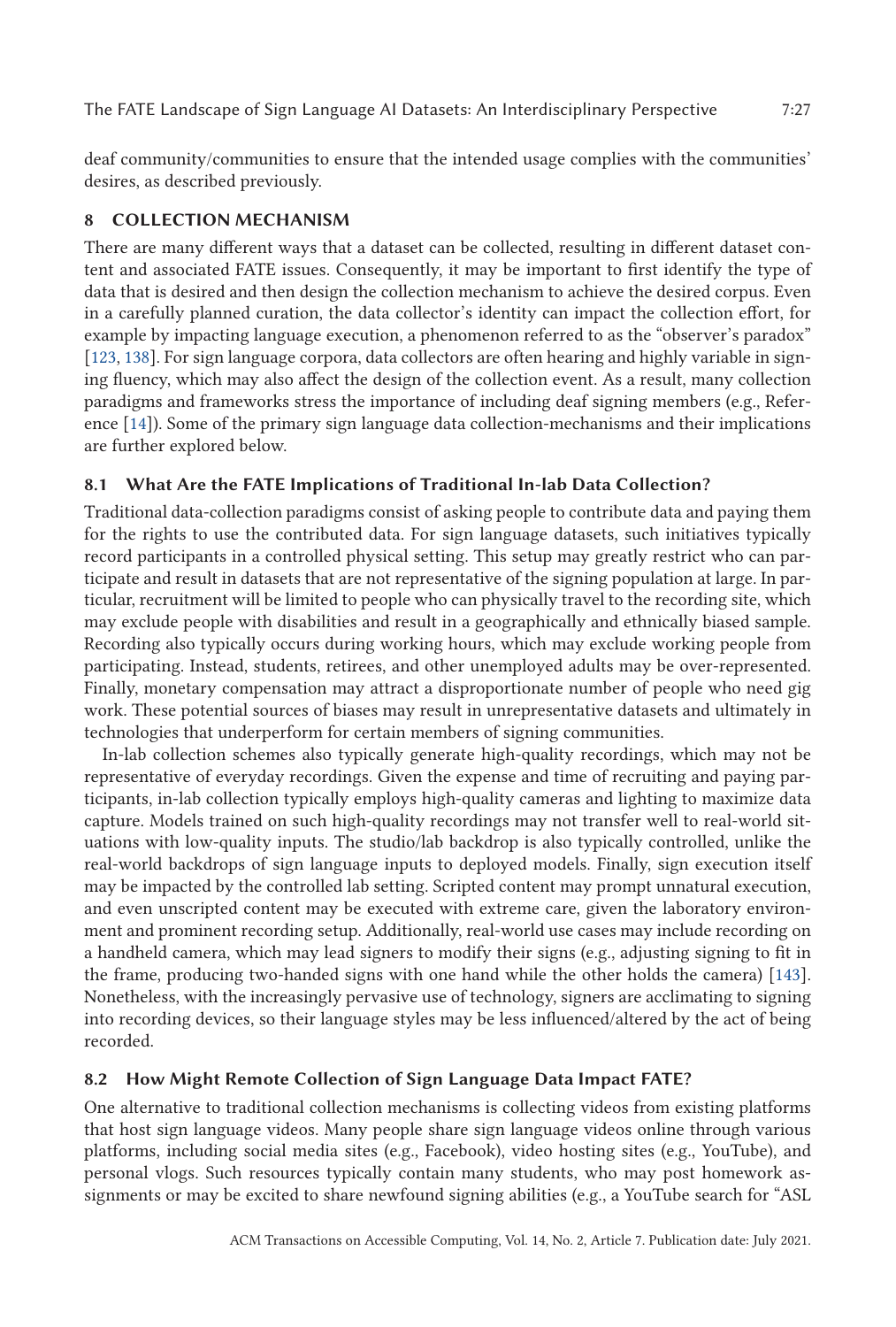homework" returns hundreds of student videos [\[221\]](#page-44-0)). Deaf signers may be a minority of posters on such platforms and often use real-world backgrounds (as opposed to solid backgrounds standard for interpreters) with adapted signs to be clear in two-dimensional space (e.g., exaggerated movements along the z-axis) [\[83\]](#page-39-0). However, they are essential to forming sign language datasets that capture high-quality signing and reflect the general signing population. Such platforms and individual contributors may have use terms associated with recordings that prevent dataset formation, and compiling such collections without the signers' awareness may feel exploitative. Obtaining consent to use videos scraped from social media may be possible but can be tricky. Some methods have been developed for sharing and archiving sign language videos, for example by explicitly reconsenting [\[167\]](#page-42-0). Signed videos are also typically not captioned or labeled, and generating labels after collection can be expensive, though accurate.

It is also possible to aggregate interpreted videos of public television broadcasts or other interpreted talks or presentations. One advantage of interpreted videos is that they can be annotated with the spoken utterances that are interpreted, for example, through ASR. Alignment may still require human intervention, as interpretations typically lag behind the speaker and include errors or omissions; one study found that in a three-minute real-time interpretation, about 26%–58% of utterances are incorrect [\[156\]](#page-42-0). Additionally, such datasets may not reflect deaf fluent signers or the general signing population, since they consist of interpreters, who are almost never deaf, and typically not fluent signers. In addition, personal demographics of interpreters often differ from those of the general population. For example, the U.S. national professional interpreter organization is predominately white (87%) and female (86%) [\[5\]](#page-36-0). Recordings of interpreters also have unique composition, typically containing a plain backdrop, with an interpreter wearing clothes that make it easy for viewers to pick up on their hand movements and hand shapes. However, interpreted broadcasts may be difficult to discern, as they often show the interpreter in a small picturein-picture inlay. This design is not consistent with the **Web Content Accessibility Guidelines (WCAG)** 2.1 section G54 [\[217\]](#page-44-0), which notes that if the video stream is too small, then the interpreter will be indiscernible. In contrast, most signer-created videos are at least one-third the size of the full video to maintain discernibility. The lack of signer discernibility in television broadcasts may interfere with legibility and annotation [\[122\]](#page-40-0). Interpreted language is also atypical and often includes unnatural pauses, lexical choices, and sentence structures. Nonetheless, some of the largest state-of-the-art datasets have been collected this way (e.g., Reference [\[70\]](#page-38-0)) and have helped advance the field in the absence of larger, more representative datasets.

Crowdsourcing offers another means for collecting sign language datasets. Crowdsourcing [\[28\]](#page-37-0) refers to accomplishing work by dividing it into smaller tasks that individual people, called the "crowd," accomplish. Existing crowdsourcing platforms (e.g., Mechanical Turk [\[12\]](#page-36-0)) can be leveraged to collect sign language data by paying workers to record videos of themselves signing. However, few signers exist on these platforms and even fewer who are fluent. Even with qualification specifications or tests, it may be difficult to collect sign language recordings of sufficient quality and quantity. Alternative crowdsourcing methods may help overcome these limitations of existing platforms. In particular, "organic" [\[117\]](#page-40-0) crowdsourcing methods where people benefit non-monetarily from contributing may attract a more diverse, representative pool of contributors. For example, educational resources can be designed to collect sign language data (e.g., ASL-Search [\[31\]](#page-37-0)) or even games.

Governments can also be powerful generators of sign language content. For instance, Brazil has passed mandates to provide sign language access to public information for their deaf citizens. In 2002, the federal government recognized deaf Brazilians as a linguistic minority with attendant rights. The community's demands for education and linguistic access led to the adoption of **Convention on the Rights of Persons with Disabilities (CRPD)** [\[1\]](#page-35-0) in Brazil's Constitutional

ACM Transactions on Accessible Computing, Vol. 14, No. 2, Article 7. Publication date: July 2021.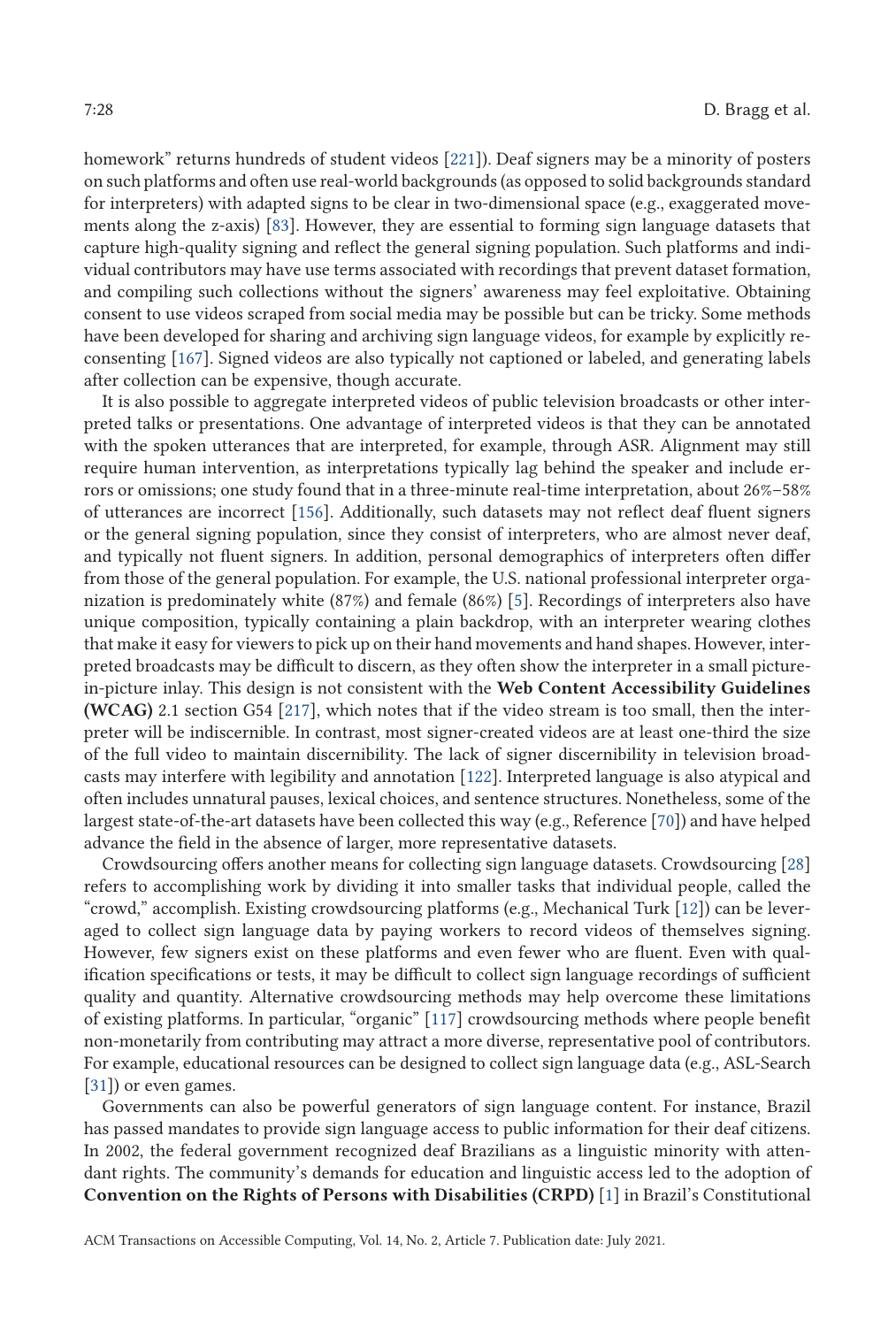Decree 6.949 in 2009 [\[35\]](#page-37-0). This law and further amendments (e.g., Reference [\[36\]](#page-37-0)) required that government communication and documents of the country must be made available in Libras. The requirement that public information be made available in Libras has resulted in its relative ubiquity; for example, on TV, on monitors as avatars at airports, in tourist centers, at political rallies, and at debates. The Brazilian example shows that government mandates have the potential to greatly increase the amount and quality of sign language information that can be used for sign

language datasets.

# **8.3 How Might Labels Be Provided for Sign Language Recordings, and How Might the Labeling Process Impact the Dataset?**

Labels, or annotations of sign language recording contents, are typically added to recordings after collection. The labeling process is time-consuming and expensive and requires skilled workers with comprehensive knowledge of the language. As a result, it is standard to hire experts to annotate the contents of recordings. Labelers themselves embody certain biases (as all humans do), and may lack awareness of signing practices in certain deaf communities. In particular, skilled workers with extensive knowledge of sign languages (e.g., people with formal education in sign language linguistics) may not match the demographics of the data contributors, and so the labels they provide may involve systematic biases. For example, a white linguist in the U.S. with limited experience with Black ASL may inaccurately label recordings of Black ASL signers. In many research initiatives, data is only annotated by skilled deaf signers, who represent a very small fraction of an already low-incidence population. While hiring deaf signers as coders may offset underand unemployment issues among deaf people, equity issues may arise if (often low-paying) data coding positions are selectively given to deaf people, especially if (well-paid) team leaders are predominantly hearing.

It may also be possible for a crowd of less-skilled workers to label the sign content. In particular, if the annotation system does not require extensive training to use, then it may be possible for any signer to contribute. For example, the signer him/herself could be asked to provide labels in the form of a written transcript or translation at the time of recording. It may even be possible for non-signers to contribute if the task is decomposed sufficiently (e.g., answering "yes/no" questions about whether two signs match or whether a certain pictured handshape appears in a video of a single sign), though the reliability of labels generated by non-signers is not known. Crowdsourced labeling tasks can also be designed to provide non-monetary rewards, for example by framing labeling as an educational exercise (e.g., Reference [\[31\]](#page-37-0)). Such labeling schemes fall under the category of "organic" crowdsourcing (described above) and may help diversify the labeler pool and provide longer-lasting or more substantial benefits to contributors.

Alternatively, it may also be possible to collect pre-labelled content. To do this, contributors may be prompted to sign-specific content, so the contents of the recording are known. However, executing a script may result in unnatural signing. Prompts are typically written in a spoken/written language, which the signer must mentally translate into the signed language prior to signing. This translation task is complex, especially if the person is not completely fluent in both languages, as many signers may not be. The difficulty of this translation task may also prevent people from contributing.

Choice of annotation or labeling system itself may also impact the dataset. Annotation systems have different properties (see Section [3\)](#page-7-0) and may impact both the set of people who can contribute to the labeling process and the types of models that can be built with the data. For example, different labeling systems enable varied granularity of annotation. Some systems (e.g., written translation) enable sentence-level alignment, while other systems enable individual sign alignment or even sub-sign unit alignement (e.g., handshape start and end). The label granularity places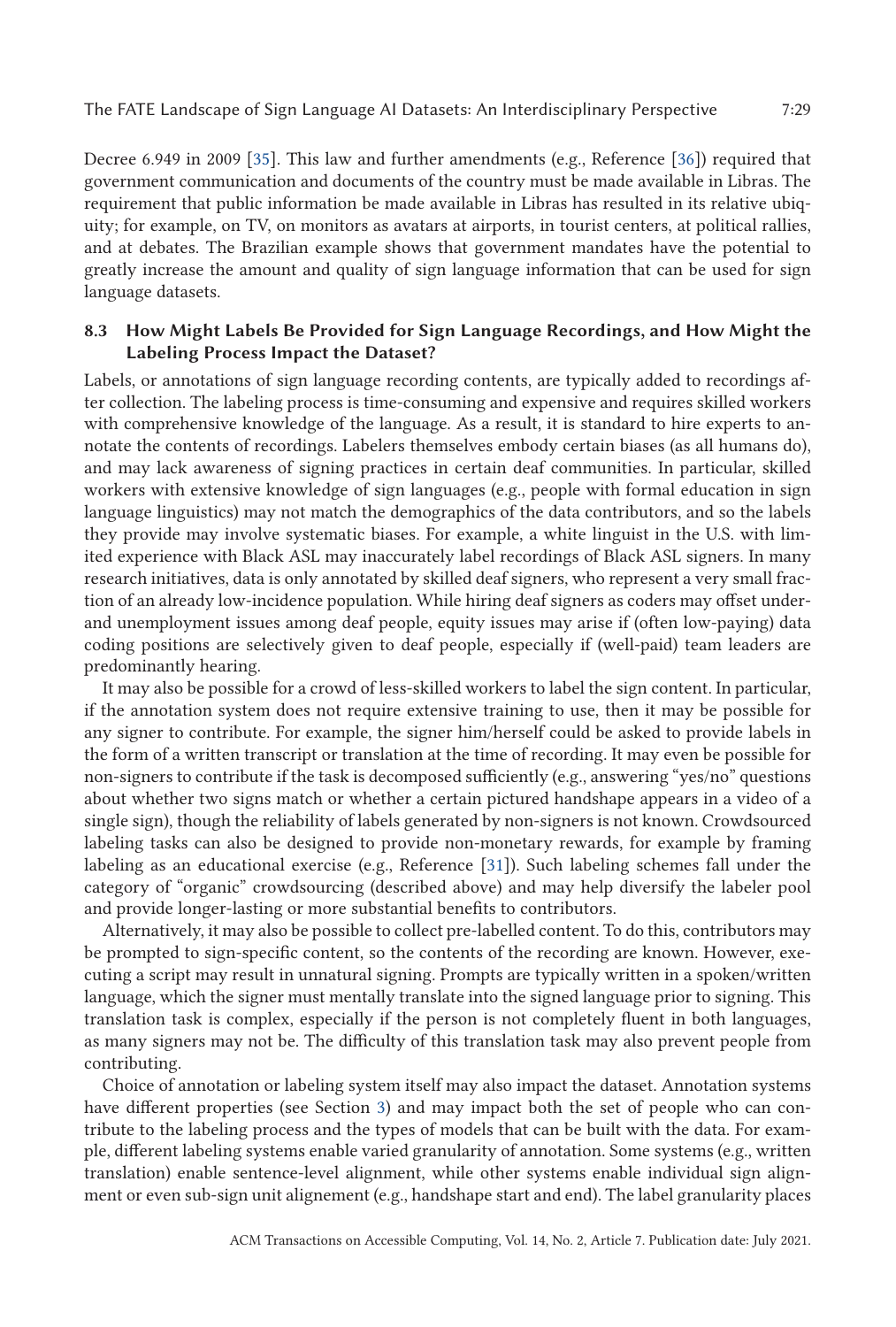<span id="page-29-0"></span>constraints on the types of models that can be trained with the given labels, and different types of models also introduce different FATE considerations (see Section [4\)](#page-12-0). In addition, the level of complexity and obscurity of the annotation system may prevent some people from contributing to the labelling process. If the set of people who can contribute is systematically biased towards certain sub-populations (e.g., young, white, educated academics), then certain biases may be embedded in the labels.

# **9 TRANSPARENCY AND UNDERSTANDING**

Clear communication about the capabilities and limitations of AI research and applications may be essential to building trust with deaf communities. Perhaps because of the unique communication barriers deaf people face, a common cultural value in many deaf communities is an expectation of transparency. The standard in many deaf communities is to communicate information as directly, explicitly, and completely as possible until everyone understands, in particular when discussing information particularly relevant to deaf people. Because many deaf signers prefer not to use spoken or written language, typical channels of communication about research and development (e.g., written recruitment ads, consent forms, research publications) are likely insufficient for communicating information to deaf signing communities [\[147,](#page-41-0) [148\]](#page-41-0). Consequently, information on work related to sign language will often require sign language-based communication.

Each portion of the sign language data collection and usage pipeline may provide various levels of information about the process, and stakeholders may have varying levels of access to this information. Whether and how this information is shared can impact stakeholders greatly, in particular deaf communities. While publishers, companies, and researchers may be incentivized to present their work in the most positive light, misrepresenting or overstating the benefits of technologies may degrade deaf people's trust in technology and technologists. In this section, we outline types of information that may be of interest to various parties and discuss FATE-related issues involved.

# **9.1 What Types of Information Might Be Relevant to Whom?**

How a dataset will be stored and used may be relevant to individual data contributors. In particular, individuals may be interested in *who* will have access to their data and what their ties are to deaf communities. They may also want to know what information will be collected and how it will be stored and kept secure. In addition, contributors may be interested in which end applications the dataset will be used to build and who will benefit from their creation. For example, will a company profit monetarily or will they donate their proceeds to deaf advocacy efforts? And will the end application be useful for people who are deaf, even indirectly (e.g., by helping students learn to sign)? Such information may impact individuals' willingness to contribute to the dataset and to agree to various use terms. At the same time, it may be difficult to define this information at the outset of a research endeavor, and attempts to do so may be overly restrictive and hamper innovation. These competing demands may need to be balanced thoughtfully.

The end use cases that dataset users pursue may be relevant to a variety of impacted stakeholders, beyond individual contributors. Deaf sign language users are arguably the most likely to be impacted by sign language research and products and may be most concerned with the end use case. As described earlier, sign language datasets may enable a variety of use cases, both beneficial and detrimental. Community members may be interested in knowing about the full spectrum of applications that would become possible with the dataset's inception, not only planned beneficial projects. A number of other groups use sign languages or interact with signers and may be impacted and interested as well, including interpreters, students and teachers, and hearing people who are close to deaf people.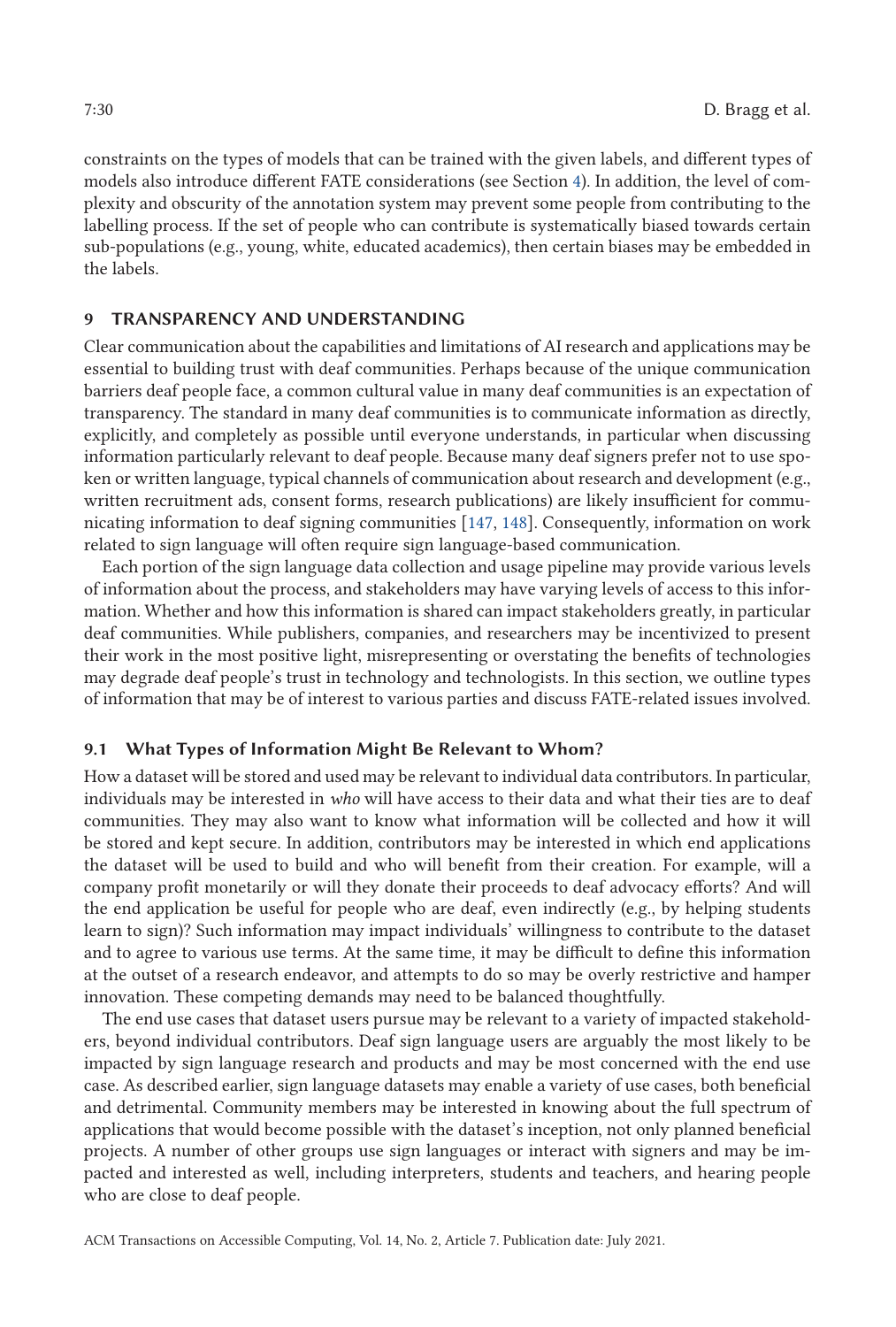Information about ownership and access to the dataset may be of particular interest to deaf people. Transparency around these topics may be important in addressing concerns about power that dataset owners have to impact deaf people. As described in Section [2,](#page-3-0) deaf people have a history of marginalization and cultural oppression and continue to fight for access to sign languages [\[1\]](#page-35-0). As such, deaf people may want to know to what extent deaf people are involved in the ownership and access structure to help ensure that the dataset initiative does not further contribute to this history of marginalization.

The dataset contents may be particularly relevant to dataset users. As datasets are typically curated and used for specific AI (and non-AI) purposes, technologists typically want to know what is in the dataset before acquiring access. For example, a company looking to build automatic recognition software for fast-food drive-through restaurants may want to know whether the dataset contains people ordering food. They may also want to know what camera angles were captured and what types of labels are provided to ensure that the dataset is compatible with their infrastructure and modeling plan. Dataset size and diversity is also important in determining how powerful (i.e., reliable and generalizable) models built on the data can be.

#### **9.2 How Might Information Be Made Available to Interested/affected Parties?**

For potential data contributors, information about data collection and handling is usually presented at the time of collection. In other domains, this information is typically presented in text and can take one of a variety of forms: consent form for research projects, terms of usage for websites, or other types of licenses or agreements. The text is typically several pages long, and the contributor may be instructed to save a copy for future reference if desired. This information can be made accessible to individuals with lower literacy or who prefer a signed language via sign language versions (e.g., interaction with fluent signing researchers, sign language video recordings, or a human interpreter).

Information about dataset contents are typically shared via publications—research papers, news articles, or websites. If the dataset was collected by researchers, then they may publish information about the dataset in a research paper, which contains a description of the dataset and its collection process and provides a point of reference for future researchers who use the dataset. Here, too, written articles may be accompanied by sign language-based research summaries either published in the same journal or in a sign language-specific venue (e.g., Acadeafic [\[142\]](#page-41-0)). Dataset information may also be presented through websites, which may make the data directly available if it is opensource, or may provide an access point if it is not public. For example, computer vision competitions may advertise through a webpage, which describes the dataset and objective, and may provide a training set download link. Alternatively, potential dataset users may be given a particular person's contact information to contact about usage agreements that must be negotiated and signed before the data is shared. In addition, more mainstream publications (e.g., news sites or magazines) may pick up on dataset projects and publish pieces on them. Here, too, journalists could interview deaf collaborators and/or stakeholders, embed sign language interviews in each piece, and work to minimize misinformation about these technologies.

Research on AI methods applied to sign language datasets is typically presented through research papers, though an emerging field provides new methods for making AI/ML more understandable. Sign language AI/ML research papers typically present algorithms in text descriptions accompanied by pseudocode. Performance may be evaluated and presented theoretically (e.g., through big-O analysis) or experimentally through trials and plots of results. Such papers are highly technical and may not be accessible to general audiences. **Explainable Artificial Intelligence (XAI)** [\[180\]](#page-43-0) is a subfield of AI that has emerged to help make AI methods more understandable, even to technologists developing and using such methods. XAI methods may be applied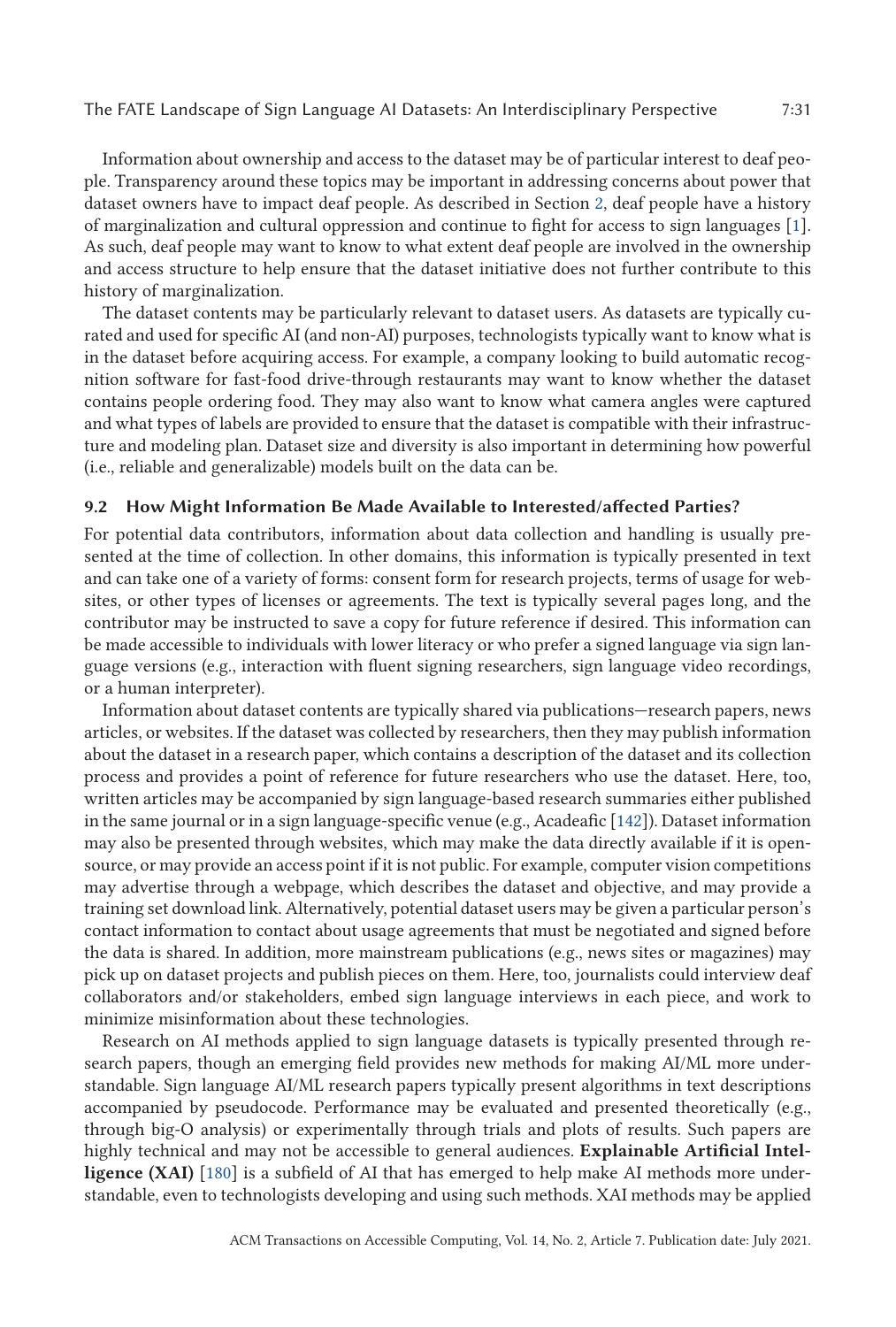to sign language modeling, though they have not previously been explored in this context, to the best of our knowledge. University communications teams may also pick up on sign language research developments and present them at large in part to promote a positive school image. Again, these communications teams can work to highlight deaf perspectives on the developments and to minimize misinformation.

Information about (non-research) end applications are typically presented by marketing departments of companies. Due to the competitive nature of business, companies do not typically share information publicly about the datasets they use to build their software or the AI/ML methods that they employ. Instead, companies typically advertise the capabilities of the software or hardware that they are selling with the goal of persuading customers to purchase the systems. The customer viewing this information may be an individual (e.g., a person looking at an online sign language game) or a larger entity (e.g., a school or company looking to purchase an accessibility solution). The information presented may be tailored to the audience, who may have a variety of factors to consider in deciding whether to purchase the system.

# **9.3 Who May Hold Responsibility in Making Sure That Information of Interest Is Communicated and Understood?**

The data collector may hold responsibility for making sure that the terms of usage are communicated to potential data contributors. While these terms are typically presented in long-form text, this format may not be accessible to all potential contributors, and the collector may be responsible for providing accessible alternatives, including for signed content. If the data is collected as part of a research initiative, then an **Internal Review Board (IRB)** [\[13\]](#page-36-0) may share responsibility for ensuring that the appropriate information is presented. The IRB is an organization tasked with ensuring that research that involves people does not mistreat human subjects. Many universities and research organizations (including some companies) contain an IRB that reviews the organization's human-subjects research projects. As human signers appear in sign language datasets, sign language dataset curation falls under their purview. Still, IRBs may require guidance about the unique context of sign language research [\[51,](#page-38-0) [81,](#page-39-0) [161\]](#page-42-0).

However, data contributors may also be responsible for ensuring they understand the terms under which they are contributing. The contributor typically must agree to the terms before continuing on to provide recordings or labels. If he/she does not understand the terms, then there are actions the person can take to clarify their understanding before signing the contract or otherwise agreeing. In particular, additional time can be requested to process the terms, and a contact point is typically provided who can answer questions. Communication with the contact point could happen in a spoken or signed language, according to the contributor's preference or need. Signed questions may be communicated directly to a fluent signing researcher or via an interpreter.

The data user may be responsible for communicating what they are working on and for researching and understanding the potential effects of their actions on signers, and in particular deaf people. Some lines of research and development may be more beneficial to deaf signers than others. For example, research that promotes the standing of sign languages may be deemed beneficial to deaf signers, while research that oversimplifies sign language may not. The standing of sign language within the world can have real effects on deaf signers, for example by encouraging or discouraging governments from recognizing sign languages as languages and encouraging or discouraging schools from teaching sign languages to deaf students. As a result, researchers developing access technologies or conducting research on underlying technologies (e.g., sign recognition or machine translation) also have a responsibility to ensure that the state of their work is communicated clearly [\[100\]](#page-39-0).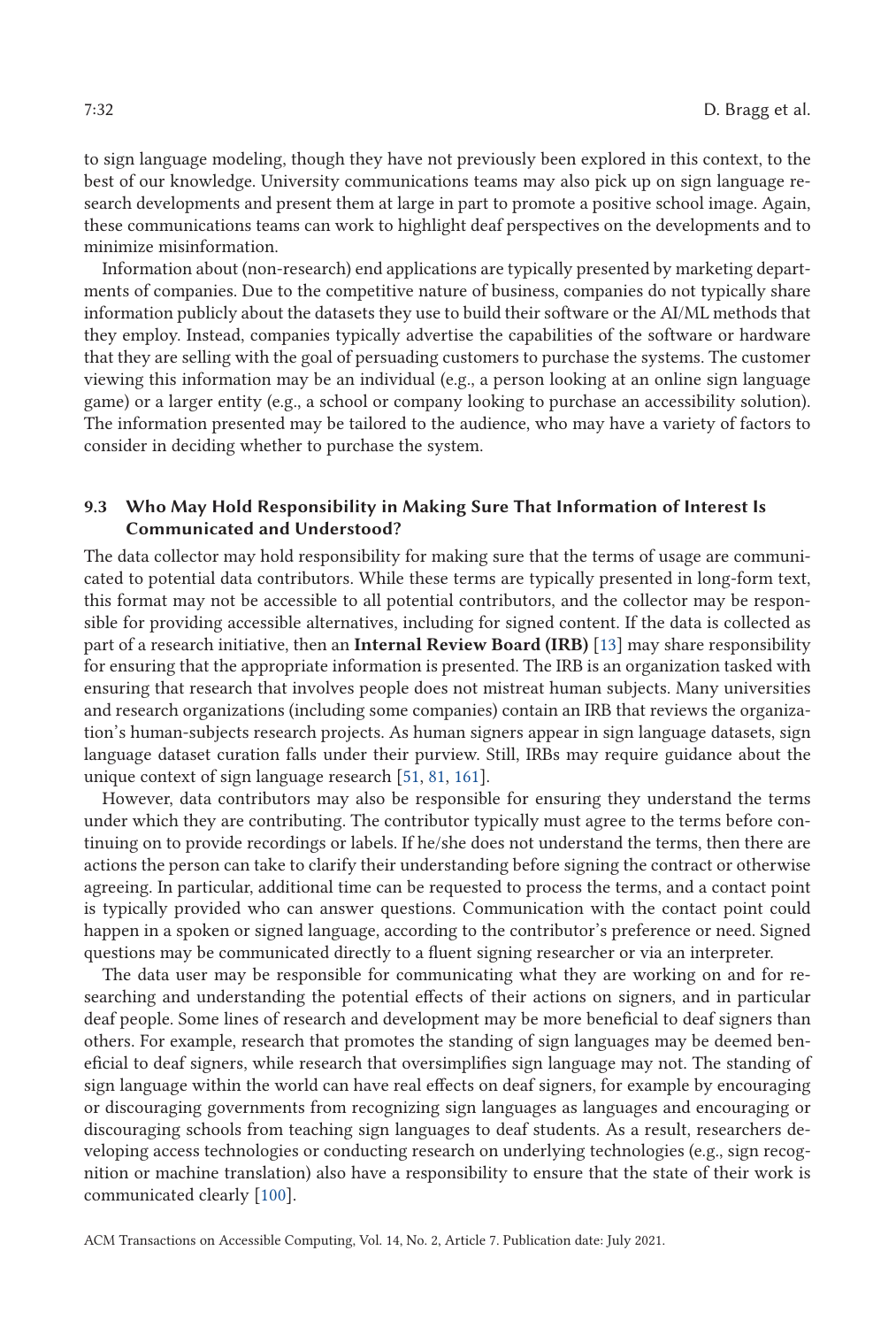The FATE Landscape of Sign Language AI Datasets: An Interdisciplinary Perspective 7:33

Data users may also be responsible for noting and communicating mission creep. Data collection efforts often focus on addressing a particular issue, with an established goal and set of associated ethics. However, mission creep may occur after task completion, as people seize additional opportunities to exploit the data resource. Re-consenting contributors for new uses may be difficult, as past contributors may be difficult to contact and may have different opinions when contacted separately at a later time. Additional mission-creep challenges may occur when researchers receive permission to use the data for a second task but do not retain expert language informants to work on the new task.

Users of end applications may also be responsible for understanding the implications of purchasing or using those end applications. For example, before a hospital purchases automatic translation software to use with deaf signing patients, they may be responsible for understanding the accuracy rate of the translation software, the topics or situations where it may fail, and the effects of usage on patients and doctors. Similarly, individual consumers may be responsible for understanding applications' capabilities and in some cases for advising other parties (e.g., the hospital in the preceding example) about communication needs and the suitability of particular technologies. In some cases, it may not be feasible for each user to fully evaluate applications, and governments may need to intervene. Legal guidance or legislation on the appropriate and inappropriate uses of technologies can be helpful. For example, guidance about the use of remote interpreting systems has clarified technical requirements [\[158\]](#page-42-0), when these accommodations can be used (e.g., when it is not possible to find a live human interpreter), and when they cannot be used (e.g., when the deaf person prefers a live human interpreter and one is available for hire [\[2\]](#page-35-0)).

# **10 DISCUSSION**

The FATE issues we have outlined are complex, and this work only offers a sketch of the ethical landscape. Though there have been a number of attempts to prescribe solutions for some of the ethical issues involved in sign language research [\[81,](#page-39-0) [161\]](#page-42-0), many questions specific to the ethics of sign language AI datasets remain unresolved. In this section, we discuss FATE issues that may arise as teams of innovators work together to make progress.

### **10.1 How can people work together effectively in this space?**

Scholars have argued extensively that people from deaf and signing communities should be meaningfully involved in, and have leadership roles in, research and development [\[81,](#page-39-0) [161\]](#page-42-0), though that goal is often not met in practice [\[171\]](#page-42-0). Including deaf people not only aligns with the spirit of "Nothing about us without us" [\[46\]](#page-37-0), but also aligns with our personal experience that inclusion can increase the quality of work. For example, teams that include signing deaf members are likely to be well positioned to communicate and build trust with stakeholders who primarily communicate in a signed language. They are also poised to work together to ensure that interaction protocols are not based solely on hearing and sighted norms [\[81\]](#page-39-0). Deaf participation may also minimize risk of cultural and linguistic appropriation. As no single person can represent the whole deaf/signing population, including multiple deaf perspectives can be beneficial, in particular to minimize the risk of developing technology that is harmful to some deaf people. Demographic factors to consider when building a team may include: hearing status, age of deafness, sign language fluency, age of sign language acquisition, type of education, sign language(s) and variet(ies) known, race/ethnicity, geography, and socioeconomic status. There are various frameworks that can be used to forge such partnerships and understanding, including participatory design [\[154\]](#page-41-0) and user-centered design [\[8\]](#page-36-0).

Hearing people can also contribute meaningfully to the development of sign language technology. People who are not deaf do not have the lived experience of being deaf and cannot speak on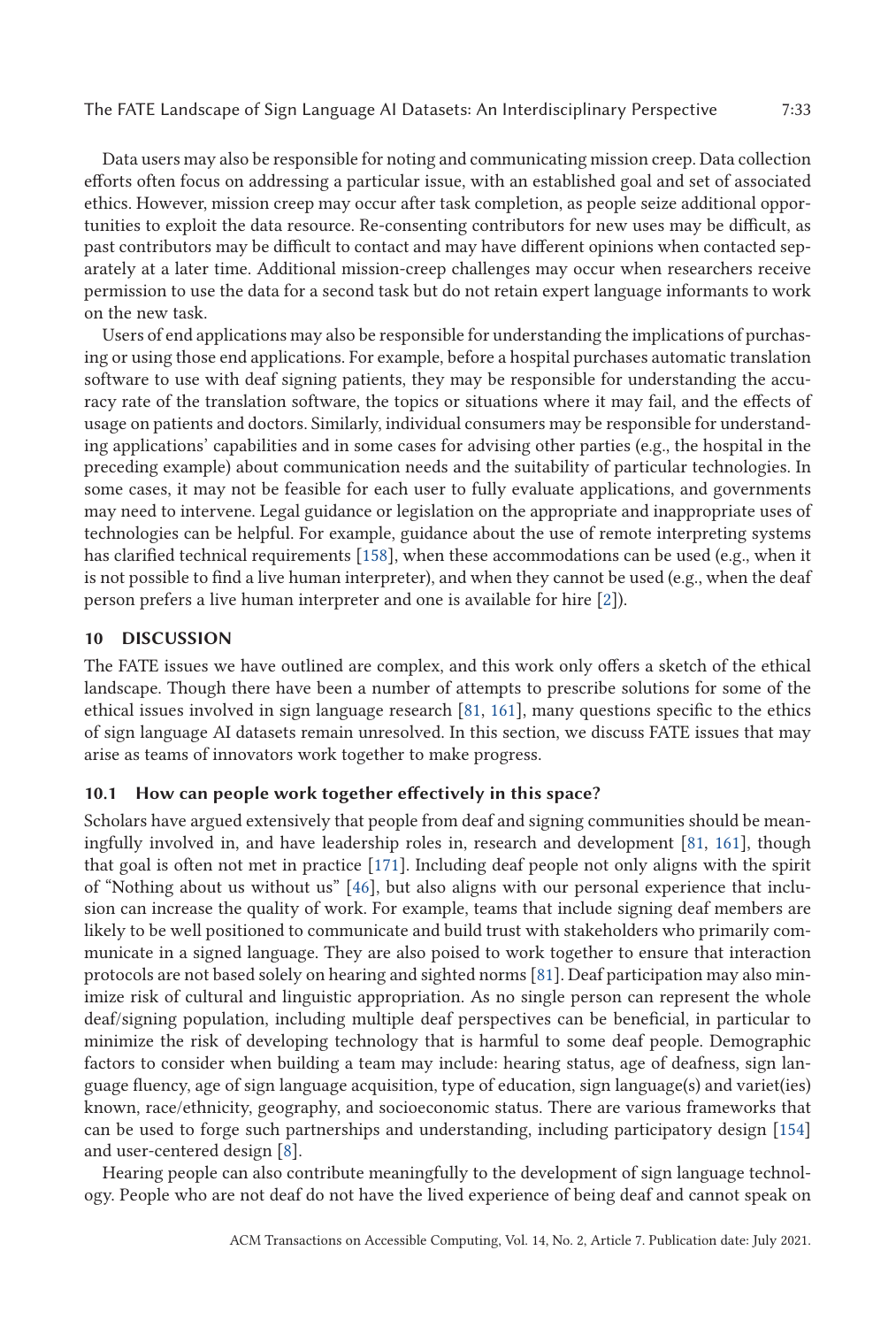behalf of people who are deaf, but they can learn to work with deaf communities in ways that are respectful. Cultural and linguistic awareness may prevent such people from building detrimental technologies. Education may also help ensure that innovators seek partnerships within deaf communities, who can help ensure a positive outcome, before embarking on projects that may impact the communities. Indeed, efforts have already begun to develop frameworks and tools to help guide people in building useful sign language technologies [\[14,](#page-36-0) [15\]](#page-36-0). Expanding the pool of people who can contribute may help improve the state-of-the-art, as a more inclusive environment may foster more ideas and enable more people to contribute their skills to challenging problems.

At the same time, people who have no experience with sign languages or deaf communities run the risk of developing useless or even dangerous technologies, due to misconceptions about sign languages and people who are deaf. For example, inexperienced people may assume that sign languages are simply written/spoken languages that are manually executed, or that there is one universal sign language. Unfortunately, sign language recognition and animation research has often been conducted by all-hearing teams without close connections to deaf people. Consequently, resulting applications have been limited in their usefulness to deaf people, and some may actually harm deaf people (e.g., technologies designed in a medical model of deafness that are intended to "fix" or "help" deaf people). Importantly, hearing people are unlikely to suffer the consequences of harmful technologies. This context may explain deaf objections to many technologies that have been released so far [\[61,](#page-38-0) [84\]](#page-39-0). These risks can be offset with education and collaboration with deaf people.

Some people outside of deaf communities may wish to initiate projects and may struggle to find deaf collaborators because of the relatively small size of the deaf population. Another barrier is that common forms of networking among hearing researchers (e.g., conferences, coffee breaks) can be inaccessible spaces for deaf people. Social media has proven to be a more accessible networking tool, though it can also be inaccessible (e.g., non-captioned audio content). Hearing people might consider joining teams that already include deaf members, rather than forging a new path. Another possibility is to seek out deaf collaborators. One risk of this choice is that deaf people may feel obligated to collaborate primarily to minimize harm to their community, and not because they find the endeavor rewarding. This risk might be mitigated by compensating deaf collaborators either with traditional incentives for collaborations (e.g., publications, salaries, career advancement, or public recognition) or alternative incentives (e.g., consultant fees or advisory board memberships).

## **10.2 More Generally, How Can We Make Progress in This Space?**

Throughout, maintaining trust with deaf communities will be essential to making progress. Collecting sign language data requires active effort in reaching out to various sign language communities worldwide. Gaining the trust of sign language communities paves the way for further contribution of large-scale data. To gain trust, it must be provided that there will be benefits that return to the community as a result of engagement and contribution of valuable data. The "North Star"—or the biggest potential reward that comes from such efforts—will likely be the continuing and long-term commitment towards sign language preservation and elevation. In contrast, if sign language data is collected without the trust of the community, then it will be considered unethical and eventually harmful to the community. The value of the data itself may be questioned and possibly prevented from being used for active AI/ML training use.

In particular, as developments are made, it may be particularly important for deaf communities and other stakeholders to be aware that progress is slow and that perfection is almost never immediately attainable. In general, new technologies do not work well but generally improve as advancements continue to be made, and preliminary applications can be constrained to limit potential harms [\[3\]](#page-35-0). If imperfect technologies are misused and subsequently not tolerated, then it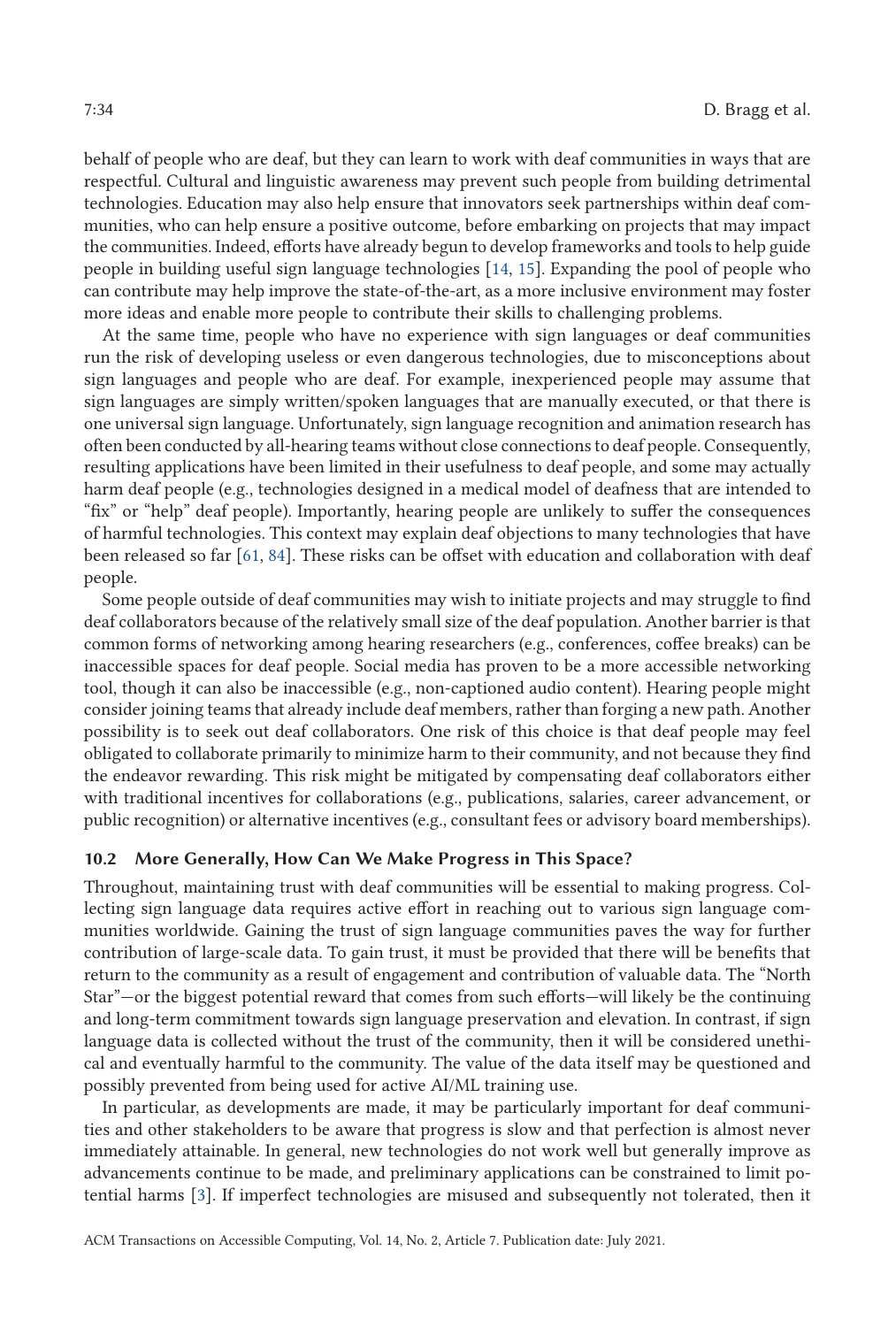may not be possible to get past initial stages of poor performance to benefit from more effective iterations and developments. Accurate presentations of ongoing research in the popular press may help to manage expectations and preserve trust.

Within this context of trust and clarity, if sign language AI/ML modeling can be made into a popular topic, then the field may advance at a much quicker pace. With popularity comes an increased diversity of people contributing ideas and skills, and an increase in funding and human work-hours. If a core group of people with knowledge about deaf cultures is centrally involved, including deaf researchers and engineers brought into the fold through technical capacity building, then it may be possible to scale initiatives without losing touch with deaf communities. For example, seminal computer vision competitions could be launched to introduce sign language modeling to mainstream AI, with submissions scored according to metrics specific to sign languages and valued by deaf people. For example, a prize could be won by the team that achieves highest accuracy on the use of depiction, an aspect of sign languages that is relatively unique and often highly valued by deaf communities. Awards could also be given based on deaf leadership and involvement or for applications judged most useful by deaf people. Such competitions could educate the larger AI community about the complexities of sign languages and their role in deaf culture while leveraging their skills to help advance sign language modeling.

### **10.3 What Open Research Areas Characterize the FATE Issues Laid Out in This Article?**

It may not be possible to address all the FATE issues laid out in this article in a way that satisfies all parties. It may also not be possible to ensure that resulting research and applications built upon sign language datasets do not harm deaf people, because it is not possible to predict all the ways that a new piece of research or technology will be used. It is even less possible to predict all the research and applications that might be made possible by the creation of a new sign language dataset. Nonetheless, progress may still be made in a number of directions.

In particular, how to create a model of ownership and access that satisfies all parties involved is an open area for research. The landscape of data licenses for AI data more generally is currently evolving (e.g., Microsoft has proposed three model data use agreements [\[68\]](#page-38-0)) and may yield new models that can be applied to sign language datasets used for AI. There may also be other novel ownership/access structures not involving licenses that can be applied to sign language datasets. In particular, boards exist for moderating biomedical data, and it may be possible to create similar boards for moderating sign language datasets. Involving representative deaf leaders on such a board may help protect the rights and interests of deaf people by centralizing the control-point, but will also be limited by an inability to know or to act in accordance with preferences of *all* deaf people. Placing datasets in the public sphere may take care of the need for moderation to some extent by "democratizing" ownership and access. However, by proportion, deaf people will make up a small proportion of this "democracy" and thus have limited control. Additionally, public datasets may be particularly difficult to protect from misuse, as democratizing ownership may also distribute responsibility for managing misuse.

How to communicate relevant information is yet another area open for research. As outlined in this article, sign language datasets are complex, as are the underlying power dynamics. Consequences of usage (i.e., resulting research and applications) are also difficult to understand and communicate clearly, especially as short-term consequences may differ from long-term ones. In particular, ownership and access are complex issues, and without understanding the complexities, people may arrive at incorrect conclusions or maintain faulty assumptions. Clear communication is particularly important to build trust between data contributors and data collectors and owners, between data owners and third parties who attain access to the data, and with deaf communities at large. Given the history of audism and exploitation of the deaf communities, it may be particularly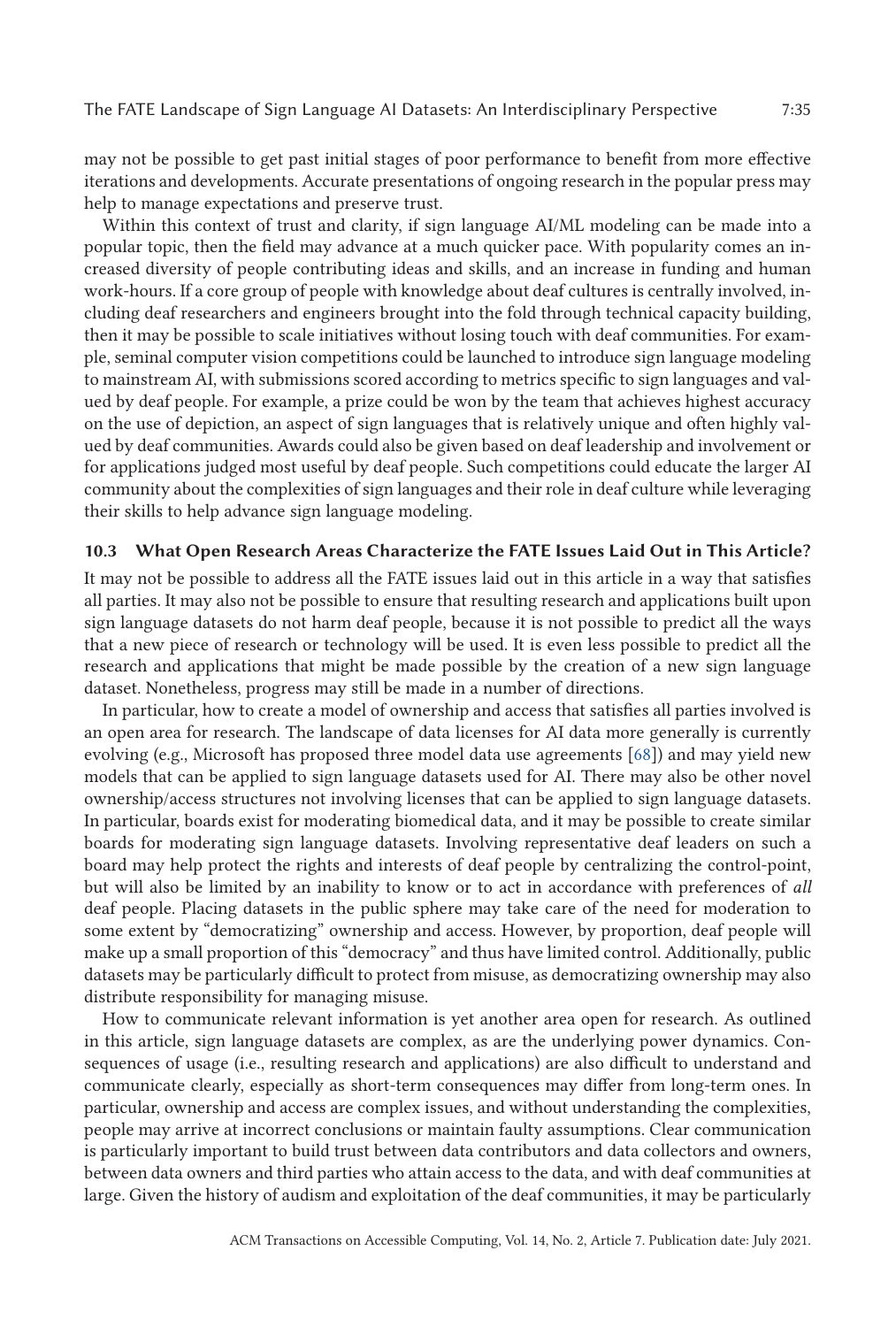<span id="page-35-0"></span>important to communicate the role of deaf people and the ownership they hold over sign language data. People's understanding of initiatives shape their responses to them, which in turn can alter the course of development as technologists absorb these reactions.

More generally, the opportunity is also open to further explore the FATE landscape, in particular in relation to non-Western deaf cultures. While we have attempted to be inclusive of diverse perspectives, the picture we have painted is inevitably colored by our personal experiences. A more complete picture requires input from a broader spectrum of people who may be impacted by this emerging field. Notably, our understanding of cultural dynamics are primarily Western and U.S.-centric. The dynamics outside of the U.S. may or may not be similar.

# **11 CONCLUSION**

Sign language datasets have the potential to be very powerful, and with that power comes responsibility. For example, owners may control who can access the data and which applications can be built, but they are also responsible for maintaining and protecting the data and for any detrimental effects of its curation and use. Sign languages are also arguably the most precious cultural artifacts of deaf communities and play a central role in deaf cultures. Consequently, deaf people have much at stake, both to gain and lose, from applications that may arise from these datasets. Before pursuing work in sign language AI/ML, we encourage technologists to pause and consider the FATE issues that characterize the space and make any necessary adjustments to their plans.

In this piece, we begin to outline some of the FATE issues that characterize AI work with sign language datasets, and we hope that it will serve as a useful resource. In particular, we cover seven main topics in relation to sign language datasets and FATE issues, identified through our personal experiences working, studying, and living in this space and substantiated by related work: content, model performance, use cases, ownership, access, collection mechanism, and transparency and understanding. Our goal is not to provide solutions or guidance, but to provide a framework for thinking about and discussing these complex issues.

While deaf communities are unique in many ways, we suspect that many of the FATE themes identified in this piece may apply more generally. The issues we present primarily relate to deaf signers as members of socio-linguistic cultural minorities. As a result, the outlined considerations may closely overlap with considerations of other socio-linguistic minorities. For example, it is possible that people who use unwritten indigenous languages share many of the FATE issues that we have outlined. Similarly, there may be parallels with other disabled communities. We encourage other researchers and practitioners to continue thinking about these issues, and we hope that this work will contribute to an ongoing dialogue between various communities and stakeholders.

### **ACKNOWLEDGMENTS**

We would like to thank a number of people for reading this manuscript and providing valuable feedback, which we used to help improve this article: from Gallaudet University, Patrick Boudreault; from University College London, Gabrielle Hodge; from the National Association of the Deaf, Zainab Alkebsi and Howard Rosenblum; and from Microsoft, Mary Bellard, Sarah Kim, and Emily McReynolds.

### **REFERENCES**

- [1] 2006. Convention on the Rights of Persons with Disabilities (CRPD) Enable. Retrieved from [https://www.un.org/](https://www.un.org/development/desa/disabilities/convention-on-the-rights-of-persons-with-disabilities.html) [development/desa/disabilities/convention-on-the-rights-of-persons-with-disabilities.html.](https://www.un.org/development/desa/disabilities/convention-on-the-rights-of-persons-with-disabilities.html)
- [2] 2016. *Sunderland v. Bethesda Health, Inc.* Vol. 184. Dist. Court, SD Florida. [https://www.leagle.com/decision/](https://www.leagle.com/decision/infdco20160204a03) [infdco20160204a03.](https://www.leagle.com/decision/infdco20160204a03)
- [3] United Nations. 2016. WFD and WASLI Issue Statement on Signing Avatars. Retrieved from [https://wfdeaf.org/news/](https://wfdeaf.org/news/wfd-wasli-issue-statement-signing-avatars/) [wfd-wasli-issue-statement-signing-avatars/.](https://wfdeaf.org/news/wfd-wasli-issue-statement-signing-avatars/)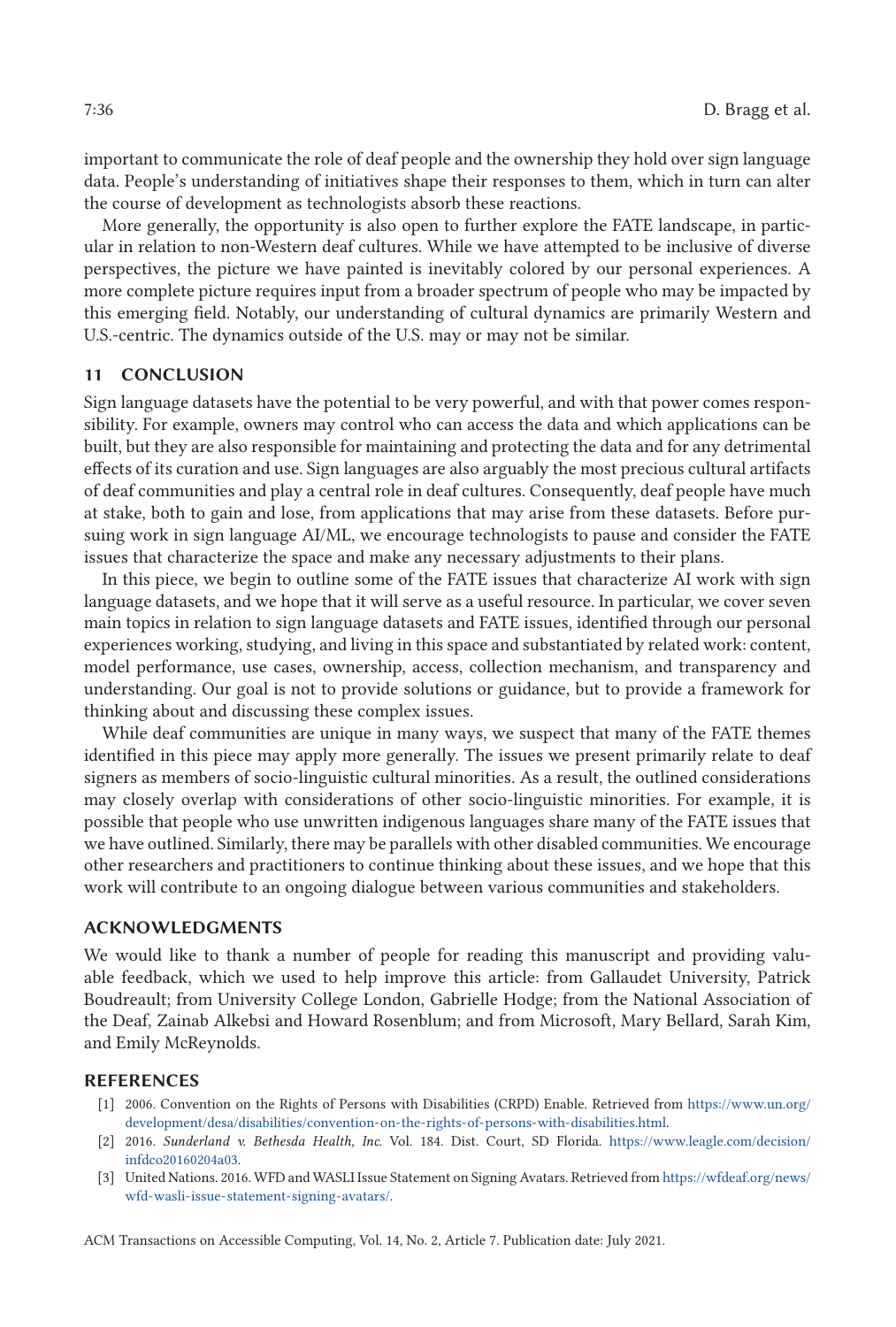- <span id="page-36-0"></span>[4] Michael Sawh. 2017. Ontenna smart hair clip will help deaf people sense sound. Wareable Ltd. Retrieved from [https:](https://www.wareable.com/wearable-tech/ontenna-smart-hair-clip-for-deaf-sense-sound-4524) [//www.wareable.com/wearable-tech/ontenna-smart-hair-clip-for-deaf-sense-sound-4524.](https://www.wareable.com/wearable-tech/ontenna-smart-hair-clip-for-deaf-sense-sound-4524)
- [5] Registry of Interpreters for the Deaf, Inc. (RID). 2019. 2018 Annual Report. Retrieved from [https://rid.org/2018](https://rid.org/2018-annual-report/) [annual-report/.](https://rid.org/2018-annual-report/)
- [6] BBC News. 2019. Google sign language AI turns hand gestures into speech. Retrieved from [https://www.bbc.com/](https://www.bbc.com/news/technology-49410945) [news/technology-49410945.](https://www.bbc.com/news/technology-49410945)
- [7] Alex Abenchuchan. 2015. The Daily Moth. Retrieved from [https://www.dailymoth.com/blog.](https://www.dailymoth.com/blog)
- [8] Chadia Abras, Diane Maloney-Krichmar, Jenny Preece, et al. 2004. User-centered design. *Bainbridge, W. Encyclopedia of Human-computer Interaction. Sage Publications, Thousand Oaks,* 37, 4 (2004), 445–456.
- [9] Nikolas Adaloglou, Theocharis Chatzis, Ilias Papastratis, Andreas Stergioulas, Georgios Th. Papadopoulos, Vassia Zacharopoulou, George J. Xydopoulos, Klimnis Atzakas, Dimitris Papazachariou, and Petros Daras. 2020. A comprehensive study on sign language recognition methods. *arXiv:2007.12530 [cs]* (2020).
- [10] Sedeeq Al-khazraji, Larwan Berke, Sushant Kafle, Peter Yeung, and Matt Huenerfauth. 2018. Modeling the speed and timing of American sign language to generate realistic animations. In *Proceedings of the 20th International ACM SIGACCESS Conference on Computers and Accessibility (ASSETS'18)*. Association for Computing Machinery, New York, NY, 259–270. DOI:<https://doi.org/10.1145/3234695.3236356>
- [11] Oliver Alonzo, Abraham Glasser, and Matt Huenerfauth. 2019. Effect of automatic sign recognition performance on the usability of video-based search interfaces for sign language dictionaries. In *Proceedings of the 21st International ACM SIGACCESS Conference on Computers and Accessibility (ASSETS'19)*. Association for Computing Machinery, New York, NY, 56–67. DOI:<https://doi.org/10.1145/3308561.3353791>
- [12] Amazon. 2005. Amazon Mechanical Turk. Retrieved from [https://www.mturk.com/.](https://www.mturk.com/)
- [13] Robert J. Amdur and Elizabeth A. Bankert. 2010. *Institutional Review Board: Member Handbook*. Jones & Bartlett Publishers.
- [14] Diego Roberto Antunes, André L. P. Guedes, and Laura Sánchez García. 2015. A context-based collaborative framework to build sign language databases by real users. In *Proceedings of the International Conference on Universal Access in Human-computer Interaction*. Springer, 327–338.
- [15] Diego R. Antunes, Cayley Guimarães, Laura S. García, Luiz Eduardo S. Oliveira, and Sueli Fernandes. 2011. A framework to support development of sign language human-computer interaction: Building tools for effective information access and inclusion of the deaf. In *Proceedings of the 5th International Conference on Research Challenges in Information Science*. IEEE, 1–12.
- [16] Giuseppe Ateniese, Luigi V. Mancini, Angelo Spognardi, Antonio Villani, Domenico Vitali, and Giovanni Felici. 2015. Hacking smart machines with smarter ones: How to extract meaningful data from machine learning classifiers. *Int. J. Secur. Netw.* 10, 3 (Sept. 2015), 137–150. DOI:<https://doi.org/10.1504/IJSN.2015.071829>
- [17] R. A. Augustus, E. Ritchie, and S. Stecker. 2013. *The Official American Sign Language Writing Textbook.* ASLized, Los Angeles, CA.
- [18] Britta Bauer and Hermann Hienz. 2000. Relevant features for video-based continuous sign language recognition. In *Proceedings of the 4th IEEE International Conference on Automatic Face and Gesture Recognition*. IEEE, 440–445.
- [19] Britta Bauer and Karl-Friedrich Kraiss. 2002. Towards an automatic sign language recognition system using subunits. In *Gesture and Sign Language in Human-computer Interaction*, Ipke Wachsmuth and Timo Sowa (Eds.). Lecture Notes in Computer Science, Vol. 2298. Springer Berlin, 123–173.
- [20] B. Bauer, S. Nießen, and H. Hienz. 1999. Towards an automatic sign language translation system. In *Proceedings of the International Workshop on Physicality and Tangibility in Interaction: Towards New Paradigms for Interaction Beyond the Desktop*.
- [21] Larwan Berke, Sushant Kafle, and Matt Huenerfauth. 2018. Methods for evaluation of imperfect captioning tools by deaf or hard-of-hearing users at different reading literacy levels. In *Proceedings of the CHI Conference on Human Factors in Computing Systems (CHI'18)*. Association for Computing Machinery, New York, NY, 1–12. DOI:[https:](https://doi.org/10.1145/3173574.3173665) [//doi.org/10.1145/3173574.3173665](https://doi.org/10.1145/3173574.3173665)
- [22] T. Bluche, H. Ney, J. Louradour, and C. Kermorvant. 2015. Framewise and CTC training of neural networks for handwriting recognition. In *Proceedings of the International Conference on Document Analysis and Recognition (ICDAR'15)*. 81–85. DOI:<https://doi.org/10.1109/ICDAR.2015.7333730>
- [23] M. Borg and K. P. Camilleri. 2019. Sign language detection "in the wild" with recurrent neural networks. In *Proceedings of the IEEE International Conference on Acoustics, Speech and Signal Processing (ICASSP'19)*. 1637–1641. DOI:[https://doi.org/10.1109/ICASSP.2019.8683257.](https://doi.org/10.1109/ICASSP.2019.8683257)
- [24] Mark Borg and Kenneth P. Camilleri. 2020. Phonologically-meaningful subunits for deep learning-based sign language recognition. In *Proceedings of the European Conference on Computer Vision Workshops (ECCVW'20)*.
- [25] Harry Bornstein, Karen Luczak Saulnier, Lillian B. Hamilton, and Ralph R. Miller. 1983. *The Comprehensive Signed English Dictionary*. Gallaudet University Press.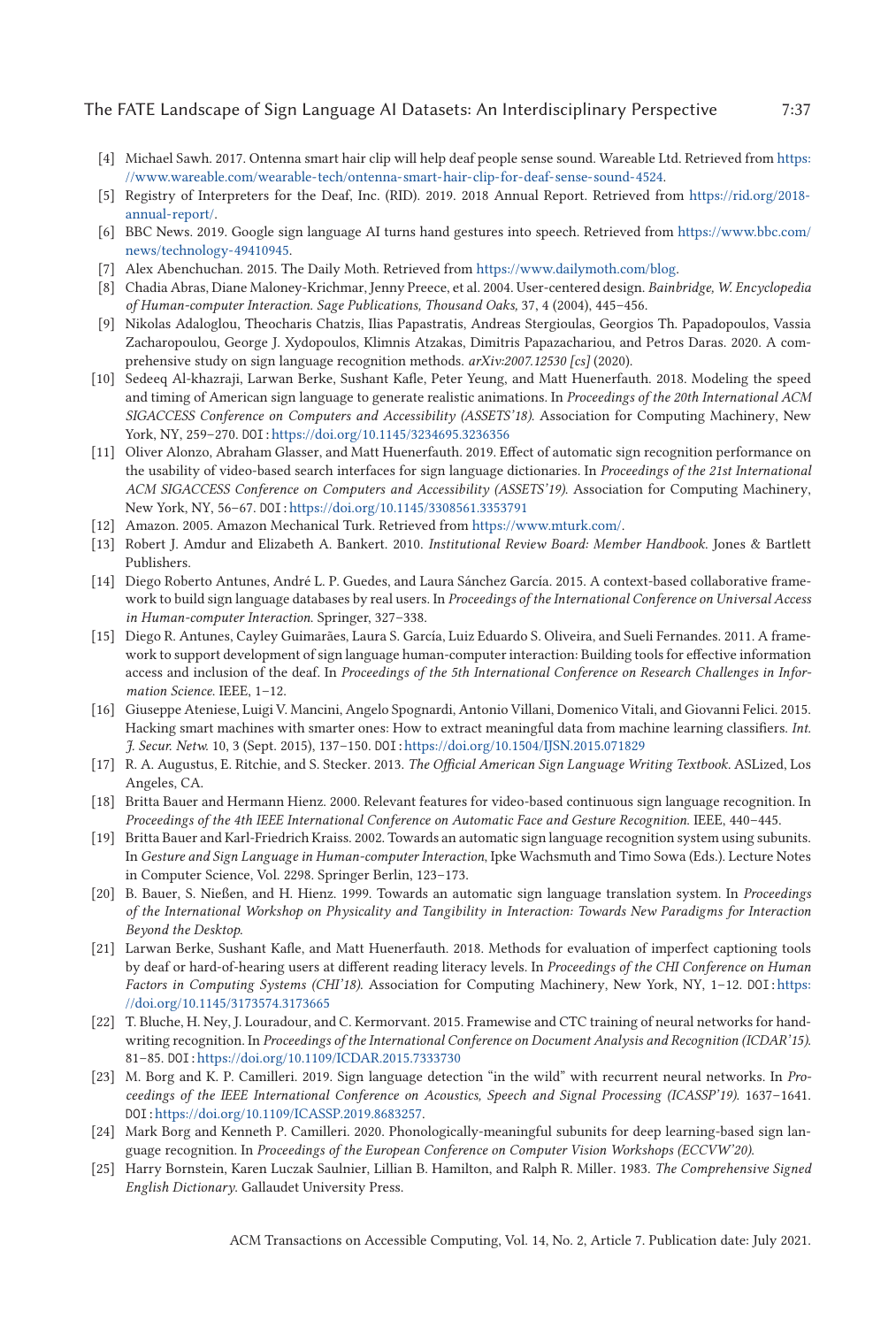- <span id="page-37-0"></span>[26] Rachel Botsman. 2017. Big data meets big brother as China moves to rate its citizens. *Wired UK* 21 (2017), 1–11.
- [27] Konstantinos Bousmalis, George Trigeorgis, Nathan Silberman, Dilip Krishnan, and Dumitru Erhan. 2016. Domain separation networks. In *Advances in Neural Information Processing Systems 29*, D. D. Lee, M. Sugiyama, U. V. Luxburg, I. Guyon, and R. Garnett (Eds.). Curran Associates, Inc., 343–351.
- [28] Daren C. Brabham. 2013. *Crowdsourcing*. The MIT Press.
- [29] Danielle Bragg, Oscar Koller, Mary Bellard, Larwan Berke, Patrick Boudreault, Annelies Braffort, Naomi Caselli, Matt Huenerfauth, Hernisa Kacorri, Tessa Verhoef, Christian Vogler, and Meredith Ringel Morris. 2019. Sign language recognition, generation, and translation: An interdisciplinary perspective. In *Proceedings of the 21st International ACM SIGACCESS Conference on Computers and Accessibility (ASSETS'19)*. Association for Computing Machinery, New York, NY, 16–31. DOI:[https://doi.org/10.1145/3308561.3353774.](https://doi.org/10.1145/3308561.3353774)
- [30] Danielle Bragg, Oscar Koller, Naomi Caselli, and William Thies. 2020. Exploring collection of sign language datasets: Privacy, participation, and model performance. In *Proceedings of the 22nd International ACM SIGACCESS Conference on Computers and Accessibility*. 16–31.
- [31] Danielle Bragg, Kyle Rector, and Richard E. Ladner. 2015. A user-powered American sign language dictionary. In *Proceedings of the 18th ACM Conference on Computer Supported Cooperative Work & Social Computing*. 1837–1848.
- [32] Ben Braithwaite. 2019. Sign language endangerment and linguistic diversity. *Language* 95, 1 (2019), e161–e187.
- [33] Ben Braithwaite. 2020. Ideologies of linguistic research on small sign languages in the global south: A Caribbean perspective. *Lang. Commun.* 74 (2020), 182–194.
- [34] M. Brand, N. Oliver, and A. Pentland. 1997. Coupled hidden Markov models for complex action recognition. In *Proceedings of the IEEE Conference on Computer Vision and Pattern Recognition (CVPR'97)*. 994–999. DOI:[https://doi.](https://doi.org/10.1109/CVPR.1997.609450) [org/10.1109/CVPR.1997.609450.](https://doi.org/10.1109/CVPR.1997.609450)
- [35] Constituição BRASIL. 2009. Decreto nº 6.949, de 25 de agosto de 2009. Promulga a Convenção Internacional sobre os Direitos das Pessoas com Deficiência e seu Protocolo Facultativo, assinados em Nova York, em 30 de março de 2007. *Diário Oficial da União*163 (2009).
- [36] Chamber of Deputies BRAZIL. 2015. Law n 13,146, of July 6, 2015. institutes the Brazilian law for inclusion of persons with disabilities (statute of persons with disabilities ê ncia). *Official J. Union* (2015), 43.
- [37] Diane Brentari. 1996. Trilled movement: Phonetic realization and formal representation. *Lingua* 98, 1 (Mar. 1996), 43–71. DOI:[https://doi.org/10.1016/0024-3841\(95\)00032-1.](https://doi.org/10.1016/0024-3841(95)00032-1)
- [38] Robert V. Bruce. 2020. *Bell: Alexander Graham Bell and the conquest of solitude*. Plunkett Lake Press.
- [39] Jeremy L. Brunson. 2008. Your case will now be heard: Sign language interpreters as problematic accommodations in legal interactions. *J. Deaf Stud. Deaf Educ.* 13, 1 (2008), 77–91.
- [40] Cihan Camgoz, Simon Hadfield, Oscar Koller, Hermann Ney, and Richard Bowden. 2018. Neural sign language translation. In *Proceedings of the IEEE Conference on Computer Vision and Pattern Recognition (CVPR'18)*. 7784–7793.
- [41] Necati Cihan Camgoz, Simon Hadfield, Oscar Koller, and Richard Bowden. 2016. Using convolutional 3D neural networks for user-independent continuous gesture recognition. In *Proceedings of the International Conference on Pattern Recognition Workshops (ICPRW'16)*. 49–54.
- [42] Necati Cihan Camgoz, Simon Hadfield, Oscar Koller, and Richard Bowden. 2017. SubUNets: End-to-end hand shape and continuous sign language recognition. In *Proceedings of the IEEE International Conference on Computer Vision (ICCV'17)*. 22–27.
- [43] Necati Cihan Camgoz, Oscar Koller, Simon Hadfield, and Richard Bowden. 2020. Sign language transformers: Joint end-to-end sign language recognition and translation. *arXiv:2003.13830 [cs]* (Mar. 2020).
- [44] Lee W. Campbell, David A. Becker, Ali Azarbayejani, Aaron F. Bobick, and Alex Pentland. 1996. Invariant features for 3-D gesture recognition. In *Proceedings of the 2nd International Conference on Automatic Face and Gesture Recognition*. IEEE, 157–162.
- [45] Xiujuan Chai, Hanjie Wang, and Xilin Chen. 2014. *The DEVISIGN Large Vocabulary of Chinese Sign Language Database and Baseline Evaluations*. Technical Report. Key Lab of Intelligent Information Processing of Chinese Academy of Sciences.
- [46] James I. Charlton. 2000. *Nothing about Us Without Us: Disability Oppression and Empowerment*. University of California Press.
- [47] Ka Leong Cheng, Zhaoyang Yang, Qifeng Chen, and Yu-Wing Tai. 2020. Fully convolutional networks for continuous sign language recognition. *arXiv:2007.12402 [cs]* (July 2020).
- [48] Nicholas Confessore, Michael LaForgia, and Gabriel J. X. Dance. 2018. Facebook's data sharing and privacy rules: 5 takeaways from our investigation. Retrieved from [https://www.nytimes.com/2018/12/18/us/politics/facebook-data](https://www.nytimes.com/2018/12/18/us/politics/facebook-data-sharing-deals.html)[sharing-deals.html.](https://www.nytimes.com/2018/12/18/us/politics/facebook-data-sharing-deals.html)
- [49] H. Cooper, R. Bowden, and S. CVSSP. 2007. Sign language recognition using boosted volumetric features. In *Proceedings of the IAPR Conference on Machine Vision Applications*. 359–362.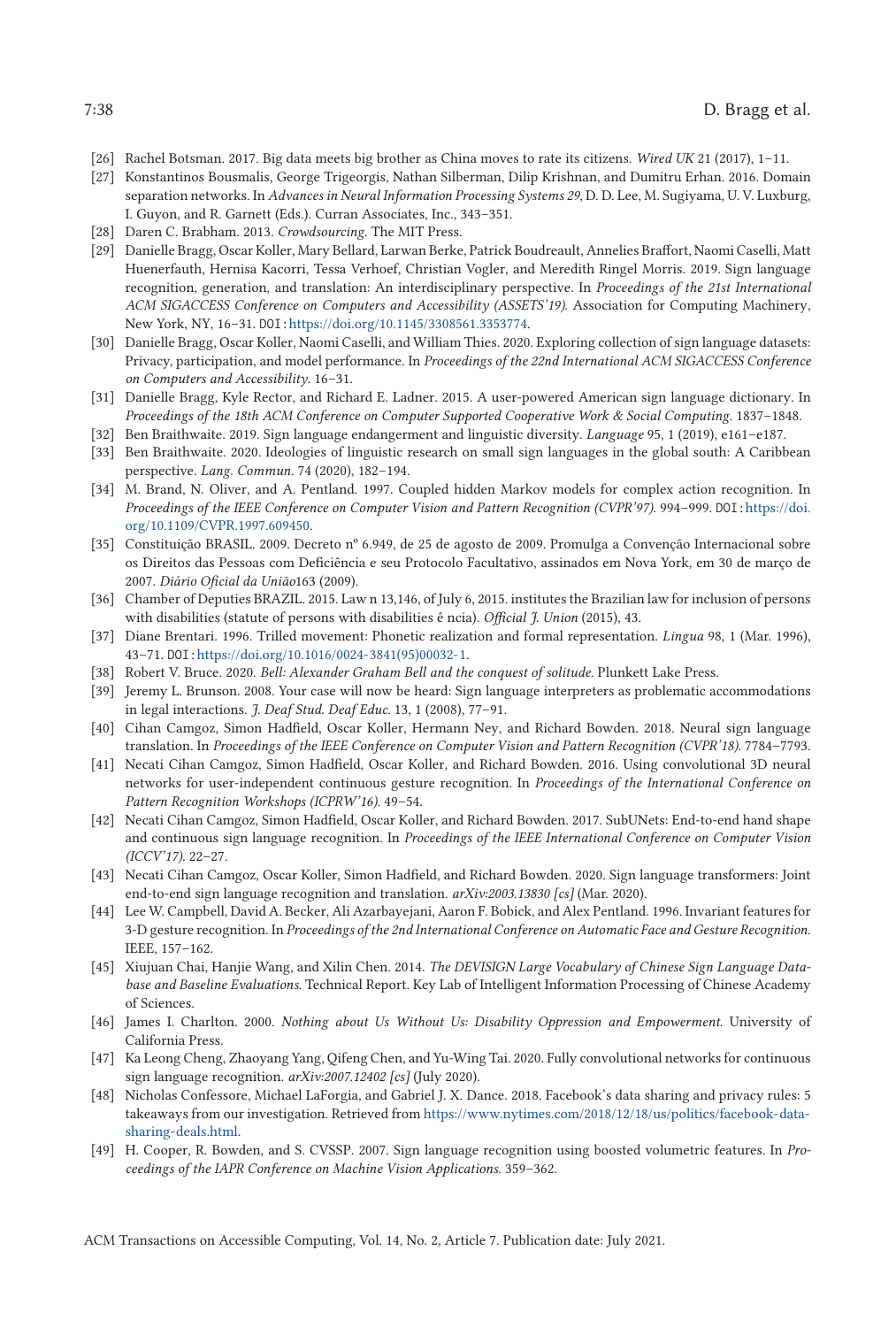- <span id="page-38-0"></span>[50] R. Orin Cornett. 1967. Cued speech. *American Annals of the Deaf* 112, 1 (Jan. 1967), 3–13. [https://www.jstor.org/](https://www.jstor.org/action/doBasicSearch?Query=cued+speech+cornett&filter=jid%3A10.2307%2Fj50013925) [action/doBasicSearch?Query=cued+speech+cornett&filter=jid%3A10.2307%2Fj50013925.](https://www.jstor.org/action/doBasicSearch?Query=cued+speech+cornett&filter=jid%3A10.2307%2Fj50013925)
- [51] Onno Crasborn. 2010. What does "informed consent" mean in the internet age? Publishing sign language corpora as open content. *Sign Lang. Stud.* 10, 2 (2010), 276–290.
- [52] Onno Crasborn and Inge Zwitserlood. 2008. The corpus NGT: An online corpus for professionals and laymen. In *LREC Workshop on the Representation and Processing of Sign Languages*. 44–49.
- [53] Runpeng Cui, Hu Liu, and Changshui Zhang. 2017. Recurrent convolutional neural networks for continuous sign language recognition by staged optimization. In *Proceedings of the IEEE Conference on Computer Vision and Pattern Recognition (CVPR'17)*. 7361–7369.
- [54] R. Cui, H. Liu, and C. Zhang. 2019. A deep neural framework for continuous sign language recognition by iterative training. *IEEE Trans. Multimedia* (2019). DOI:[https://doi.org/10.1109/TMM.2018.2889563.](https://doi.org/10.1109/TMM.2018.2889563)
- [55] Maartje De Meulder. 2015. The legal recognition of sign languages. *Sign Lang. Stud.* 15, 4 (2015), 498–506.
- [56] Ronice Müller de Quadros, Kathryn Davidson, Diane Lillo-Martin, and Karen Emmorey. 2020. Code-blending with depicting signs. *Ling. Approach. Biling.* 10, 2 (2020), 290–308.
- [57] Dorothy Elizabeth Robling Denning. 1982. *Cryptography and Data Security*. Vol. 112. Addison-Wesley Reading.
- [58] Cynthia Dwork. 2008. Differential privacy: A survey of results. In *Proceedings of the International Conference on Theory and Applications of Models of Computation*. Springer, 1–19.
- [59] Cynthia Dwork, Adam Smith, Thomas Steinke, and Jonathan Ullman. 2017. Exposed! A Survey of Attacks on Private Data. *Ann. Rev. Statist. Applic.* 4, 1 (2017), 61–84. DOI:[https://doi.org/10.1146/annurev-statistics-060116-054123.](https://doi.org/10.1146/annurev-statistics-060116-054123)
- [60] Ralph Elliott, Javier Bueno, Richard Kennaway, and John Glauert. 2010. Towards the integration of synthetic SL animation with avatars into corpus annotation tools. In *Proceedings of the 4th Workshop on the Representation and Processing of Sign Languages: Corpora and Sign Language Technologies*.
- [61] Michael Erard. 2017. Why Sign-Language Gloves Don't Help Deaf People. Retrieved from [https://www.theatlantic.](https://www.theatlantic.com/technology/archive/2017/11/why-sign-language-gloves-dont-help-deaf-people/545441/) [com/technology/archive/2017/11/why-sign-language-gloves-dont-help-deaf-people/545441/.](https://www.theatlantic.com/technology/archive/2017/11/why-sign-language-gloves-dont-help-deaf-people/545441/)
- [62] European Sign Language Center. 2018. Spreadthesign. Retrieved from [https://www.spreadthesign.com.](https://www.spreadthesign.com)
- [63] Shelly Fan. 2016. This Smart Vest Lets the Deaf "Hear" with Their Skin. Retrieved from [https://singularityhub.com/](https://singularityhub.com/2016/10/09/this-smart-vest-lets-the-deaf-hear-with-their-skin/) [2016/10/09/this-smart-vest-lets-the-deaf-hear-with-their-skin/.](https://singularityhub.com/2016/10/09/this-smart-vest-lets-the-deaf-hear-with-their-skin/)
- [64] Gaolin Fang, Wen Gao, and Debin Zhao. 2007. Large-vocabulary continuous sign language recognition based on transition-movement models. *IEEE Trans. Syst., Man, Cyber.* 37, 1 (Jan. 2007), 1–9. DOI:[https://doi.org/10.1109/](https://doi.org/10.1109/TSMCA.2006.886347) [TSMCA.2006.886347.](https://doi.org/10.1109/TSMCA.2006.886347)
- [65] Lindsay Ferrara and Gabrielle Hodge. 2018. Language as description, indication, and depiction. *Front. Psychol.* 9 (2018), 716.
- [66] Jami N. Fisher, Julie Hochgesang, and Meredith Tamminga. 2016. Examining variation in the absence of a "main" ASL corpus: The case of the Philadelphia signs project. In *Proceedings of the 7th Workshop on the Representation and Processing of Sign Languages: Corpus Mining*. 75–80.
- [67] Jami N. Fisher, Meredith Tamminga, and Julie A. Hochgesang. 2018. The historical and social context of the Philadelphia ASL community. *Sign Lang. Stud.* 18, 3 (2018), 429–460.
- [68] Center for Data Innovation. 2019. When Is It Okay to Use Data for AI? Retrieved from [https://www.datainnovation.](https://www.datainnovation.org/2019/10/when-is-it-okay-to-use-data-for-ai/) [org/2019/10/when-is-it-okay-to-use-data-for-ai/.](https://www.datainnovation.org/2019/10/when-is-it-okay-to-use-data-for-ai/)
- [69] Jens Forster, Oscar Koller, Christian Oberdörfer, Yannick Gweth, and Hermann Ney. 2013. Improving continuous sign language recognition: Speech recognition techniques and system design. In *Proceedings of the Workshop on Speech and Language Processing for Assistive Technologies*. 41–46.
- [70] Jens Forster, Christoph Schmidt, Oscar Koller, Martin Bellgardt, and Hermann Ney. 2014. Extensions of the sign language recognition and translation corpus RWTH-PHOENIX-weather. In *Proceedings of the International Conference on Language Resources and Evaluation (LREC'14)*. 1911–1916.
- [71] Nelly Furman, David Goldberg, and Natalia Lusin. 2010. Enrollments in languages other than English in United States institutions of higher education, Fall 2009. In *Modern Language Association*. ERIC.
- [72] Carrie Lou Garberoglio, Stephanie Cawthon, and Mark Bond. 2016. *Deaf People and Employment in the United States.* Washington, DC: US Department of Education, Office of Special Education Programs, National Deaf Center on Postsecondary Outcomes. [https://scholar.google.com/scholar?hl=en&as\\_sdt=0%2C47&q=deaf+people+and+](https://scholar.google.com/scholar?hl=en&as_sdt=0%2C47&q=deaf+people+and+employment+in+the+united+states&btnG) [employment+in+the+united+states&btnG.](https://scholar.google.com/scholar?hl=en&as_sdt=0%2C47&q=deaf+people+and+employment+in+the+united+states&btnG)
- [73] Ann E. Geers, Christine M. Mitchell, Andrea Warner-Czyz, Nae-Yuh Wang, Laurie S. Eisenberg, CDaCI Investigative Team et al. 2017. Early sign language exposure and cochlear implantation benefits. *Pediatrics* 140, 1 (2017).
- [74] Alex Graves, Santiago Fernández, Faustino Gomez, and Jürgen Schmidhuber. 2006. Connectionist temporal classification: Labelling unsegmented sequence data with recurrent neural networks. In *Proceedings of the International Conference on Machine Learning (ICML'06)*. ACM, New York, NY, 369–376. DOI:[https://doi.org/10.1145/1143844.1143891.](https://doi.org/10.1145/1143844.1143891)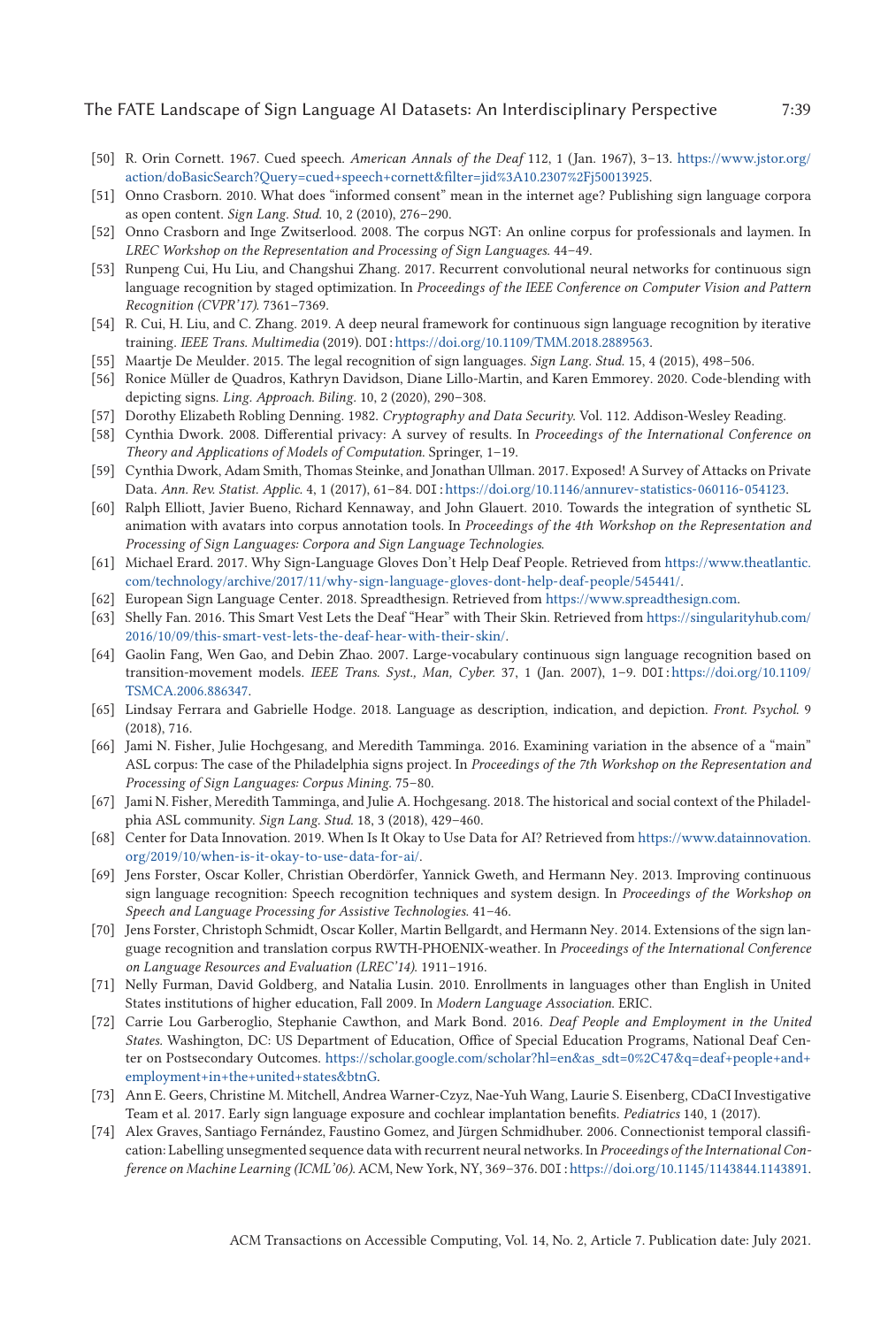- <span id="page-39-0"></span>[75] K. Grobel and M. Assan. 1997. Isolated sign language recognition using hidden Markov models. In *Proceedingsof the IEEE International Conference on Systems, Man, and Cybernetics (SMC'97)*, Vol. 1. 162–167. DOI:[https://doi.org/10.](https://doi.org/10.1109/ICSMC.1997.625742) [1109/ICSMC.1997.625742.](https://doi.org/10.1109/ICSMC.1997.625742)
- [76] Nicola Grove and Margaret Walker. 1990. The Makaton vocabulary: Using manual signs and graphic symbols to develop interpersonal communication. *Augment. Altern. Commun.* 6, 1 (1990), 15–28.
- [77] Yannick Gweth, Christian Plahl, and Hermann Ney. 2012. Enhanced continuous sign language recognition using PCA and neural network features. In *Proceedings of the IEEE Conference on Computer Vision and Pattern Recognition Workshops (CVPRW'12)*, 55–60.
- [78] Wyatte C. Hall. 2017. What you don't know can hurt you: The risk of language deprivation by impairing sign language development in deaf children. *Matern. Child Health J.* 21, 5 (2017), 961–965.
- [79] Wyatte C. Hall, Leonard L. Levin, and Melissa L. Anderson. 2017. Language deprivation syndrome: A possible neurodevelopmental disorder with sociocultural origins. *Soc. PsychiatryPsychiatric Epidem.* 52, 6 (June 2017), 761–776. DOI:[https://doi.org/10.1007/s00127-017-1351-7.](https://doi.org/10.1007/s00127-017-1351-7)
- [80] Thomas Hanke. 2004. HamNoSys-representing sign language data in language resources and language processing contexts. In *Proceedings of the International Conference on Language Resources and Evaluation*, Vol. 4. 1–6.
- [81] Raychelle Harris, Heidi M. Holmes, and Donna M. Mertens. 2009. Research ethics in sign language communities. *Sign Lang. Stud.* 9, 2 (2009), 104–131.
- [82] Peter C. Hauser. 2000. American sign language and cued English. *Biling. Ident. Deaf Commun.* 6 (2000), 43.
- [83] Ellen S. Hibbard and Deb I. Fels. 2011. The Vlogging phenomena: A deaf perspective. In *Proceedings of the 13th International ACM SIGACCESS Conference on Computers and Accessibility (ASSETS'11)*. Association for Computing Machinery, New York, NY, 59–66. DOI:[https://doi.org/10.1145/2049536.2049549.](https://doi.org/10.1145/2049536.2049549)
- [84] Joseph Hill. 2020. Do deaf communities actually want sign language gloves?*Nat. Electron.* (2020). DOI:[https://doi.](https://doi.org/10.1038/s41928-020-0451-7) [org/10.1038/s41928-020-0451-7.](https://doi.org/10.1038/s41928-020-0451-7)
- [85] Joseph Hill, Carolyn McCaskill, Ceil Lucas, and Robert Bayley. 2009. Signing outside the box: The size of signing space in Black ASL. *New Ways Anal. Variat.* 38 (2009).
- [86] Joseph C. Hill. 2017. The importance of the sociohistorical context in sociolinguistics: The case of Black ASL. *Sign Lang. Stud.* 18, 1 (2017), 41–57.
- [87] Jonathan Hook, Sanne Verbaan, Abigail Durrant, Patrick Olivier, and Peter Wright. 2014. A study of the challenges related to DIY assistive technology in the context of children with disabilities. In *Proceedings of the Conference on Designing Interactive Systems*. 597–606.
- [88] Jie Huang, Wengang Zhou, Qilin Zhang, Houqiang Li, and Weiping Li. 2018. Video-based sign language recognition without temporal segmentation. In *Proceedings of the AAAI Conference on Artificial Intelligence*, 2257–2264.
- [89] Matt Huenerfauth, Elaine Gale, Brian Penly, Sree Pillutla, Mackenzie Willard, and Dhananjai Hariharan. 2017. Evaluation of language feedback methods for student videos of American sign language. *ACM Trans. Access. Comput.* 10, 1 (Apr. 2017). DOI:[https://doi.org/10.1145/3046788.](https://doi.org/10.1145/3046788)
- [90] Tom Humphries. 1975. Audism: The making of a word. *Unpublished essay*. [https://scholar.google.com/scholar?hl=](https://scholar.google.com/scholar?hl=en&as_sdt=0%2C47&q=humphries+audism+the+making+of+a+word&btnG=) [en&as\\_sdt=0%2C47&q=humphries+audism+the+making+of+a+word&btnG=.](https://scholar.google.com/scholar?hl=en&as_sdt=0%2C47&q=humphries+audism+the+making+of+a+word&btnG=)
- [91] Tom Humphries, Raja Kushalnagar, Gaurav Mathur, Donna Jo Napoli, Carol Padden, Christian Rathmann, and Scott Smith. 2013. The right to language. *J. Law, Medic. Ethics* 41, 4 (2013), 872–884.
- [92] KinTrans Inc. 2013. Project KinTrans Hands Can Talk. Retrieved from [https://www.kintrans.com/.](https://www.kintrans.com/)
- [93] MotionSavvy Inc.2013. UNI. Retrieved from [http://motionsavvy.com.](http://motionsavvy.com)
- [94] SignAll Technologies Inc. 2016. SignAll 1.0. Retrieved from [https://www.signall.us/.](https://www.signall.us/)
- [95] Meredith Minkler and Nina Wallerstein. 2011. *Community-Based Participatory Research for Health: From Process to Outcomes*. John Wiley & Sons.
- [96] Robert E. Johnson. 2006. Cultural constructs that impede discussions about variability in speech-based educational models for deaf children with cochlear implants. *Perspectiva* 24, 3 (2006), 29–80.
- [97] Trevor Johnston. 2006. W(h)ither the Deaf community? Population, genetics, and the future of Australian sign language. *Sign Lang. Stud.* 6, 2 (2006), 137–173.
- [98] Hamid Reza Vaezi Joze and Oscar Koller. 2018. MS-ASL: A large-scale data set and benchmark for understanding American sign language. *arXiv:1812.01053 [cs]* (Dec. 2018).
- [99] Hernisa Kacorri and Matt Huenerfauth. 2016. Continuous profile models in ASL syntactic facial expression synthesis. In *Proceedings of the 54th Meeting of the Association for Computational Linguistics (Volume 1: Long Papers)*. Association for Computational Linguistics, 2084–2093. DOI:[https://doi.org/10.18653/v1/P16-1196.](https://doi.org/10.18653/v1/P16-1196)
- [100] Sushant Kafle, Abraham Glasser, Sedeeq Al-khazraji, Larwan Berke, Matthew Seita, and Matt Huenerfauth. 2020. Artificial intelligence fairness in the context of accessibility research on intelligent systems for people who are deaf or hard of hearing. *SIGACCESS Access. Comput.*125 (Mar. 2020). DOI:[https://doi.org/10.1145/3386296.3386300.](https://doi.org/10.1145/3386296.3386300)
- [101] Sushant Kafle and Matt Huenerfauth. 2019. Predicting the understandability of imperfect English captions for people who are deaf or hard of hearing. *ACM Trans. Access. Comput.* 12, 2 (June 2019). DOI:[https://doi.org/10.1145/3325862.](https://doi.org/10.1145/3325862)

ACM Transactions on Accessible Computing, Vol. 14, No. 2, Article 7. Publication date: July 2021.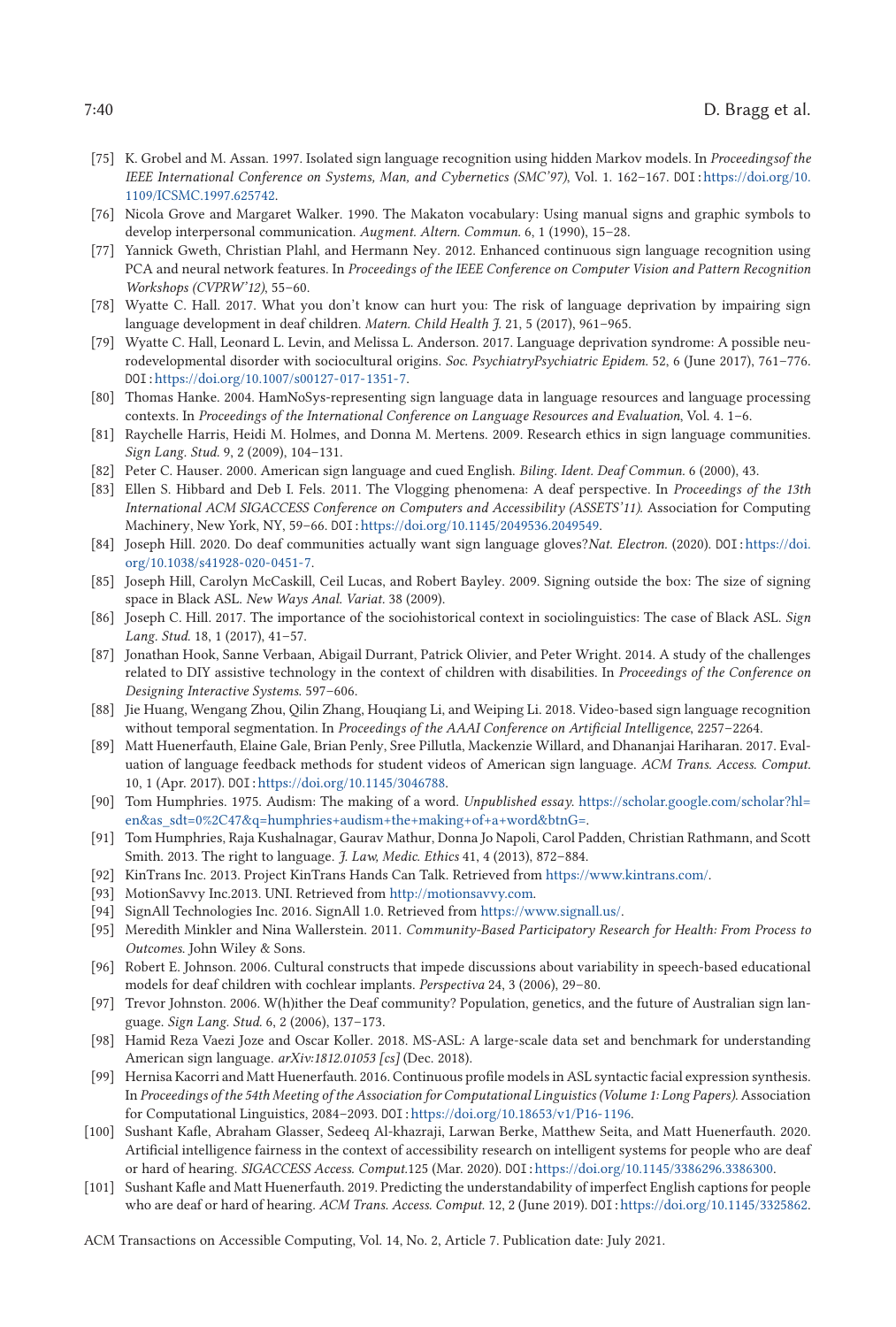#### <span id="page-40-0"></span>The FATE Landscape of Sign Language AI Datasets: An Interdisciplinary Perspective 7:41

- [102] Avi C. Kak. 2002. Purdue RVL-SLLL ASL database for automatic recognition of American sign language. In *Proceedings of the IEEE International Conference on Multimodal Interfaces (ICMI'02)*, 167–172. DOI:[https://doi.org/10.1109/](https://doi.org/10.1109/ICMI.2002.1166987) [ICMI.2002.1166987.](https://doi.org/10.1109/ICMI.2002.1166987)
- [103] Lori M. Kaufman. 2009. Data security in the world of cloud computing. *IEEE Secur. Priv.* 7, 4 (2009), 61–64.
- [104] Michael Kipp. 2017. Anvil. Retrieved from [https://www.anvil-software.org/.](https://www.anvil-software.org/)
- [105] Sang-Ki Ko, Chang Jo Kim, Hyedong Jung, and Choongsang Cho. 2019. Neural sign language translation based on human keypoint estimation. *Appl. Sci.* 9, 13 (Jan. 2019), 2683. DOI:[https://doi.org/10.3390/app9132683.](https://doi.org/10.3390/app9132683)
- [106] Oscar Koller. 2020. Quantitative survey of the state of the art in sign language recognition. *arXiv:2008.09918 [cs]* (Aug. 2020).
- [107] Oscar Koller, Necati Cihan Camgoz, Hermann Ney, and Richard Bowden. 2019. Weakly supervised learning with multi-stream CNN-LSTM-HMMs to discover sequential parallelism in sign language videos. *IEEE Trans. Pattern Anal. Mach. Intell.* accepted for publication (2019), 15.
- [108] Oscar Koller, Jens Forster, and Hermann Ney. 2015. Continuous sign language recognition: Towards large vocabulary statistical recognition systems handling multiple signers. *Comput. Vis. Image Underst.* 141 (Dec. 2015), 108–125. DOI:[https://doi.org/10.1016/j.cviu.2015.09.013.](https://doi.org/10.1016/j.cviu.2015.09.013)
- [109] Oscar Koller, Hermann Ney, and Richard Bowden. 2013. May the force be with you: Force-aligned signwriting for automatic subunit annotation of corpora. In *Proceedings of the International Conference on Automatic Face and Gesture Recognition (FG'13)*, 1–6.
- [110] Oscar Koller, Hermann Ney, and Richard Bowden. 2014. Read my lips: Continuous signer independent weakly supervised viseme recognition. In *Proceedings of the European Conference on Computer Vision (ECCV'14)*. 281–296.
- [111] Oscar Koller, Hermann Ney, and Richard Bowden. 2015. Deep learning of mouth shapes for sign language. In *Proceedings of the IEEE International Conference on Computer Vision Workshops (ICCVW'15)*. 477–483.
- [112] Oscar Koller, Hermann Ney, and Richard Bowden. 2016. Automatic alignment of HamNoSys subunits for continuous sign language recognition. In *Proceedings of the LREC Workshop on the Representation and Processing of Sign Languages*. 121–128.
- [113] Oscar Koller, Hermann Ney, and Richard Bowden. 2016. Deep hand: How to train a CNN on 1 million hand images when your data is continuous and weakly labelled. In *Proceedings of the IEEE Conference on Computer Vision and Pattern Recognition (CVPR'16)*, 3793–3802.
- [114] Oscar Koller, Sepehr Zargaran, and Hermann Ney. 2017. Re-sign: Re-aligned end-to-end sequence modelling with deep recurrent CNN-HMMs. In *Proceedings of the IEEE Conference on Computer Vision and Pattern Recognition (CVPR'17)*, 4297–4305.
- [115] Oscar Koller, Sepehr Zargaran, Hermann Ney, and Richard Bowden. 2016. Deep sign: Hybrid CNN-HMM for continuous sign language recognition. In *Proceedings of the British Machine Vision Conference (BMVC'16)*, 1–12. DOI:[https://doi.org/10.5244/C.30.136.](https://doi.org/10.5244/C.30.136)
- [116] Oscar Koller, Sepehr Zargaran, Hermann Ney, and Richard Bowden. 2018. Deep sign: Enabling robust statistical continuous sign language recognition via hybrid CNN-HMMs. *Int. J. Comput. Vis.* 126, 12 (Dec. 2018), 1311–1325. DOI:[https://doi.org/10.1007/s11263-018-1121-3.](https://doi.org/10.1007/s11263-018-1121-3)
- [117] Steven Komarov and Krzysztof Z. Gajos. 2014. Organic peer assessment. In *Proceedings of the CHI Learning Innovation at Scale Workshop*.
- [118] Reiner Konrad, Thomas Hanke, Gabriele Langer, Dolly Blanck, Julian Bleicken, Ilona Hofmann, Olga Jeziorski, Lutz König, Susanne König, Rie Nishio, Anja Regen, Uta Salden, Sven Wagner, and Satu Worseck. 2019. MY DGS – Annotated. Public Corpus of German Sign Language, 2nd Release. DOI:[https://doi.org/10.25592/dgs-corpus-2.0.](https://doi.org/10.25592/dgs-corpus-2.0)
- [119] Robert Kraut, Michael Patterson, Vicki Lundmark, Sara Kiesler, Tridas Mukophadhyay, and William Scherlis. 1998. Internet paradox: A social technology that reduces social involvement and psychological well-being?*Amer. Psychol.* 53, 9 (1998), 1017.
- [120] Jette H. Kristoffersen, Thomas Troelsgård, Anne Skov Hardell, Bo Hardell, Janne Boye Niemelä, Jørgen Sandholt, and Maja Toft. 2016. Ordbog over Dansk Tegnsprog 2008–2016. Retrieved from [http://www.tegnsprog.dk/.](http://www.tegnsprog.dk/)
- [121] Alexa Kuenburg, Paul Fellinger, and Johannes Fellinger. 2015. Health care access among deaf people. *J. Deaf Stud. Deaf Educ.* 21, 1 (09 2015), 1–10. DOI:[https://doi.org/10.1093/deafed/env042.](https://doi.org/10.1093/deafed/env042)
- [122] Raja Kushalnagar. 2018. Legibility of videos with ASL signers. In *Proceedings of the ICT Accessibility Testing Symposium: Mobile Testing, 508 Revision, and Beyond (ICT'18)*.
- [123] William Labov. 1972. Some principles of linguistic methodology. *Language in Society* 1, 1 (Apr. 1972), 97–120. [https:](https://www.jstor.org/action/doBasicSearch?Query=labov+%22some+principles+of+linguistic+methodology%22) [//www.jstor.org/action/doBasicSearch?Query=labov+%22some+principles+of+linguistic+methodology%22.](https://www.jstor.org/action/doBasicSearch?Query=labov+%22some+principles+of+linguistic+methodology%22)
- [124] Emil Ladner. 1931. Silent talkies. *American Annals of the Deaf* 76, 3 (May 1931), 321–325. [https://www.jstor.org/](https://www.jstor.org/action/doBasicSearch?Query=silent+talkies+ladner&filter=jid%3A10.2307%2Fj50013925) [action/doBasicSearch?Query=silent+talkies+ladner&filter=jid%3A10.2307%2Fj50013925.](https://www.jstor.org/action/doBasicSearch?Query=silent+talkies+ladner&filter=jid%3A10.2307%2Fj50013925)
- [125] Harlan Lane. 1989. *When the Mind Hears: A History of the Deaf*. Vintage.
- [126] Harlan L. Lane, Robert Hoffmeister, and Benjamin J. Bahan. 1996. *A Journey into the DEAF-WORLD.*DawnSign Press.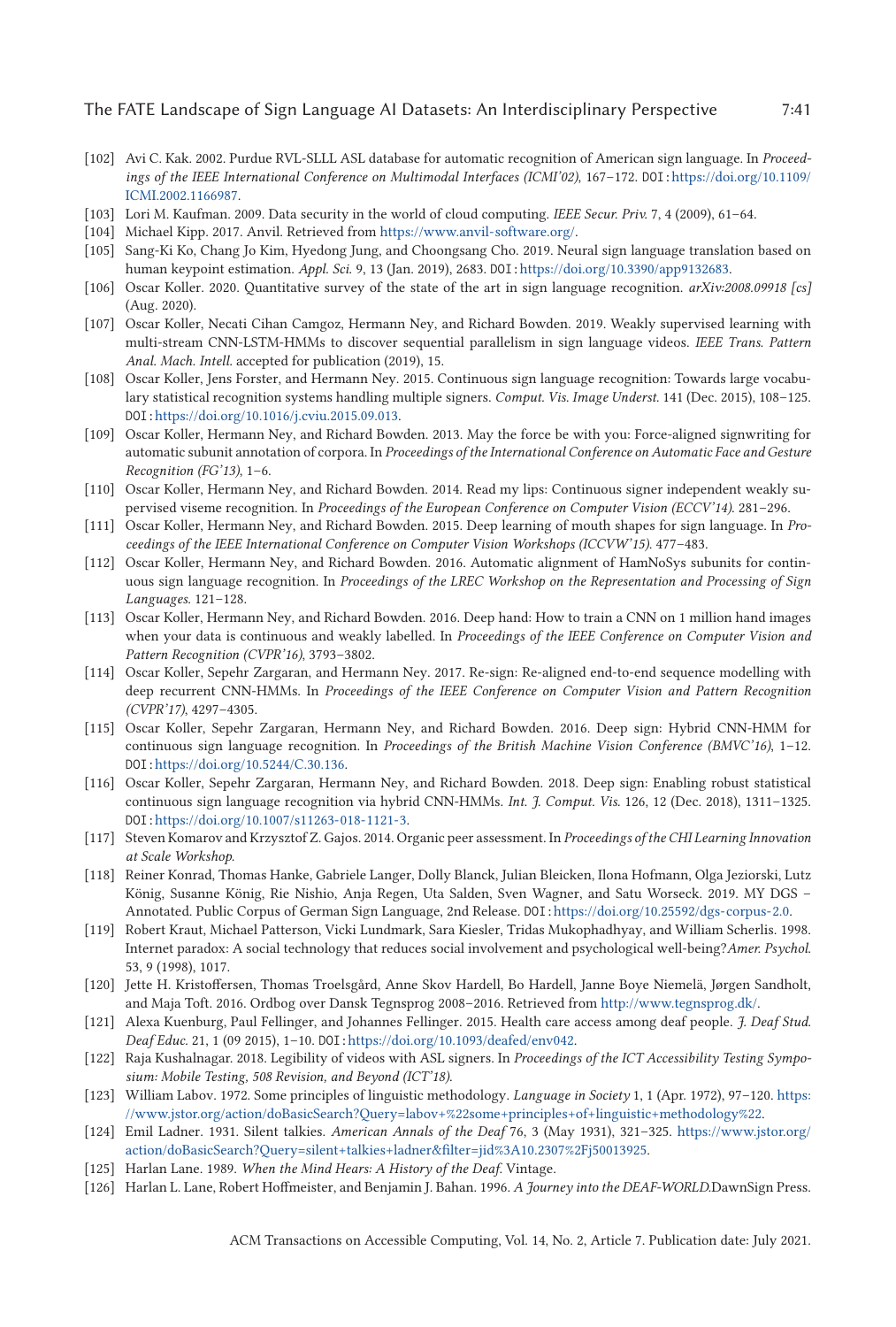- <span id="page-41-0"></span>[127] Harry G. Lang et al. 2000. *A Phone of Our Own: The Deaf Insurrection against Ma Bell*. Gallaudet University Press.
- [128] Hai-Son Le, Ngoc-Quan Pham, and Duc-Dung Nguyen. 2015. Neural networks with hidden Markov models in skeleton-based gesture recognition. In *Knowledge and Systems Engineering*, Viet-Ha Nguyen, Anh-Cuong Le, and Van-Nam Huynh (Eds.). Advances in Intelligent Systems and Computing, Vol. 326. Springer International Publishing, 299–311. DOI:[https://doi.org/10.1007/978-3-319-11680-8\\_24.](https://doi.org/10.1007/978-3-319-11680-8_24)
- [129] Boris Lenseigne and Patrice Dalle. 2005. Using signing space as a representation for sign language processing. In *Proceedings of the International Gesture Workshop*. Springer, 25–36.
- [130] Clayton Lewis. 2020. Implications of developments in machine learning for people with cognitive disabilities. *SIGACCESS Access. Comput.*124 (Mar. 2020). DOI:[https://doi.org/10.1145/3386308.3386309.](https://doi.org/10.1145/3386308.3386309)
- [131] Talila A. Lewis. 2014. Police Brutality and Deaf People. Retrieved from [https://www.aclu.org/blog/national-security/](https://www.aclu.org/blog/national-security/police-brutality-and-deaf-people) [police-brutality-and-deaf-people.](https://www.aclu.org/blog/national-security/police-brutality-and-deaf-people)
- [132] Dongxu Li, Cristian Rodriguez Opazo, Xin Yu, and Hongdong Li. 2020. Word-level deep sign language recognition from video: A new large-scale dataset and methods comparison. *arXiv:1910.11006 [cs]* (Jan. 2020).
- [133] J. F. Lichtenauer, E. A. Hendriks, and M. J. T. Reinders. 2008. Sign language recognition by combining statistical DTW and independent classification. *IEEE Trans. Pattern Anal. Mach. Intell.* 30, 11 (Nov. 2008), 2040-2046. DOI: [https:](https://doi.org/10.1109/TPAMI.2008.123) [//doi.org/10.1109/TPAMI.2008.123.](https://doi.org/10.1109/TPAMI.2008.123)
- [134] Scott K. Liddell and Robert E. Johnson. 1989. American sign language: The phonological base.*Sign Lang. Stud.* 1 (1989), 64:195–277.
- [135] Jessica Litman. 1990. The public domain. *Emory Law J.* 39 (1990), 965.
- [136] Paul A. Lombardo. 2008. *Three Generations, No Imbeciles: Eugenics, the Supreme Court, and Buck v. Bell*. JHU Press.
- [137] David Loshin. 2002. Knowledge Integrity: Data Ownership. Retrieved from http://www.datawarehouse.com/article/ ?articleid=3052.
- [138] Ceil Lucas. 2001. *The Sociolinguistics of Sign Languages*. Cambridge University Press.
- [139] Ceil Lucas. 2014. *The Sociolinguistics of the Deaf Community*. Elsevier.
- [140] Emily Lund. 2016. Vocabulary knowledge of children with cochlear implants: A meta-analysis. *J. Deaf Stud. Deaf Educ.* 21, 2 (2016), 107–121.
- [141] Yongsen Ma, Gang Zhou, Shuangquan Wang, Hongyang Zhao, and Woosub Jung. 2018. SignFi: Sign language recognition using WiFi. *Proc. ACM Interact. Mob. Wear. Ubiq. Technol.* 2, 1 (Mar. 2018), 23:1–23:21. DOI:[https:](https://doi.org/10.1145/3191755) [//doi.org/10.1145/3191755.](https://doi.org/10.1145/3191755)
- [142] Maartjedemeulder. 2020. Retrieved from [https://acadeafic.org/.](https://acadeafic.org/)
- [143] Kelly Mack, Danielle Bragg, Meredith Ringel Morris, Maarten W. Bos, Isabelle Albi, and Andrés Monroy-Hernández. 2020. Social app accessibility for deaf signers. *Proc. ACM Hum.-comput. Interact.* 4, CSCW2 (2020), 1–31.
- [144] Rachel I. Mayberry and Robert Kluender. 2018. Rethinking the critical period for language: New insights into an old question from American sign language. *Biling.: Lang. Cog.* 21, 5 (2018), 886–905.
- [145] Carolyn McCaskill, Ceil Lucas, Robert Bayley, and Joseph Hill. 2011. *The Hidden Treasure of Black ASL: Its History and Structure*. Gallaudet University Press, Washington, DC.
- [146] David McKee, Rachel McKee, Sara Pivac Alexander, and Lynette Pivac. 2015. The Online Dictionary of New Zealand Sign Language. Retrieved from [http://nzsl.vuw.ac.nz/.](http://nzsl.vuw.ac.nz/)
- [147] Michael McKee, Deirdre Schlehofer, and Denise Thew. 2013. Ethical issues in conducting research with deaf populations. *Amer. J. Pub. Health* 103, 12 (2013), 2174–2178.
- [148] Michael McKee, Denise Thew, Matthew Starr, Poorna Kushalnagar, John T. Reid, Patrick Graybill, Julia Velasquez, and Thomas Pearson. 2012. Engaging the deaf American sign language community: Lessons from a communitybased participatory research center. *Prog. Commun. Health Partner.: Res., Educ. Act.* 6, 3 (2012), 321.
- [149] Irit Meir, Wendy Sandler, Carol Padden, Mark Aronoff et al. 2010. Emerging sign languages. *Oxford Handb. Deaf Stud., Lang. Educ.* 2 (2010), 267–280.
- [150] Ross E. Mitchell, Travas A. Young, Bellamie Bachleda, and Michael A. Karchmer. 2006. How many people use ASL in the United States? Why estimates need updating. *Sign Lang. Stud.* 6, 3 (2006), 306–335. DOI:[https://doi.org/10.](https://doi.org/10.1353/sls.2006.0019) [1353/sls.2006.0019.](https://doi.org/10.1353/sls.2006.0019)
- [151] Rhonda J. Moore, Ross Smith, and Qi Liu. 2020. Using computational ethnography to enhance the curation of realworld data (RWD) for chronic pain and invisible disability use cases. *SIGACCESS Access. Comput.* 127 (July 2020). DOI:[https://doi.org/10.1145/3412836.3412840.](https://doi.org/10.1145/3412836.3412840)
- [152] Donald F. Moores. 2010. The history of language and communication issues in deaf education. *Oxford Handb. Deaf Stud., Lang. Educ.* 2 (2010), 17–30.
- [153] Meredith Ringel Morris. 2020. AI and accessibility. *Commun. ACM* 63, 6 (May 2020), 35–37. DOI:[https://doi.org/10.](https://doi.org/10.1145/3356727) [1145/3356727.](https://doi.org/10.1145/3356727)
- [154] Michael J. Muller and Sarah Kuhn. 1993. Participatory design. *Commun. ACM* 36, 6 (1993), 24–28.

ACM Transactions on Accessible Computing, Vol. 14, No. 2, Article 7. Publication date: July 2021.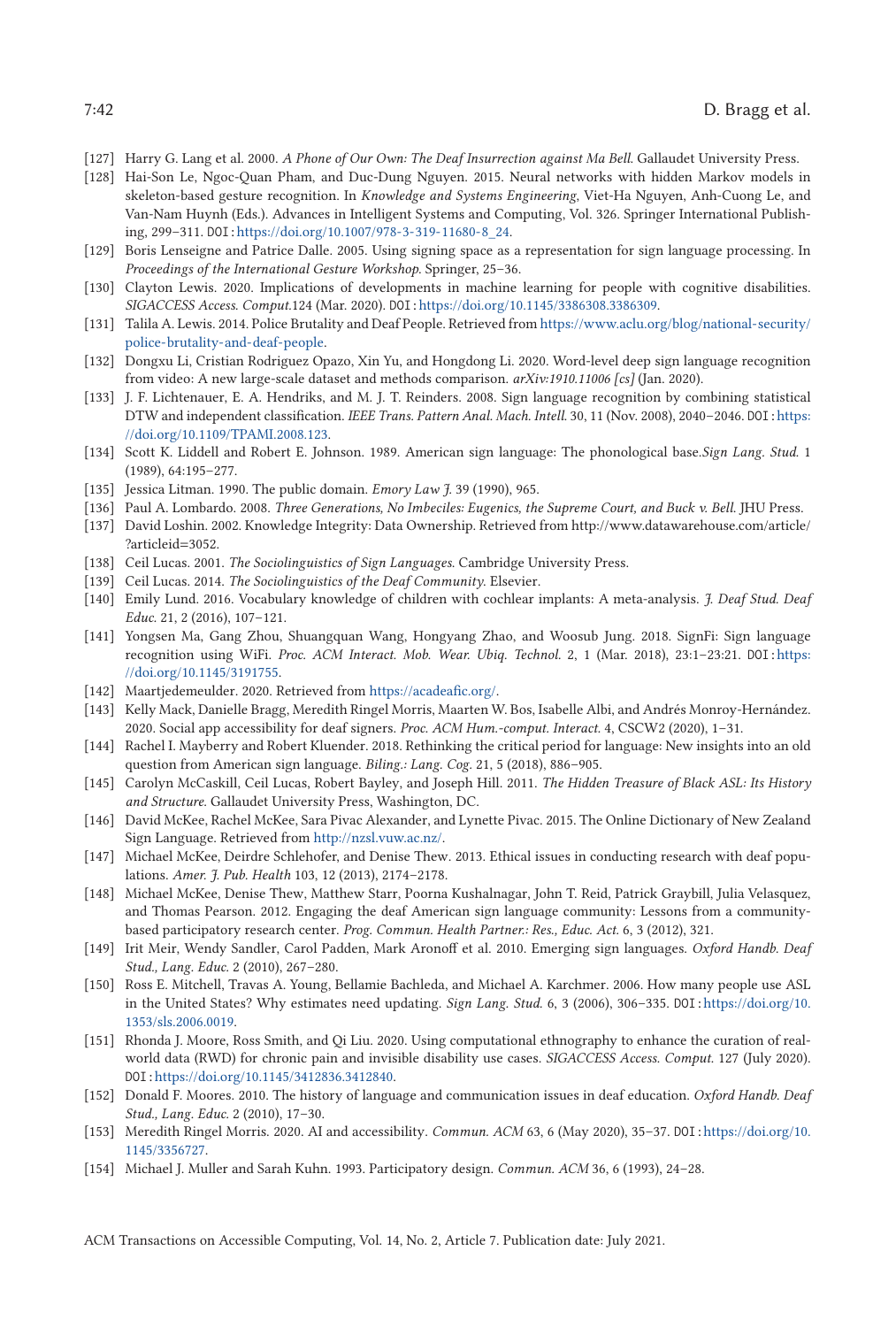- <span id="page-42-0"></span>[155] Milad Nasr, Reza Shokri, and Amir Houmansadr. 2019. Comprehensive privacy analysis of deep learning: Passive and active white-box inference attacks against centralized and federated learning. In *Proceedings of the IEEE Symposium on Security and Privacy (SP'19)*. 739–753. DOI:[https://doi.org/10.1109/SP.2019.00065.](https://doi.org/10.1109/SP.2019.00065)
- [156] Brenda Nicodemus and Karen Emmorey. 2015. Directionality in ASL-English interpreting: Accuracy and articulation quality in L1 and L2. *Interpreting* 17, 2 (2015), 145–166.
- [157] Kim E. Nielsen. 2012. *A Disability History of the United States*. Vol. 2. Beacon Press.
- [158] U.S. Department of Justice Civil Rights Division. 2014. Effective Communication. Retrieved from [https://www.ada.](https://www.ada.gov/effective-comm.htm) [gov/effective-comm.htm.](https://www.ada.gov/effective-comm.htm)
- [159] Eng-Jon Ong, Oscar Koller, Nicolas Pugeault, and Richard Bowden. 2014. Sign spotting using hierarchical sequential patterns with temporal intervals. In *Proceedings of the IEEE Conference on Computer Vision and Pattern Recognition (CVPR'14)*. 1931–1938.
- [160] Sylvie C. W. Ong and Surendra Ranganath. 2005. Automatic sign language analysis: A survey and the future beyond lexical meaning. *IEEE Trans. Pattern Anal. Mach. Intell.* 27, 6 (2005), 873–891.
- [161] Eleni Orfanidou, Bencie Woll, and Gary Morgan. 2014. *Research Methods in Sign Language Studies: A Practical Guide*. John Wiley & Sons.
- [162] Carol Padden and Jacqueline Humphries. 2020. Who goes first? Deaf people and CRISPR germline editing. *Perspect. Biol. Med.* 63, 1 (2020), 54–65.
- [163] European Parliament and Council of the European Union. 2016. Regulation on the protection of natural persons with regard to the processing of personal data and on the free movement of such data, and repealing Directive 95/46/EC (Data Protection Directive). *L119, p. 1-88*.
- [164] David M. Perlmutter. 1992. Sonority and syllable structure in American sign language. *Linguistic Inquiry* 23, 3 (Summer 1992), 407–442. [https://www.jstor.org/action/doBasicSearch?Query=perlmutter+%22Sonority+and+syllable+](https://www.jstor.org/action/doBasicSearch?Query=perlmutter+%22Sonority+and+syllable+structure+in+American+sign+language%22) [structure+in+American+sign+language%22.](https://www.jstor.org/action/doBasicSearch?Query=perlmutter+%22Sonority+and+syllable+structure+in+American+sign+language%22)
- [165] Roland Pfau, Markus Steinbach, and Bencie Woll. 2012. *Sign Language*. De Gruyter Mouton, Berlin, Boston. DOI:[https://doi.org/10.1515/9783110261325.](https://doi.org/10.1515/9783110261325)
- [166] Rob Picheta. 2020. High-tech glove translates sign language into speech in real time. Retrieved from [https://www.](https://www.cnn.com/2020/06/30/health/sign-language-glove-ucla-scn-scli-intl/index.html) [cnn.com/2020/06/30/health/sign-language-glove-ucla-scn-scli-intl/index.html.](https://www.cnn.com/2020/06/30/health/sign-language-glove-ucla-scn-scli-intl/index.html)
- [167] Chen Pichler, Julie Hochgesang, Doreen Simons, and Diane Lillo-Martin. [n.d.]. Community input on recontesting for data sharing. In *Proceedings of Language Resources and Evaluation Conference*.
- [168] Lionel Pigou, Sander Dieleman, Pieter-Jan Kindermans, and Benjamin Schrauwen. 2014. Sign language recognition using convolutional neural networks. In *Proceedings of the European Conference on Computer Vision Workshops (ECCVW'14)*, Lourdes Agapito, Michael M. Bronstein, and Carsten Rother (Eds.), Vol. I. Springer International Publishing, 572–578.
- [169] V. Pitsikalis, S. Theodorakis, and P. Maragos. 2010. Data-driven sub-units and modeling structure for continuous sign language recognition with multiple cues. In *Proceedings of the LREC Workshop on the Representation and Processing of Sign Languages*. 196–203.
- [170] V. Pitsikalis, S. Theodorakis, C. Vogler, and P. Maragos. 2011. Advances in phonetics-based sub-unit modeling for transcription alignment and sign language recognition. In *Proceedings of the IEEE Conference on Computer Vision and Pattern Recognition Workshops (CVPRW'11)*. 1–6. DOI:[https://doi.org/10.1109/CVPRW.2011.5981681.](https://doi.org/10.1109/CVPRW.2011.5981681)
- [171] Soraia Silva Prietch, Polianna dos Santos Paim, Ivan Olmos-Pineda, Josefina Guerrero García, and Juan Manuel Gonzalez Calleros. 2019. The human and the context components in the design of automatic sign language recognition systems. In *Proceedings of the Iberoamerican Workshop on Human-computer Interaction*. Springer, 369–380.
- [172] Soraia Silva Prietch, Ivan Olmos Pineda, Polianna dos S. Paim, J. M. G. Calleros, J. G. García, and R. Resmin. 2019. Discussion on image processing for sign language recognition: An overview of the problem complexity. *United Academic Journals* (2019), 112–127.
- [173] Renée Punch. 2016. Employment and adults who are deaf or hard of hearing: Current status and experiences of barriers, accommodations, and stress in the workplace. *Amer. Ann. Deaf* 161, 3 (2016), 384–397.
- [174] Ronice Müller Quadros, Deonísio Schmitt, Juliana Lohn, and Tarcísio de Arantes Leite. [n.d.]. Corpus de Libras. Retrieved from [http://corpuslibras.ufsc.br/.](http://corpuslibras.ufsc.br/)
- [175] Lawrence R. Rabiner. 1989. A tutorial on hidden Markov models and selected applications in speech recognition. *Proceedings IEEE* 77, 2 (1989), 257–286.
- [176] Qasim Mahmood Rajpoot and Christian Damsgaard Jensen. 2015. Video surveillance: Privacy issues and legal compliance. In *Promoting Social Change and Democracy Through Information Technology*. IGI global, 69–92.
- [177] Octavian Robinson and Jonathan Henner. 2018. Authentic voices, authentic encounters: Cripping the university through American sign language. *Disab. Stud. Quart.* 38, 4 (2018).
- [178] Richard A. Rogers. 2006. From cultural exchange to transculturation: A review and reconceptualization of cultural appropriation. *Commun. Theor.* 16, 4 (2006), 474–503.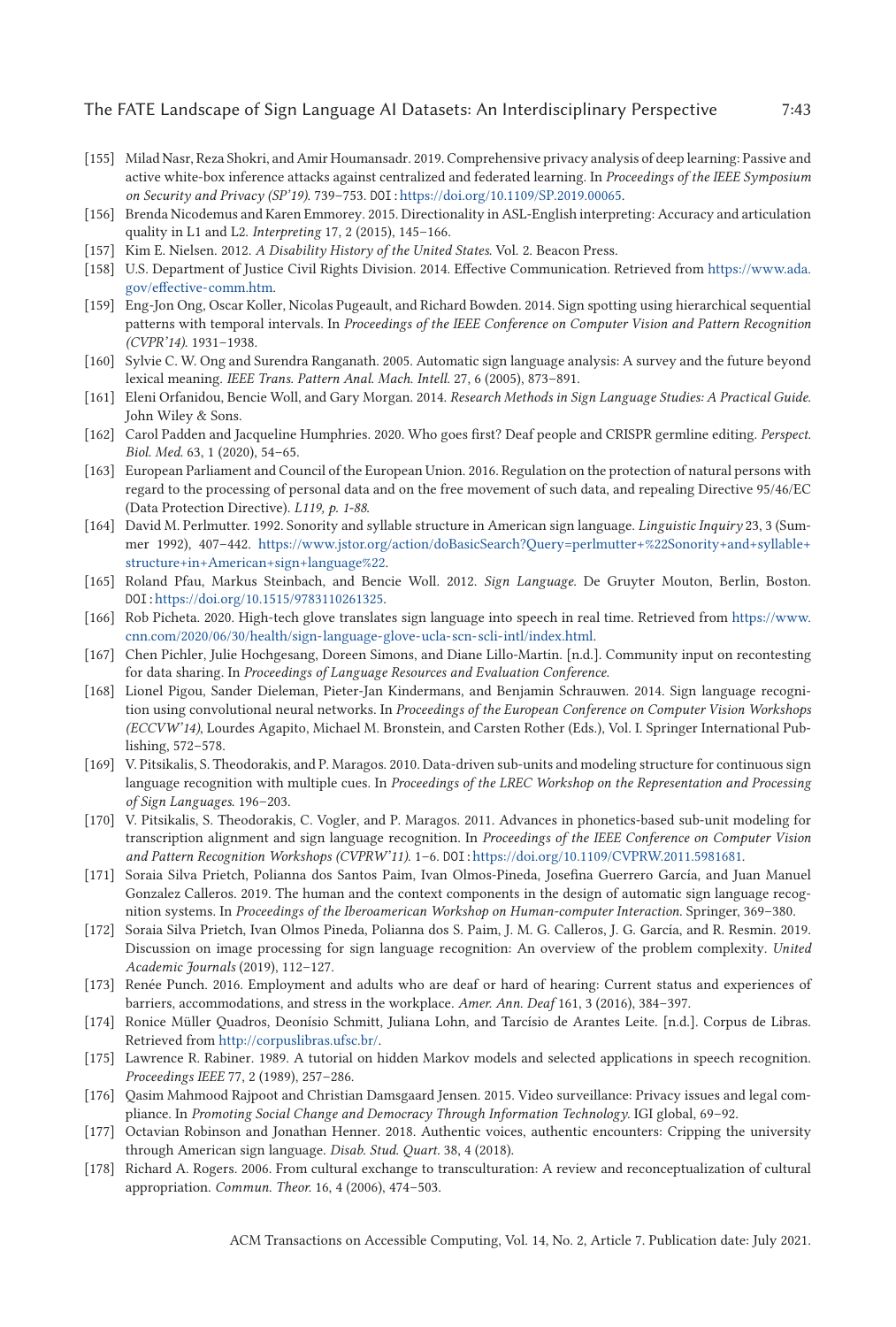- <span id="page-43-0"></span>[179] David Rybach. 2006. *Appearance-based Features for Automatic Continuous Sign Language Recognition*. Ph.D. Dissertation. Human Language Technology and Pattern Recognition Group, RWTH Aachen University, Aachen, Germany.
- [180] Wojciech Samek, Grégoire Montavon, Andrea Vedaldi, Lars Kai Hansen, and Klaus-Robert Müller. 2019. *Explainable AI: Interpreting, Explaining and Visualizing Deep Learning*. Vol. 11700. Springer Nature.
- [181] Adam Schembri, Kearsy Cormier, and Jordan Fenlon. 2018. Indicating verbs as typologically unique constructions: Reconsidering verb "agreement" in sign languages. *Glossa: J. Gen. Ling.* 3, 1 (2018).
- [182] Adam Schwartz. 2012. Chicago's video surveillance cameras: A pervasive and poorly regulated threat to our privacy. *Nw. J. Tech. & Intell. Prop.* 11 (2012), ix.
- [183] Ann Senghas, Sotaro Kita, and Asli Özyürek. 2004. Children creating core properties of language: Evidence from an emerging sign language in Nicaragua. *Science* 305, 5691 (2004), 1779–1782.
- [184] Dylan A. Simon, Andrew S. Gordon, Lisa Steiger, and Rick O. Gilmore. 2015. Databrary: Enabling sharing and reuse of research video. In *Proceedings of the 15th ACM/IEEE-CS Joint Conference on Digital Libraries*. 279–280.
- [185] T. Simonite. 2019. The best algorithms struggle to recognize black faces equally. WIRED.
- [186] Kristin Snoddon and Maartje De Meulder. 2020. Introduction: Ideologies in sign language vitality and revitalization. *Lang. Commun.* 74 (2020), 154–163.
- [187] Anthony Spadafora. 2019. Microsoft's new "Data Dignity" team aims to give users more control over their data. Retrieved from [https://www.techradar.com/news/microsofts-new-data-dignity-team-aims-to-give-users](https://www.techradar.com/news/microsofts-new-data-dignity-team-aims-to-give-users-more-control-over-their-data)[more-control-over-their-data.](https://www.techradar.com/news/microsofts-new-data-dignity-team-aims-to-give-users-more-control-over-their-data)
- [188] Rose Stamp, Adam Schembri, Jordan Fenlon, Ramas Rentelis, Bencie Woll, and Kearsy Cormier. 2014. Lexical variation and change in British sign language. *PLoS One* 9, 4 (2014), e94053.
- [189] T. Starner and A. Pentland. 1995. Real-time American sign language recognition from video using hidden Markov models. In *Proceedings of the International Symposium on Computer Vision*. 265–270.
- [190] Thad Starner, Joshua Weaver, and Alex Pentland. 1998. Real-time American sign language recognition using desk and wearable computer based video. *IEEE Trans. Pattern Anal. Mach. Intell.* 20, 12 (Dec. 1998), 1371–1375.
- [191] William C. Stokoe. 1960. Sign language structure: An outline of the visual communication systems of the American deaf. *Stud. Ling.: Occas. Papers* 8, 8 (1960).
- [192] William C. Stokoe, Dorothy C. Casterline, and Carl G. Croneberg. 1965 (reissued 1976). *A Dictionary of American Sign Language on Linguistic Principles*. Linstok Press.
- [193] Ted Supalla and Patricia Clark. 2014. *Sign Language Archaeology: Understanding the Historical Roots of American Sign Language*. Gallaudet University Press.
- [194] Valerie Sutton. 1995. *Lessons in SignWriting*. SignWriting.
- [195] Nazif Can Tamer and Murat Saraçlar. 2020. Keyword search for sign language. In *Proceedings of the IEEE International Conference on Acoustics, Speech and Signal Processing (ICASSP'20)*. 8184–8188. DOI:[https://doi.org/10.1109/](https://doi.org/10.1109/ICASSP40776.2020.9054678) [ICASSP40776.2020.9054678.](https://doi.org/10.1109/ICASSP40776.2020.9054678)
- [196] Joshua G. Tanenbaum, Amanda M. Williams, Audrey Desjardins, and Karen Tanenbaum. 2013. Democratizing technology: Pleasure, utility and expressiveness in DIY and maker practice. In *Proceedings of the SIGCHI Conference on Human Factors in Computing Systems*. 2603–2612.
- [197] Sarah F. Taub. 2001. *Language from the Body: Iconicity and Metaphor in American Sign Language*. Cambridge University Press.
- [198] Liz (tear down every statue of Andrew) Jackson. 2019. Disability Dongle: A well intended elegant, yet useless solution to a problem we never knew we had. Disability Dongles are most often conceived of and created in design schools and at IDEO. Retrieved from [https://twitter.com/elizejackson/status/1110629818234818570?s=20.](https://twitter.com/elizejackson/status/1110629818234818570?s$=$20)
- [199] Jelle Ten Kate, Gerwin Smit, and Paul Breedveld. 2017. 3D-printed upper limb prostheses: A review. *Disab. Rehab.: Assist. Technol.* 12, 3 (2017), 300–314.
- [200] Bernard T. Tervoort. 1953. *Structurele Analyze van Visueel Taalgebruik binnen een Groep Dove Kinderen: Structural Analysis of Visual Language use Within a Group of Deaf Children. Deel 2. Materiaal, Registers, Enz*. North-Holland Publishing Company.
- [201] The Max Planck Institute for Psycholinguistics The language Archive. 2018. ELAN. Retrieved from [https://tla.mpi.](https://tla.mpi.nl/tools/tla-tools/elan/elan-description/) [nl/tools/tla-tools/elan/elan-description/.](https://tla.mpi.nl/tools/tla-tools/elan/elan-description/)
- [202] U.S. Department of Health & Human Services The Office of Research Integrity (ORI). 2020. Responsible Conduct in Data Management: Data Ownership. Retrieved from [https://ori.hhs.gov/education/products/n\\_illinois\\_u/](https://ori.hhs.gov/education/products/n_illinois_u/datamanagement/dotopic.html) [datamanagement/dotopic.html.](https://ori.hhs.gov/education/products/n_illinois_u/datamanagement/dotopic.html)
- [203] Emily A. Tobey, Donna Thal, John K. Niparko, Laurie S. Eisenberg, Alexandra L. Quittner, Nae-Yuh Wang, and CDaCI Investigative Team. 2013. Influence of implantation age on school-age language performance in pediatric cochlear implant users. *Int. J. Audiol.* 52, 4 (2013), 219–229.
- [204] Andrea Toliver-Smith and Betholyn Gentry. 2017. Investigating Black ASL: A systematic review. *Amer. Ann. Deaf* 161, 5 (2017), 560–570.

ACM Transactions on Accessible Computing, Vol. 14, No. 2, Article 7. Publication date: July 2021.